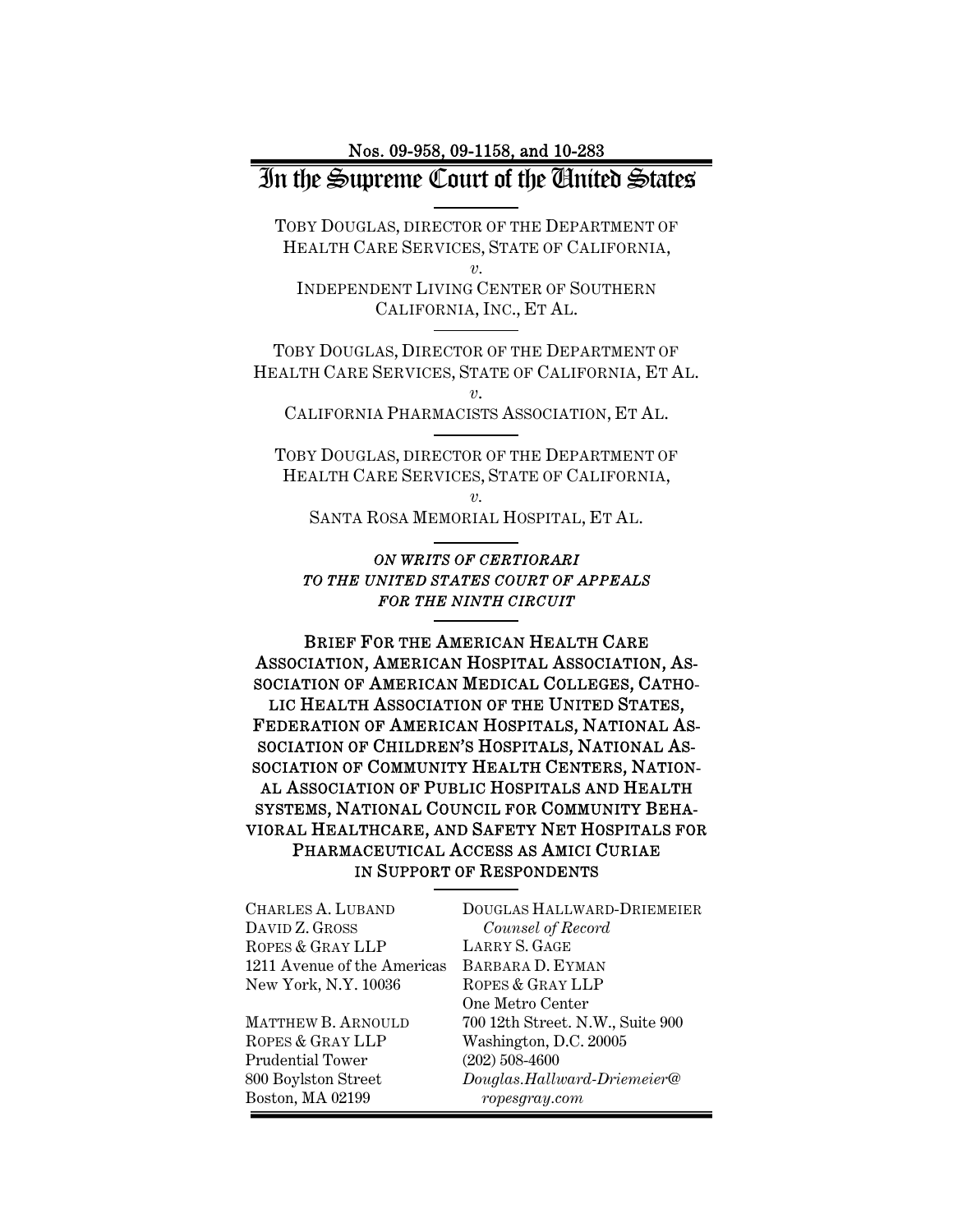Additional Counsel:

MELINA REID HATTON MAUREEN D. MUDRON American Hospital Association 325 Seventh Street, N.W. Suite 700 Washington, D.C. 20001 (202) 638-1100

DONNA D. FRAICHE Counsel to the American Hospital Association Baker, Donelson, Bearman, Caldwell, & Berkowitz, P.C. 201 St. Charles Avenue Suite 3600 New Orleans, LA 70170 (504) 566-5201

IVY BAER KAREN FISHER Association of American Medical Colleges 2450 N Street, N.W. Washington, D.C. 20037 (202) 828-0499

LISA GILDEN The Catholic Health Association of the United States 1875 Eye Street, N.W., Suite 1000 Washington, D.C. 20006 (202) 296-3993

JEFFREY G. MICKLOS Federation of American Hospitals 801 Pennsylvania Avenue, N.W. Suite 245 Washington, D.C. 20004 (202) 624-1521

ROGER SCHWARTZ National Association of Community Health Centers 1400 Eye Street, N.W. Suite 910 Washington, DC 2005 (202) 296-3800

TAMARA L. SELTZER Counsel to the National Council for Community Behavioral Healthcare Progressive Policy Solutions 1112 Lamont St, NW Washington, DC 20010 (202) 257-9084

WILLIAM H. VON OEHSEN MAUREEN TESTONI Safety Net Hospitals for Pharmaceutical Access 1501 M Street, NW Washington, DC 20005 202-552-5859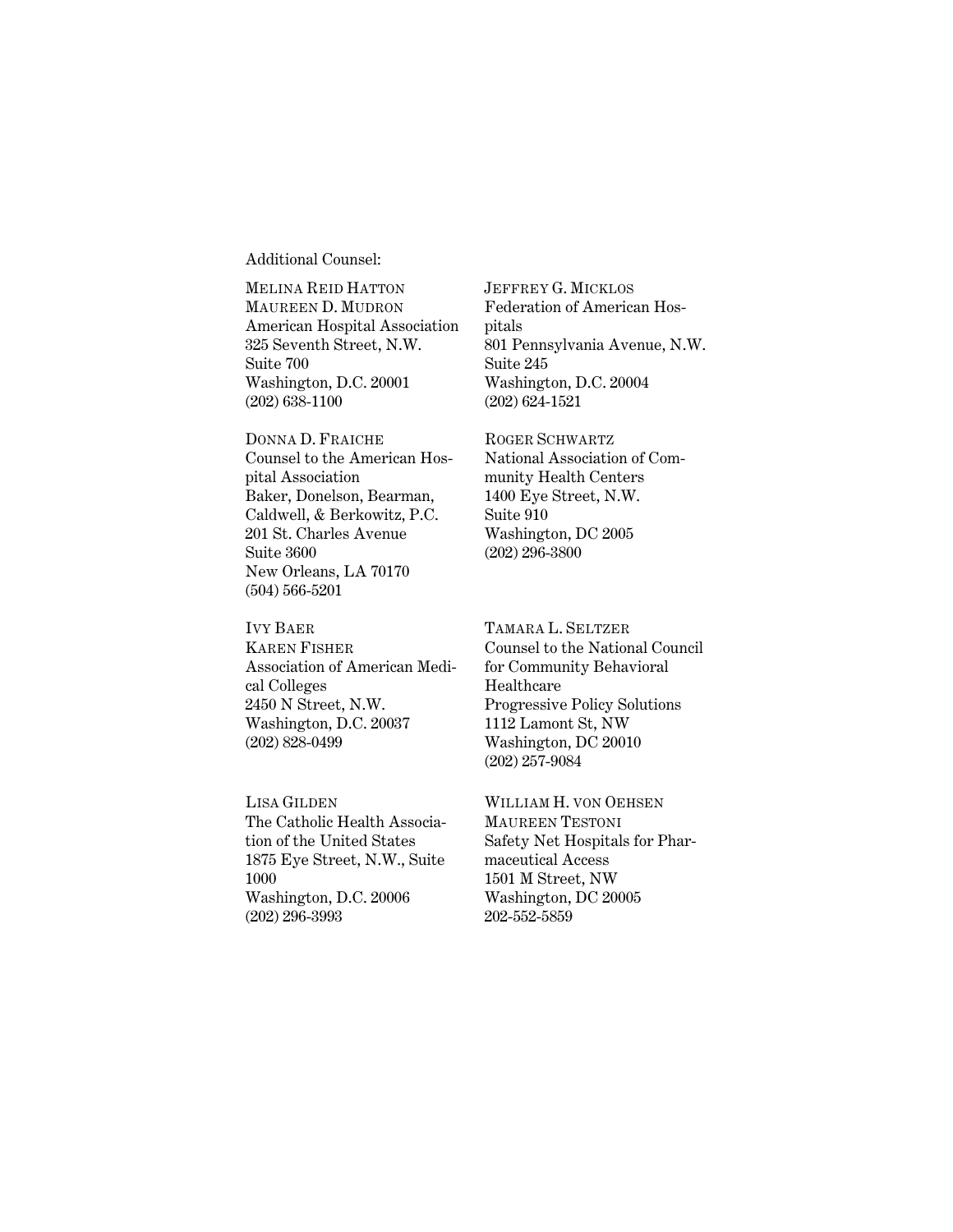# TABLE OF CONTENTS

| Supremacy Clause challenges play a critical role in<br>I. |
|-----------------------------------------------------------|
| vindicating the primacy of the Medicaid Act over          |
|                                                           |
| A. Congress required states to set Medicaid               |
| payment rates in a manner that would                      |
| ensure adequate access to health care for                 |
|                                                           |
| B. Reduced payment rates threaten the                     |
| already fragile system for delivering the                 |
| level of services mandated by Congress11                  |
| C. State "flexibility" in administering the               |
| Medicaid program does not extend to                       |
| reducing beneficiary access in response                   |
|                                                           |
| D. Absent Supremacy Clause suits, states will             |
| continue making indiscriminate rate cuts,                 |
| thus threatening Medicaid's ability to                    |
| serve its congressional purpose16                         |
| 1. CMS lacks the information that would                   |
| be necessary to assess state compliance                   |
| 17                                                        |
| 2. Federal injunctive relief provides a                   |
| necessary complement to hhs's                             |
|                                                           |
| II. There is no basis to conclude that a Supremacy        |
| Clause challenge is particularly inappropriate            |
|                                                           |
| A. The availability of a Supremacy Clause                 |
| challenge does not depend on whether the                  |
| Medicaid Act creates a cause of action or                 |
| an individually enforceable right 23                      |

i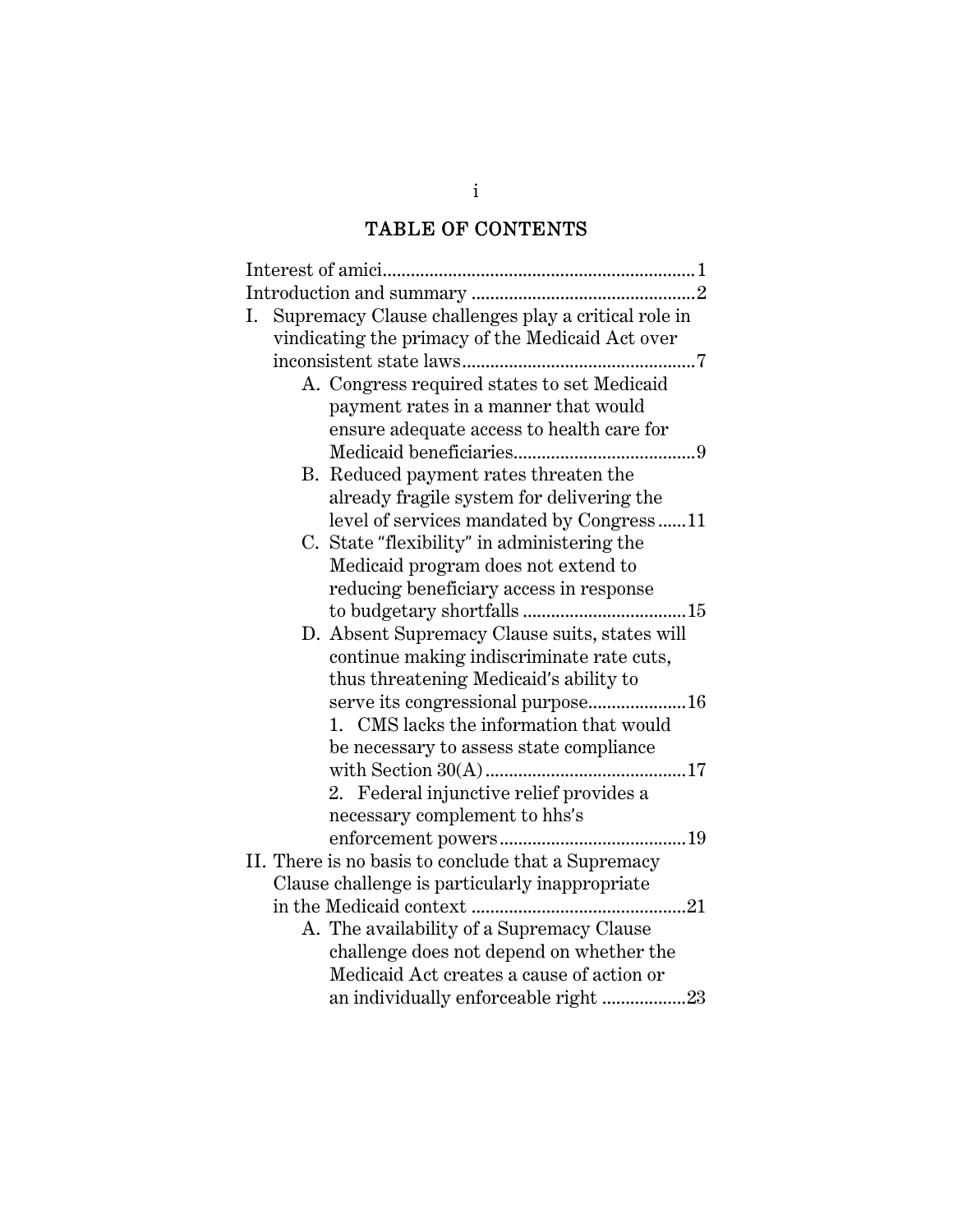| B. A Supremacy Clause cause of action is not |  |
|----------------------------------------------|--|
| limited to parties who are "regulated" by    |  |
| the invalid state statute, but if it were,   |  |
| Medicaid providers would qualify28           |  |
| C. There is no basis for according Spending  |  |
| Clause legislation less effect under the     |  |
|                                              |  |
| D. Congress did not adopt an exclusive       |  |
| administrative system to enforce Section     |  |
| $30(A)$ that would preclude challenges       |  |
| under the Supremacy Clause32                 |  |
|                                              |  |
|                                              |  |

ii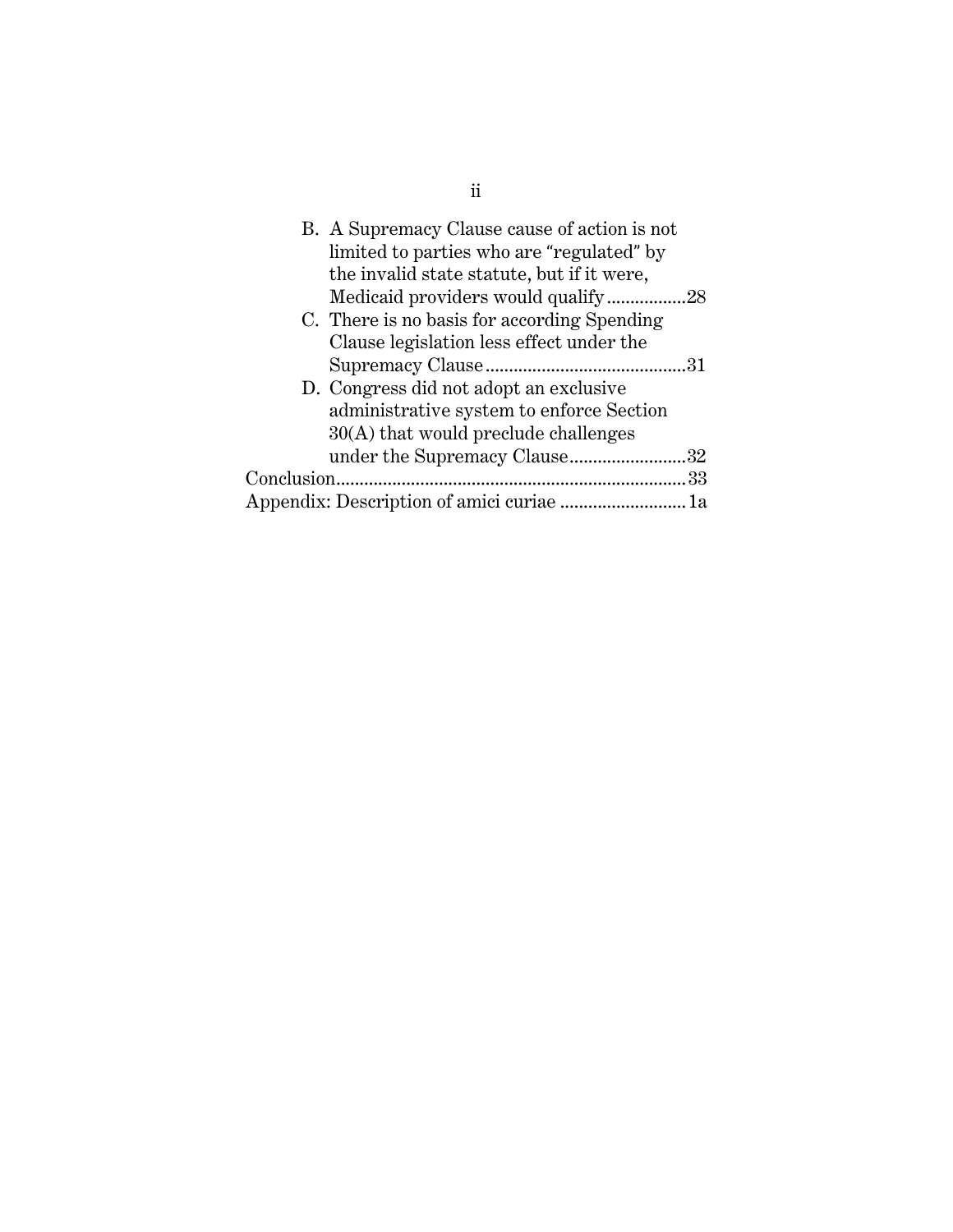# TABLE OF AUTHORITIES

# Page(s)

### CASES

| Alexander v. Sandoval, 532 U.S. 275 (2001) 24                                              |
|--------------------------------------------------------------------------------------------|
| American Insurance Ass'n v. Garamendi, 539                                                 |
| Amisub (PSL), Inc. v. Col. Dep't of Soc.<br>Services, 879 F.2d 789 (10th Cir. 1989), cert. |
| Ark. Dep't. of Health & Human Servs. v.                                                    |
| Astra USA, Inc. v. Santa Clara County, 131 S.                                              |
|                                                                                            |
| <i>Bond v. United States, 131 S. Ct. 2355 (2011)  7, 27, 30</i>                            |
|                                                                                            |
| Carleson v. Remillard, 406 U.S. 598 (1972)  31                                             |
|                                                                                            |
| Crosby v. Nat'l Foreign Trade Council, 530 U.S.                                            |
| Dalton v. Little Rock Family Planning Servs.,                                              |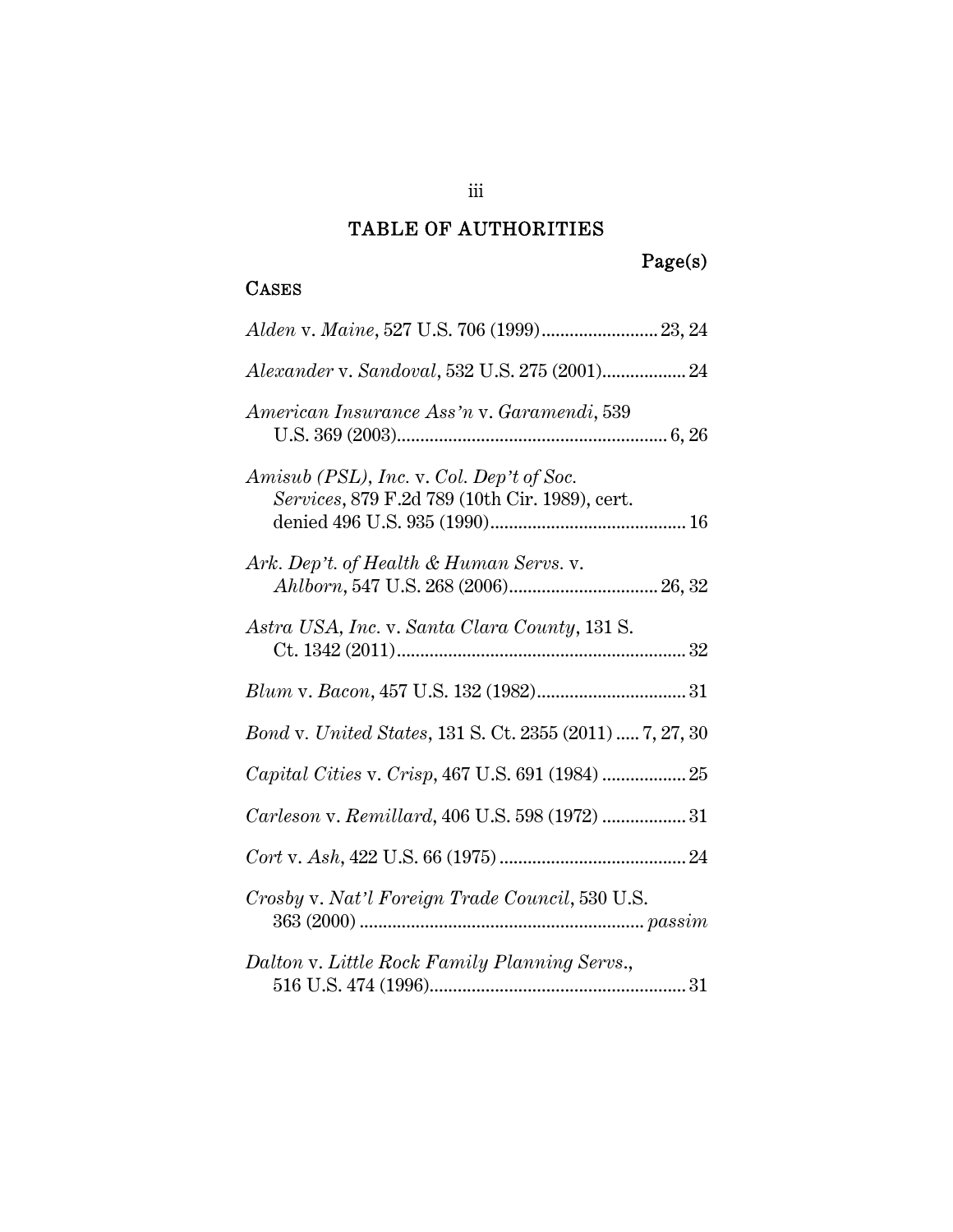| Gade v. Nat'l Solid Waste mgmt. Ass'n, 505 U.S.                                                                                                                                                           |
|-----------------------------------------------------------------------------------------------------------------------------------------------------------------------------------------------------------|
| Golden State Transit Corp. v. City of Los                                                                                                                                                                 |
|                                                                                                                                                                                                           |
| Independent Living Center v. Maxwell-Jolly,                                                                                                                                                               |
| Kan. Hosp. Ass'n v. Whiteman, 835 F. Supp.                                                                                                                                                                |
| Lawrence County v. Lead-Deadwood Sch. Dist.,                                                                                                                                                              |
| $\label{eq:main} \textit{Maine v. Thiboutot, 448 U.S. 1 (1980) }. \vspace{-0.1in}$                                                                                                                        |
| Minn. Homecare Ass'n v. Gomez, 108 F.3d 917                                                                                                                                                               |
| Pennhurst State School & Hosp. v. Halderman,                                                                                                                                                              |
| Pennsylvania Prot. & Advocacy, Inc. v.<br>$\label{eq:1} Houstonn, 228\ \mathrm{F.3d\ 423\ (3d\ \mathrm{Cir.\ 2000)\ }\dots\hspace{-1.7mm}.\dots\hspace{-1.7mm}.\dots\hspace{-1.7mm}.\textcolor{red}{.31}$ |
| Pharm. Research & Mfrs. of Am. v. Walsh, 538                                                                                                                                                              |
| Rehab. Ass'n of Va. v. Kozlowski, 42 F.3d 1444<br>(4th Cir. 1994), cert. denied 516 U.S. 811                                                                                                              |

iv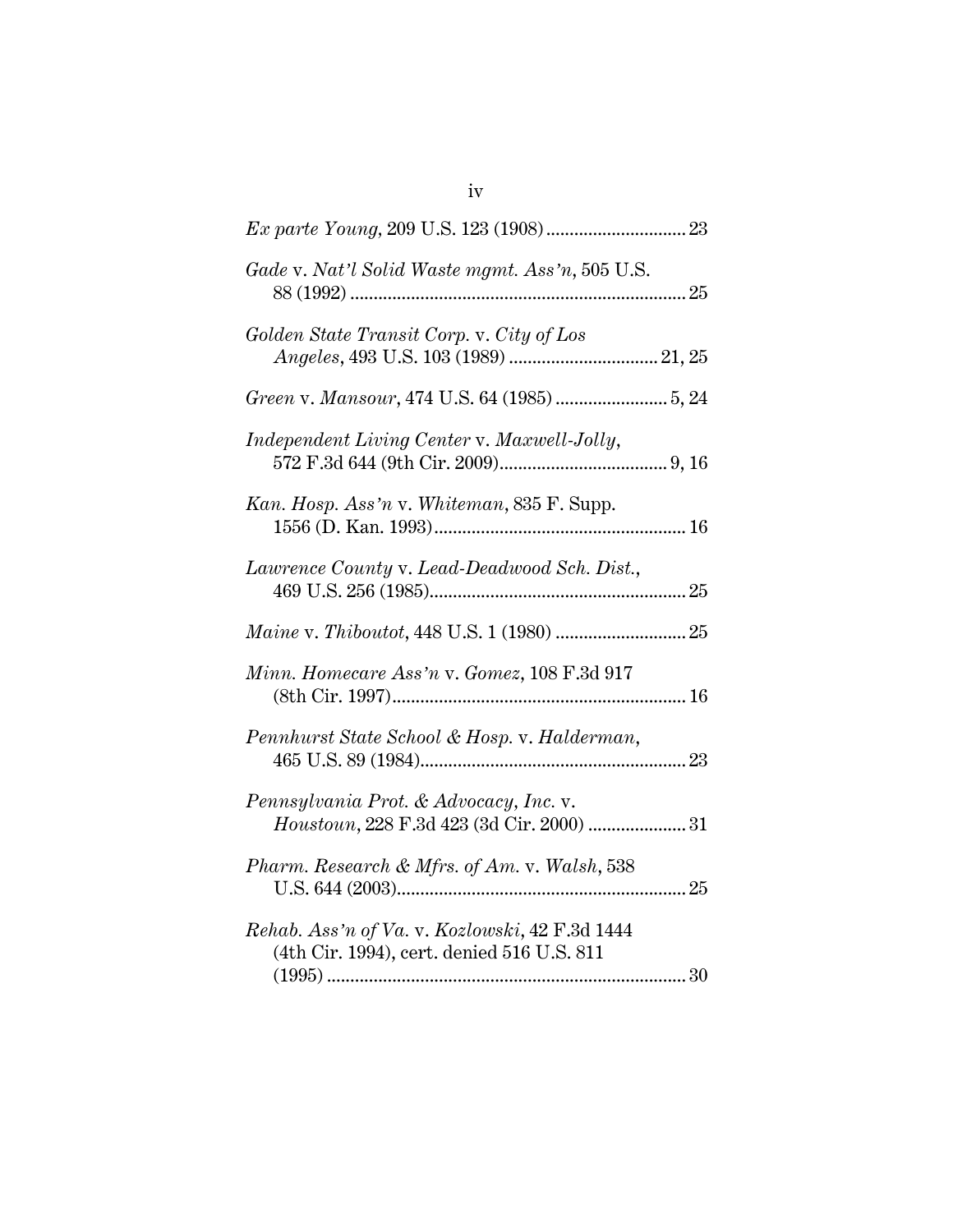42 U.S.C. 1395dd *et seq*. ................................................... 30

42 U.S.C. 1396 *et seq.* .......................................................... 7

42 U.S.C. 1396a(a) .............................................................. 10

42 U.S.C. 1396a(a)(10) ....................................................... 10

42 U.S.C. 1396a(a)(30)(A) ........................................ *passim*

42 U.S.C. 1396c................................................................... 19

v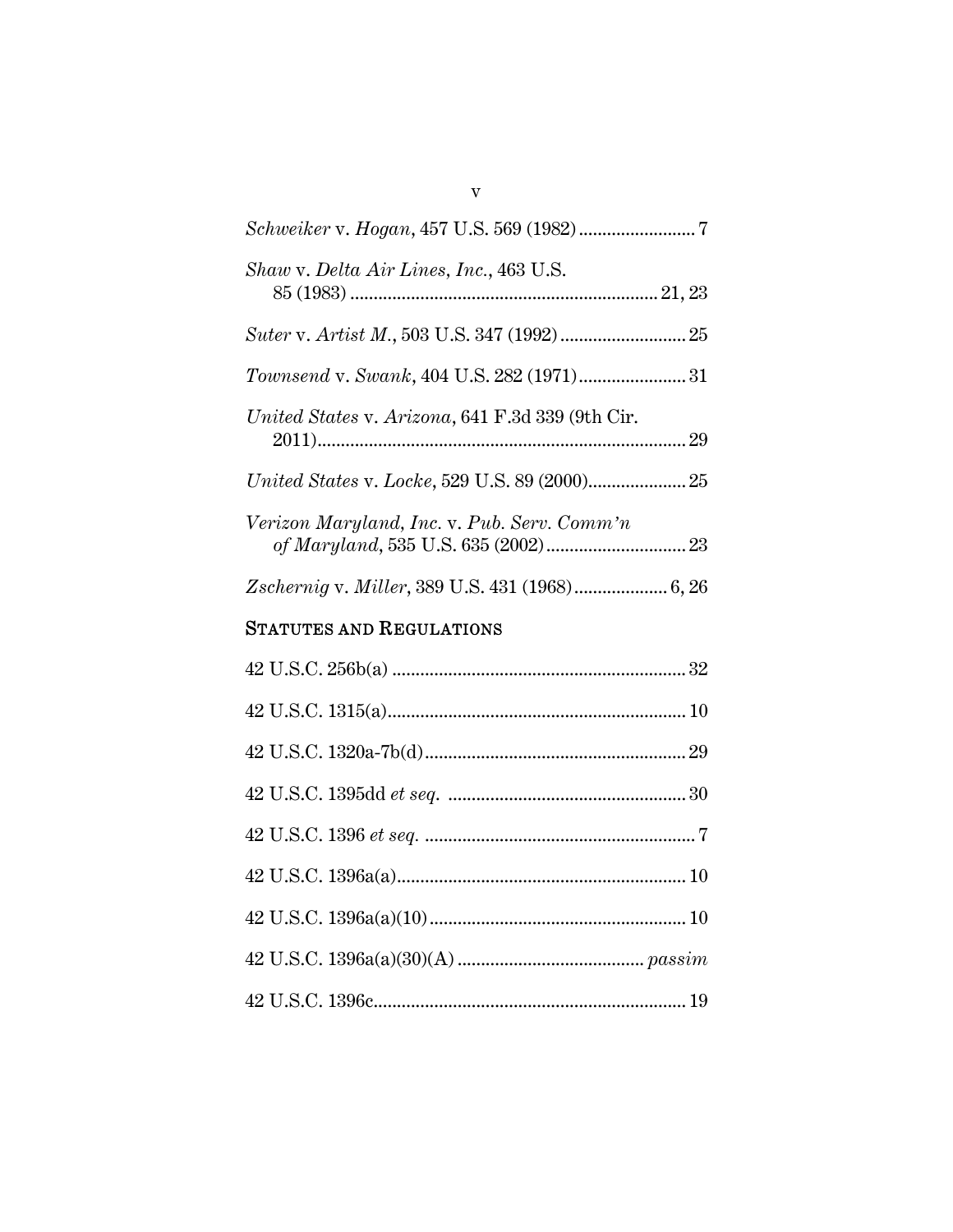| Affordable Care Act, Pub. L. No. 111-148, 124                                                    |
|--------------------------------------------------------------------------------------------------|
|                                                                                                  |
| Omnibus Consolidated Appropriations Act, Pub.<br>L. No. 104-208, § 570, 110 Stat. 3009 (1996) 27 |
|                                                                                                  |
|                                                                                                  |
|                                                                                                  |
|                                                                                                  |
|                                                                                                  |
|                                                                                                  |
|                                                                                                  |
|                                                                                                  |
| 76 Fed. Reg. 26342 (May 6, 2011) 15, 18                                                          |
|                                                                                                  |
|                                                                                                  |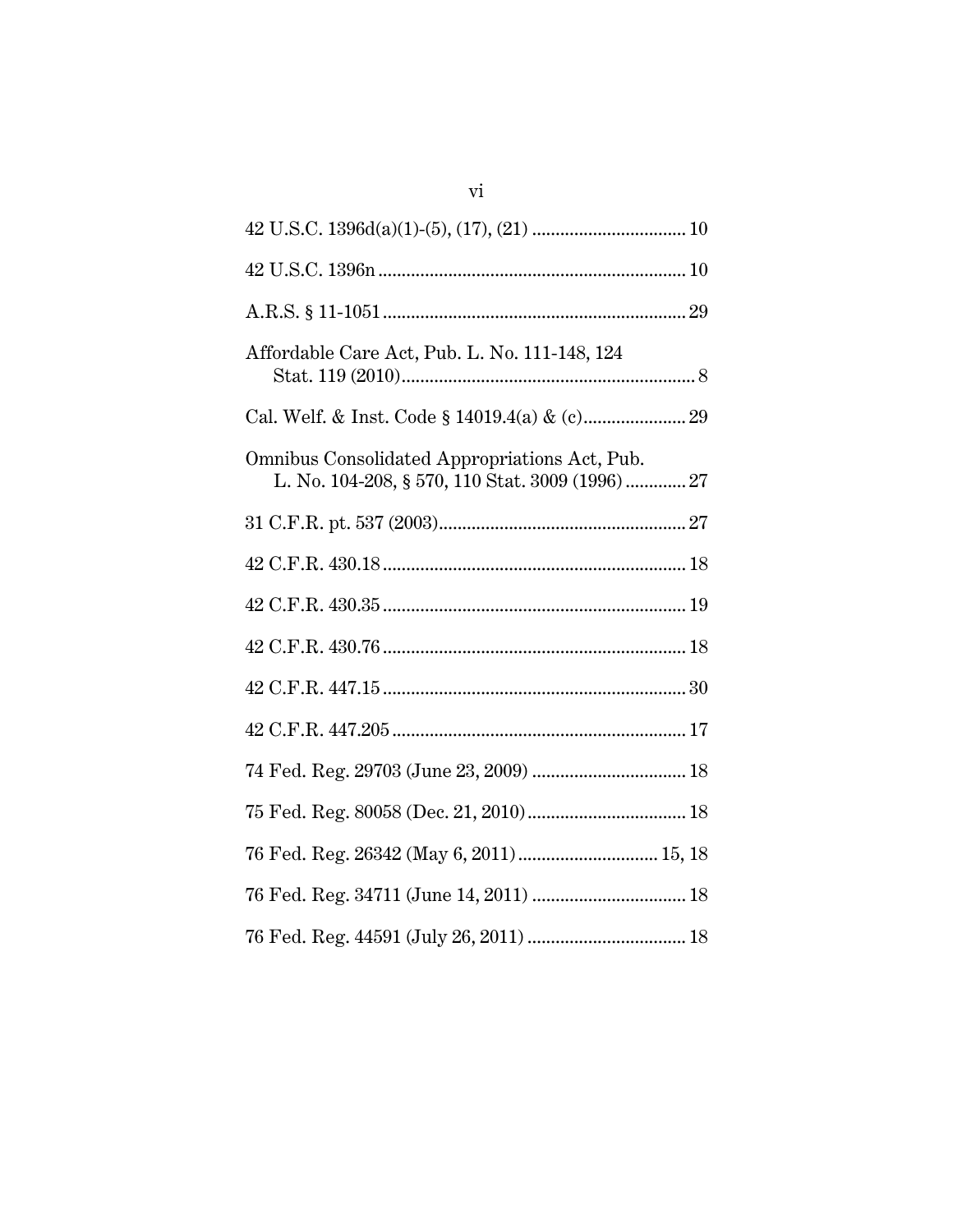### OTHER AUTHORITIES

| Linda C. Baker & Laurence S. Baker, Excess       |
|--------------------------------------------------|
| Cost of Emergency Department Visits for          |
| Nonurgent Care, 13 Health Affairs 162 (Nov.      |
|                                                  |
| California HealthCare Foundation, Issue Brief:   |
| Overuse of Emergency Departments Among           |
|                                                  |
| Centers for Medicare & Medicaid Services,        |
| Medicaid State Plan Amendments,                  |
| https://www.cms.gov/MedicaidGenInfo/State        |
|                                                  |
|                                                  |
| Peter J. Cunningham & Len M. Nichols, The        |
| Effects of Medicaid Reimbursement on the         |
| Access to Care of Medicaid Enrollees: A          |
| Community Perspective, 62 Med. Care              |
|                                                  |
|                                                  |
| Eljay LLC, A Report on Shortfalls in Medicaid    |
| Funding for Nursing Home Care (2010) 12          |
|                                                  |
| Exec. Order No. 13,047, § 7, 62 Fed. Reg. 28,301 |
|                                                  |
|                                                  |
| Kaiser Commission on Medicaid and the            |
| Uninsured, Physician Willingness and             |
| Resources to Serve More Medicaid patients:       |
| Perspectives from Primary Care Physicians        |
|                                                  |
|                                                  |

#### vii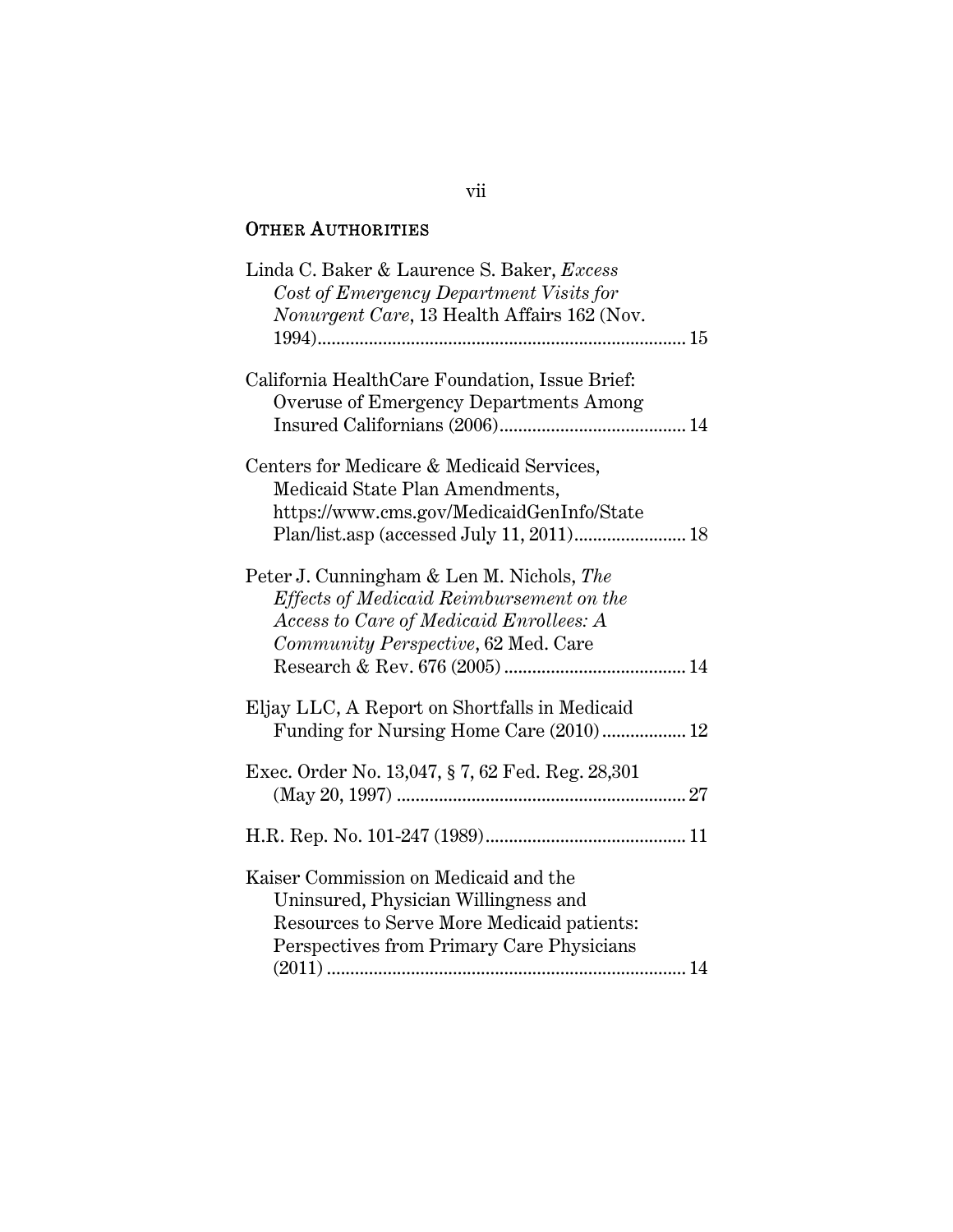| Medicaid and CHIP Payment and Access<br>Commission ("MACPAC"), Report to the<br>Congress on Medicaid and CHIP (2011)  8, 14                                              |
|--------------------------------------------------------------------------------------------------------------------------------------------------------------------------|
| Milliman, Hospital & Physician Cost Shift:<br>Patient Level Comparison of Medicare,<br>Medicaid, and Commercial Payers (2008) 12                                         |
| National Association of Children's Hospitals and<br>Related Institutions, FY 2009 Annual Survey<br>on Utilization and Financial Indicators of                            |
| Sara Rosenbaum, Medicaid and Access to<br>Health Care - A Proposal for Continued<br><i>Inaction?</i> , 365 New Engl. J. Med. 102 (July                                   |
| Kevin Sack, As Medicaid Payments Shrink,<br>Patients are Abandoned, N.Y. Times, March                                                                                    |
| Bradley J. Sayles, <i>Preemption or Bust: A</i><br>Review of Recent Trends in Medicaid<br>Preemption Actions, 27 J. Contemp. Health                                      |
| The Lewin Group, Analysis of Medicaid Reim-<br>bursement in Oregon 44-45 (2003)  13                                                                                      |
| U.S. Government Accountability Office,<br>Medicaid and CHIP: Most Physicians Serve<br>Covered Children but Have Difficulty<br>Referring Them for Specialty Care, GAO-11- |

viii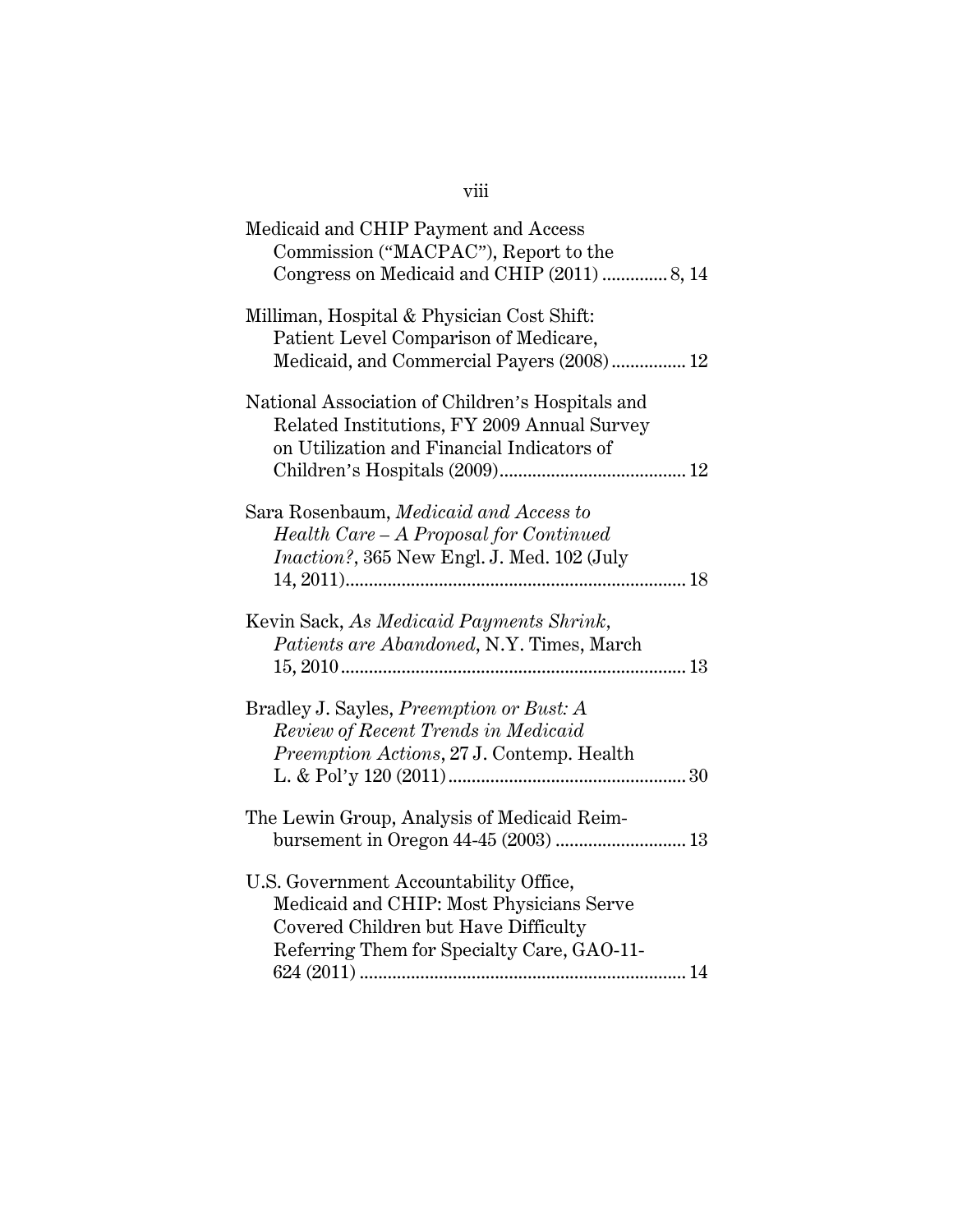| U.S. Government Accountability Office, Value in |  |
|-------------------------------------------------|--|
| Health Care: Key Information for                |  |
| Policymakers to Assess Efforts to Improve       |  |
| Quality While Reducing Costs, GAO-11-445        |  |
|                                                 |  |
|                                                 |  |

ix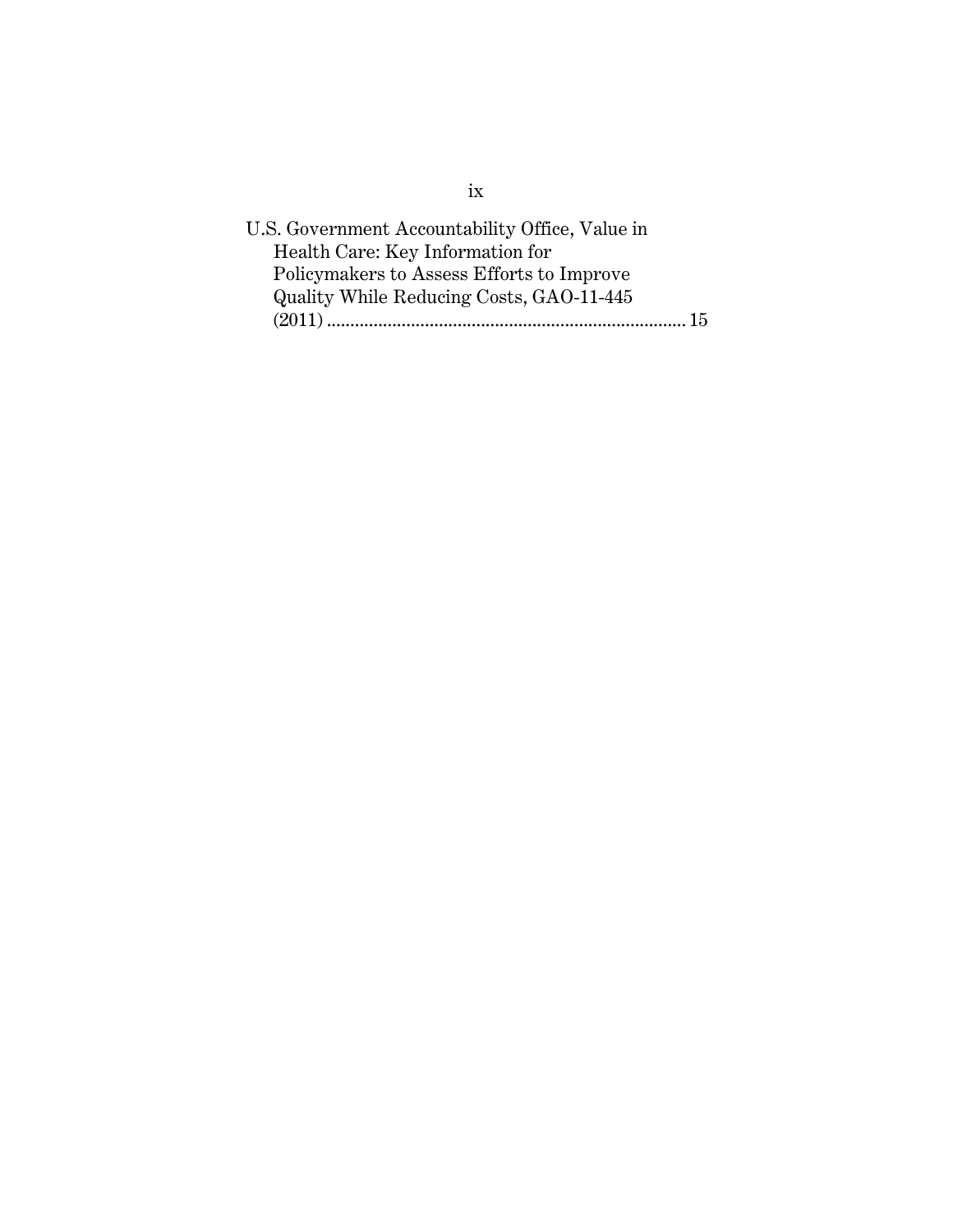#### INTEREST OF AMICI<sup>1</sup>

Amici are the American Health Care Association, the American Hospital Association, the Association of American Medical Colleges, the Catholic Health Association of the United States, the Federation of American Hospitals, the National Association of Children's Hospitals, the National Association of Community Health Centers, the National Association of Public Hospitals and Health Systems, the National Council for Community Behavioral Healthcare, and Safety Net Hospitals for Pharmaceutical Access. 2 Amici include associations and networks of hospitals, health systems, and other healthcare providers and collectively represent over 20,000 facilities, in addition to more than one hundred thousand individual practitioners, who supply critically needed medical services to millions of Americans throughout the nation. Amici share a strong interest in the proper administration and enforcement of the statutory requirements of the Medicaid Act.

As Medicaid providers, members of our organizations are acutely aware of the difficulties Medicaid recipients face when seeking primary, secondary, and tertiary care. Despite a continued commitment to treating the Medicaid population, increased Medicaid volume at

 <sup>1</sup>  $1$  The parties have consented to the filing of this brief in letters on file with the Clerk. No counsel for any party authored this brief in whole or in part, and no person or entity, other than amici curiae, their members, or their counsel, made a monetary contribution intended to fund the preparation or submission of this brief.

 $2^2$  A short description of each of the amici organizations is included in an appendix hereto.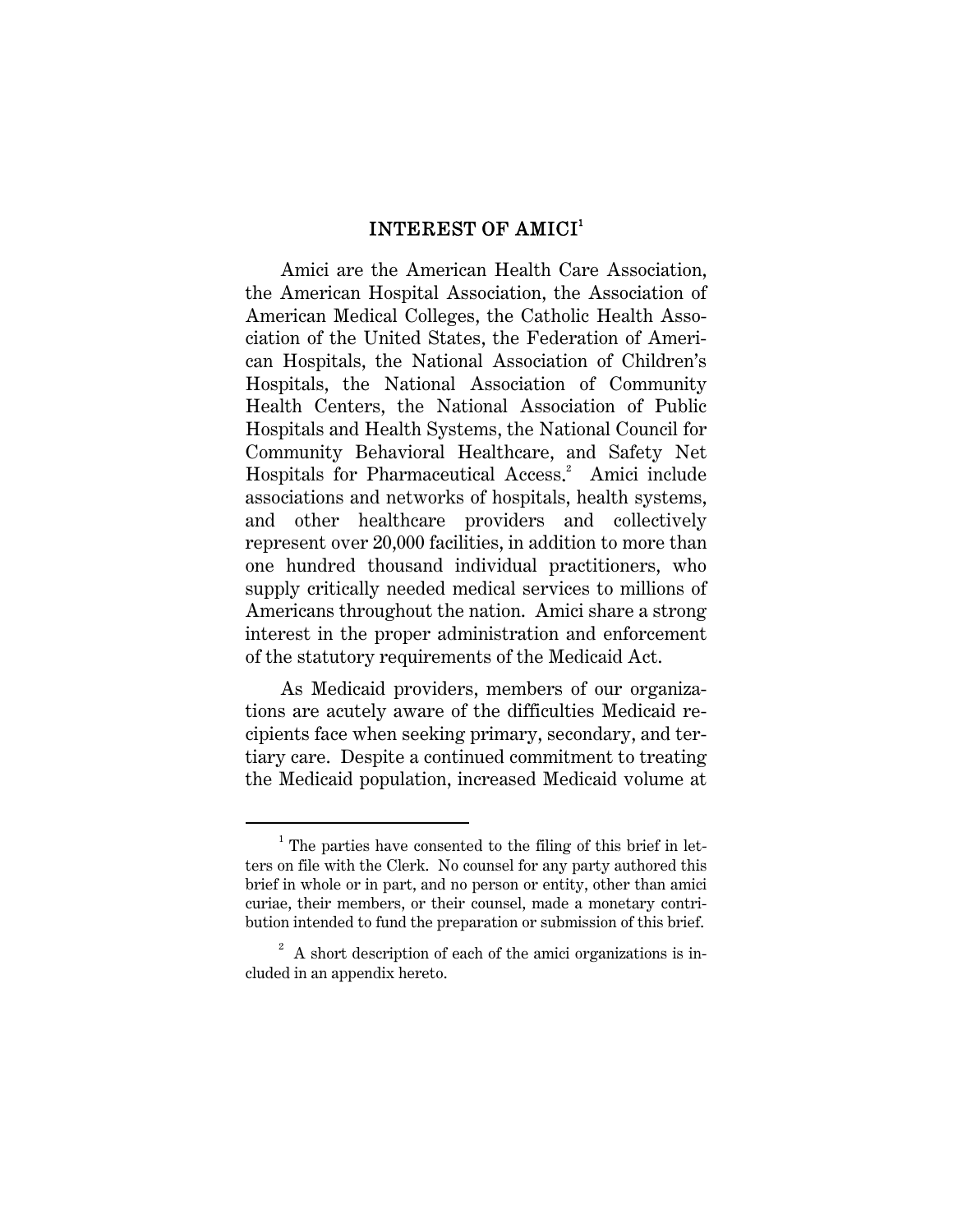reduced rates threatens our organizations' members' long-term financial viability and ability to adequately serve Medicaid recipients.

The Supremacy Clause of the Constitution plays a critical part in the system of structural federalism adopted by the Founders. Provider suits such as those brought by respondents vindicate the primacy of federal law by ensuring that the Medicaid Act is not undermined or subverted by conflicting state law, and that the Medicaid program serves Congress's purpose of providing meaningful benefits to Medicaid recipients. Accordingly, amici curiae and their members have a substantial interest in the important issues raised in these cases.

#### INTRODUCTION AND SUMMARY

Petitioners ask the Court to hold that Medicaid providers are powerless to stop California from enforcing against them drastic cuts in Medicaid payment rates that violate the mandates of federal law. As these cases come to the Court, it is taken as a given that California's indiscriminate, across-the-board 10% cut in rates, without any consideration of the impact of those cuts on beneficiaries' access to care, violates the Medicaid Act. It is also established that respondents, Medicaid providers, are directly and substantially injured by these cuts, which further reduce payment rates that are, for many providers, already significantly below the cost of providing care. Finally, it is established that the administrative review process is singularly ineffective at vindicating the supremacy of federal law. In fact, petitioners have essentially disregarded the administrative process for more than two years, and simply ignored the federal oversight agency when it rejected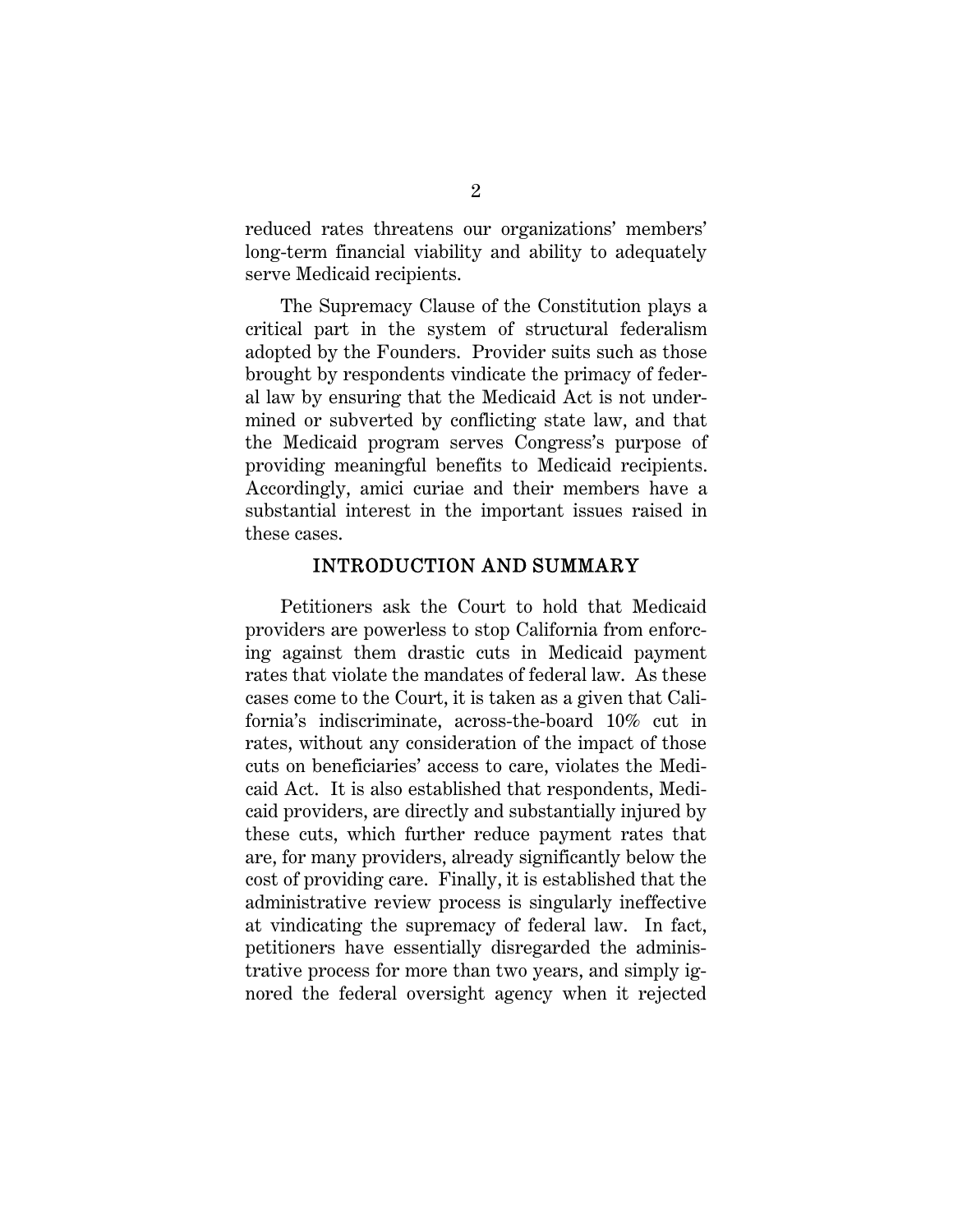California's plan amendment as unsupported by any evidence. Petitioners nonetheless contend that, even assuming all of this, Medicaid providers have no cause of action under the Supremacy Clause to seek a declaration that the cuts are invalid and an injunction preventing their enforcement against providers. Petitioners are wrong.

1. The Medicaid program is responsible for providing access to medical care for more than a quarter of the population of the United States and one third of all children, a percentage that is likely to grow even higher. One of the central requirements of any state Medicaid program is that the program must ensure access for beneficiaries to medical services equal to the access enjoyed by the general population.

Dramatic, indiscriminate cuts of the type at issue in these cases pose a serious threat to an already overtaxed safety net for our most vulnerable citizens, including millions of seniors, children, pregnant women and people with disabilities. Hospitals and nursing homes already are paid by Medicaid programs at rates far below their costs. Hospitals, on average, are compensated at rates 15% less than their costs, and nursing home facilities, on average, are paid at rates almost 10% below provider costs. As a result, providers have been forced to forgo new initiatives and in some cases cease providing certain services. Low reimbursement rates have caused large numbers of doctors to withdraw from the program, with adverse consequences for the entire safety net. It has, for example, become increasingly difficult for Medicaid beneficiaries to find a physician, especially a specialist. Medicaid beneficiaries have difficulty obtaining specialty consultations at an alarming rate, roughly three times more often than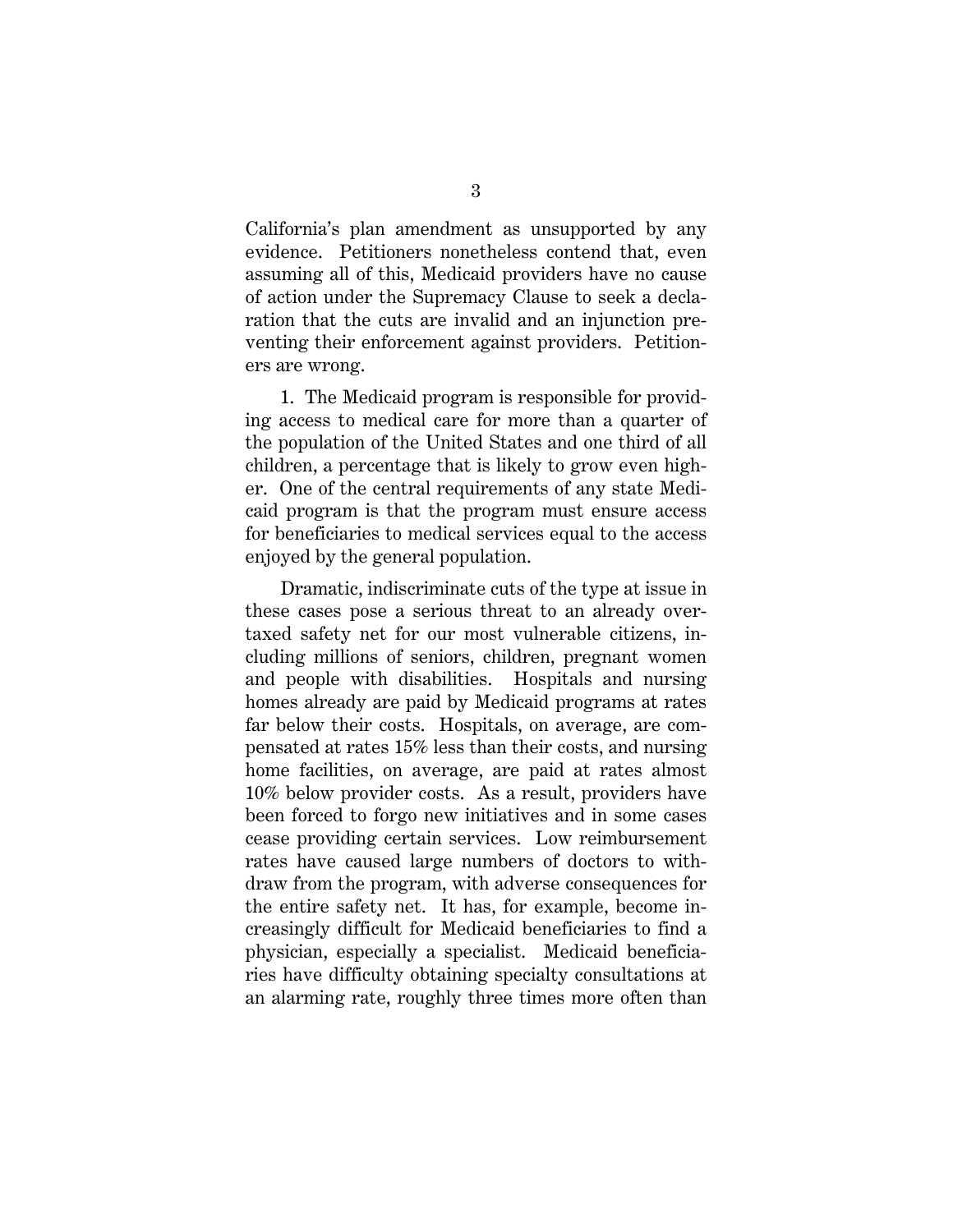insured patients. And, as access to physicians becomes more difficult, patients turn to hospital emergency departments, an inefficient use of resources that only adds additional pressure to an already over-taxed system.

Multiple courts of appeals have held that acrossthe-board rate cuts, adopted for purely budgetary reasons and without considering their effect on quality, efficiency, or the availability of care for beneficiaries, are precluded by the Medicaid Act. Lawsuits brought under the Supremacy Clause are the only effective way to prevent states from implementing illegal rate cuts.

The system of administrative oversight by the Department of Health and Human Services ("HHS") is, by constrast, structurally incapable of preventing states from acting in derogation of Medicaid's equal access requirement. Limited to what information the state provides it, HHS is ill-equipped to serve as an independent check against violations of the federal mandate. Nor, when a violation is identified, does HHS have an effective way to bring the state into compliance. The present case, in which petitioners simply ignored the federal administrative proceeding, and continued to implement California's rate cuts even after the proposed state plan amendment was rejected, demonstrates the inadequacy of the administrative scheme.

Without the ability to bring a suit for declaratory and injunctive relief under the Supremacy Clause, respondents would have no avenue for relief, but would instead simply have to endure California's illegal rate cuts.

2. This Court has repeatedly recognized that "the availability of prospective relief of the sort awarded in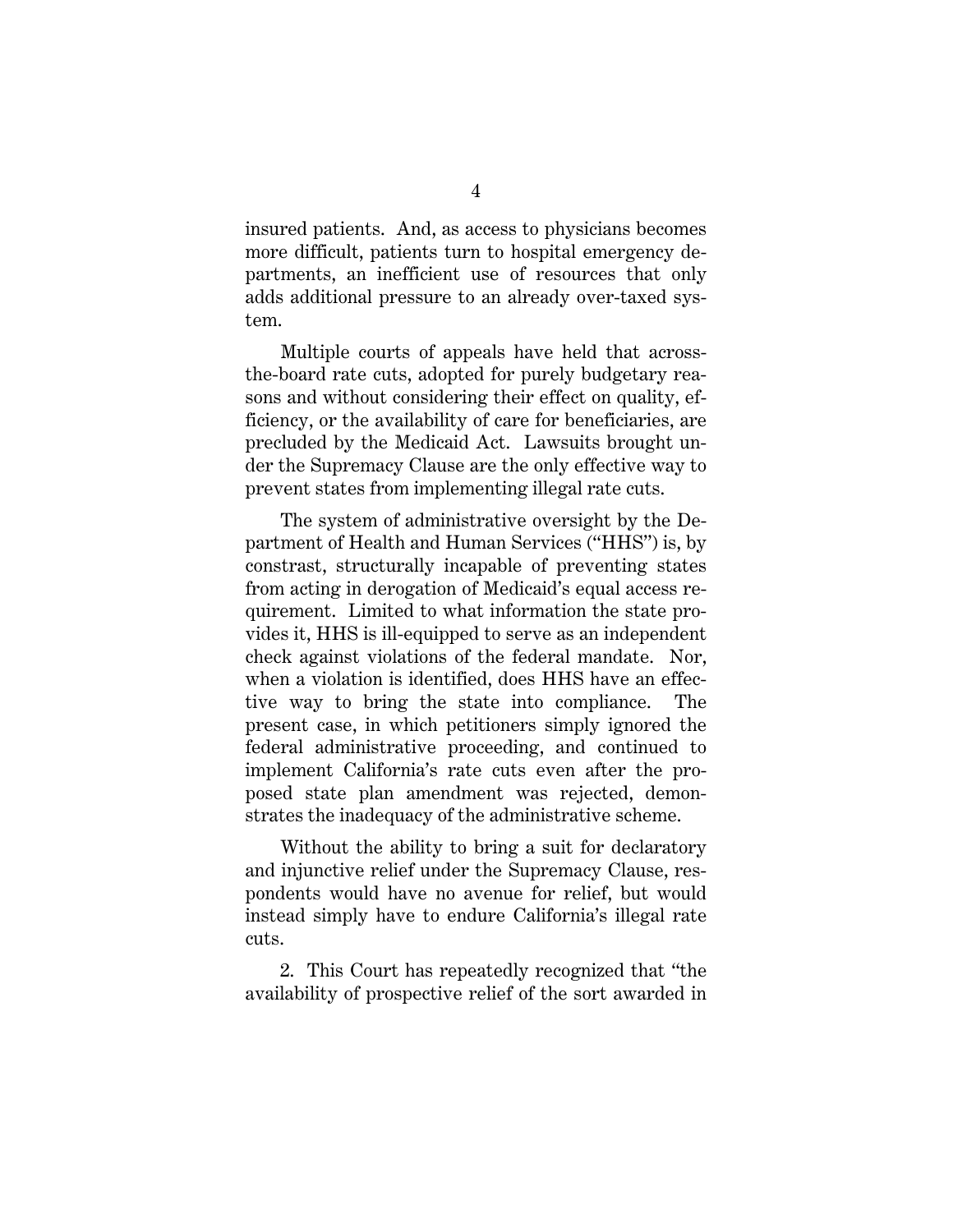*Ex parte Young* gives life to the Supremacy Clause. Remedies designed to end a continuing violation of federal law are necessary to vindicate the federal interest in assuring the supremacy of that law." *Green* v. *Mansour*, 474 U.S. 64, 68 (1985). Petitioners acknowledge the numerous cases in which this Court has entertained a Supremacy Clause challenge and do not genuinely dispute that there are many circumstances in which such a cause of action exists. *See* Pet. Br. 42-44. Petitioners spend most of their brief arguing instead that such a cause of action should not be recognized in the specific context of a suit to set aside a state law that is invalid because it conflicts with 42 U.S.C.  $1396a(a)(30)(A)$  ("Section  $30(A)$ "). Those arguments are mistaken.

There is no basis for petitioners' contention that a Supremacy Clause challenge is inappropriate in the Section 30(A) context because Congress did not create a separate statutory cause of action "to enforce" Medicaid or confer privately enforceable "individual rights." Pet. Br. 20, 25. The absence of a separate statutory cause of action is of no moment because a plaintiff asserting a cause of action under the Supremacy Clause does not seek to "enforce" the statute. Such a suit does not afford affirmative relief, such as an injunction directing the defendant to take an affirmative act, or retrospective relief, such as damages. Rather, a Supremacy Clause challenge is limited to vindicating the primacy of federal law over inconsistent state law through a declaration that the state law is invalid and an injunction against its enforcement.

The preemptive effect of federal law under the Supremacy Clause does not depend upon Congress having created a cause of action against the state. Congress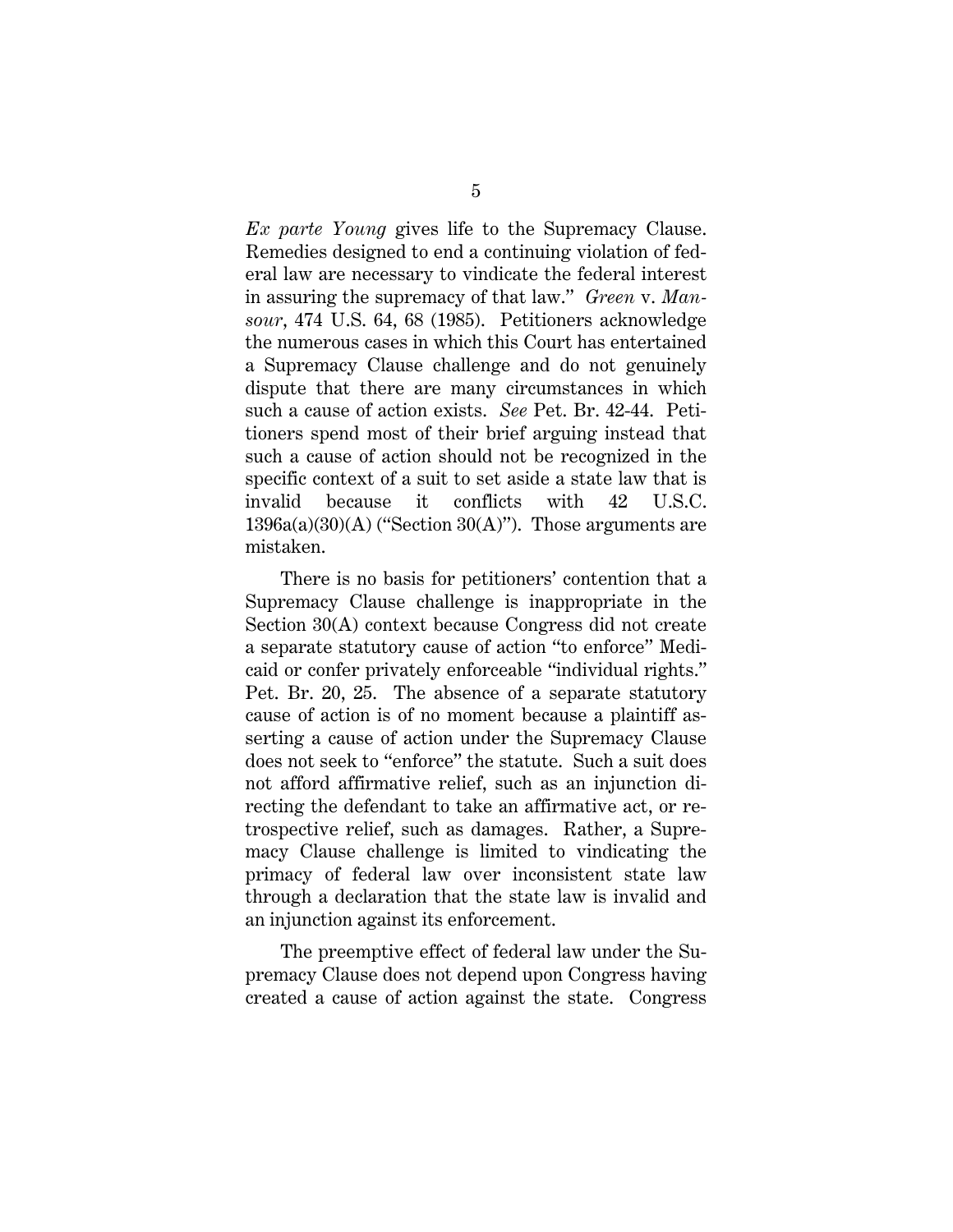need not specify a statute's preemptive effect at all. Indeed, state law can be invalid under the Supremacy Clause even in the absence of congressional legislation. In *American Insurance Ass'n* v. *Garamendi*, 539 U.S. 369 (2003), for example, an executive agreement was held to preempt a California statute purporting to regulate conduct relating to Holocaust-era insurance policies. *Id.* at 419-420. See also *Zschernig* v. *Miller*, 389 U.S. 431, 441 (1968) (state law interfering with foreign policy can be preempted "even in the absence of a treaty"). And a preemptive federal statute may be directed at private parties, or even federal officials, rather than at the state. See, *e.g.*, *Crosby* v. *Nat'l Foreign Trade Council*, 530 U.S. 363, 388 (2000) (statute authorizing President to adopt calibrated sanctions policy against Burmese regime preempted state secondary boycott of companies doing business with Burma). In such circumstances, one would hardly expect Congress to create a private cause of action against the state solely on the off-chance a state enacted legislation to frustrate the federal scheme.

Petitioners' other arguments also fail to justify refusing to recognize a Supremacy Clause cause of action in this case. There is no basis for petitioners' assertion that the Supremacy Clause can only be vindicated by parties who are "regulated" by the invalid state statute. Pet. Br. 43. In *Crosby*, for example, Massachusetts' policy of not contracting with companies doing business in Burma could not be "enforced" against private entities, yet companies that were ineligible to receive state contracts were permitted to bring a Supremacy Clause challenge to the state statute. To the extent that being "regulated" is an essential prerequisite, Medicaid providers are unquestionably at least as regu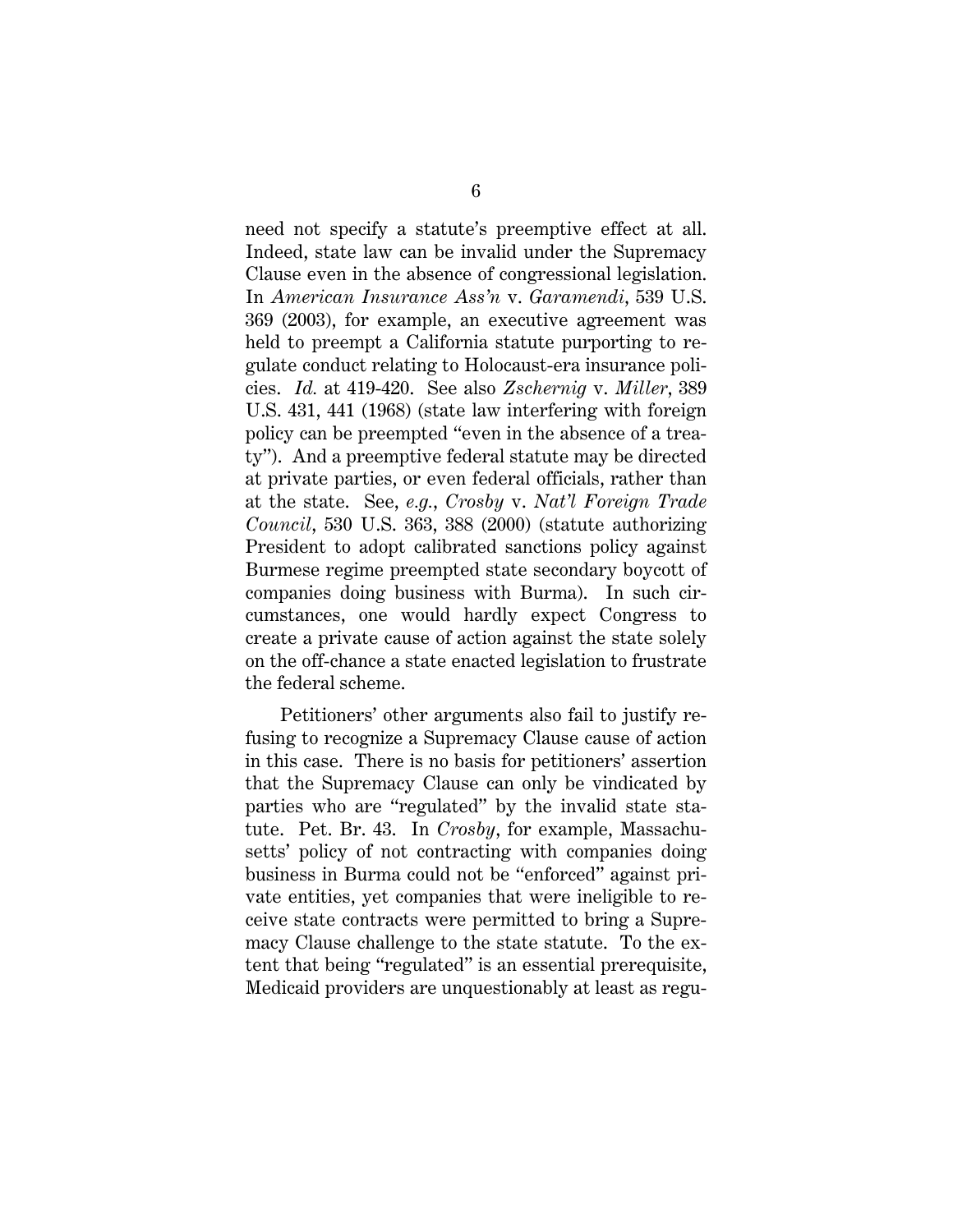lated as (if not more than) other businesses that have brought successful Supremacy Clause challenges before this Court. Providers thus plainly have a sufficiently direct injury from California's rate cuts to confer standing. Precluding such directly injured parties from bringing a Supremacy Clause challenge would be inconsistent with this Court's recognition that "[a]n individual has a direct interest in objecting to laws that upset the constitutional balance between the National Government and the States when enforcement of those laws causes injury that is concrete, particular, and redressable." *Bond* v*. United States*, 131 S. Ct. 2355, 2364 (2011).

Nor does the fact that Medicaid was enacted under Congress's Spending Clause power diminish its preemptive effect. And, finally, contrary to petitioners' suggestion, Congress has not impliedly precluded a Supremacy Clause cause of action by creating an administrative remedy to enforce Section 30(A) that must be exclusive in order to be effective. Indeed, the administrative process for overseeing state Medicaid programs is structurally incapable of preventing states from violating Section 30(A).

### I. SUPREMACY CLAUSE CHALLENGES PLAY A CRITICAL ROLE IN VINDICATING THE PRIMACY OF THE MEDICAID ACT OVER INCONSISTENT STATE LAWS

Congress's purpose in establishing the Medicaid program, codified in Title XIX of the Social Security Act ("SSA"), 42 U.S.C. 1396 *et seq.*, was to provide comprehensive health benefits to "the most needy in the country." *Schweiker* v. *Hogan*, 457 U.S. 569, 590 (1982) (quoting H.R. Rep. No. 213, 89th Cong., 1st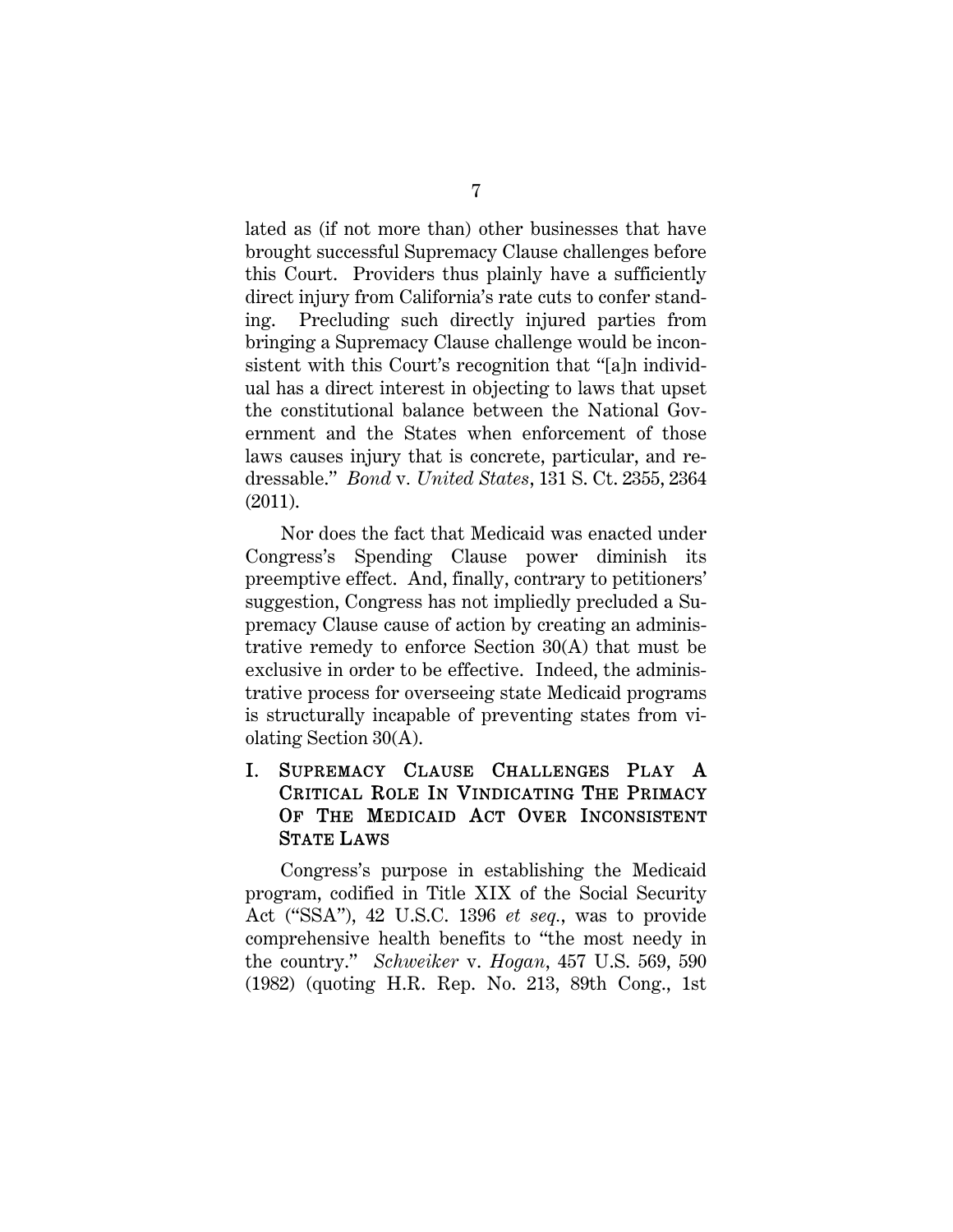Sess., 66 (1965)). While originally targeting limited subsets of individuals in particularly difficult circumstances, Medicaid was gradually expanded to protect additional populations unable to secure insurance in the private market. Many beneficiaries are unable to work, and those who can are often unable to secure private, employer-sponsored insurance. See Medicaid and CHIP Payment and Access Commission ("MACPAC"), Report to the Congress on Medicaid and CHIP 10 (2011) (the "MACPAC Report"). Today, Medicaid (along with the Children's Health Insurance Program ("CHIP")) provide coverage for 75 million beneficiaries—constituting more than a quarter of the population of the United States and one-third of all children who otherwise would likely have no health care coverage at all. *Id* at 17, 75. That figure is likely to grow even larger in the future. See, *e.g.*, Affordable Care Act, Pub. L. No. 111-148, 124 Stat. 119 (2010).

Medicaid's beneficiaries rely on the program to guarantee them access to critical medical services, including preventive health checkups, specialist consultations, mental health counseling, and nursing home care. These 68 million people benefit from Medicaid, but only to the extent that it offers meaningful access to health care services.

As the court of appeals concluded—in a holding that this Court declined to review, and that therefore provides the basic premise of this proceeding— California's imposition of indiscriminate reductions of as much as 10 percent to Medicaid rates that were already below many providers' costs was inconsistent with the federal statutory requirements by which Congress sought to ensure adequate access to medical care for Medicaid beneficiaries. Whether Title XIX is con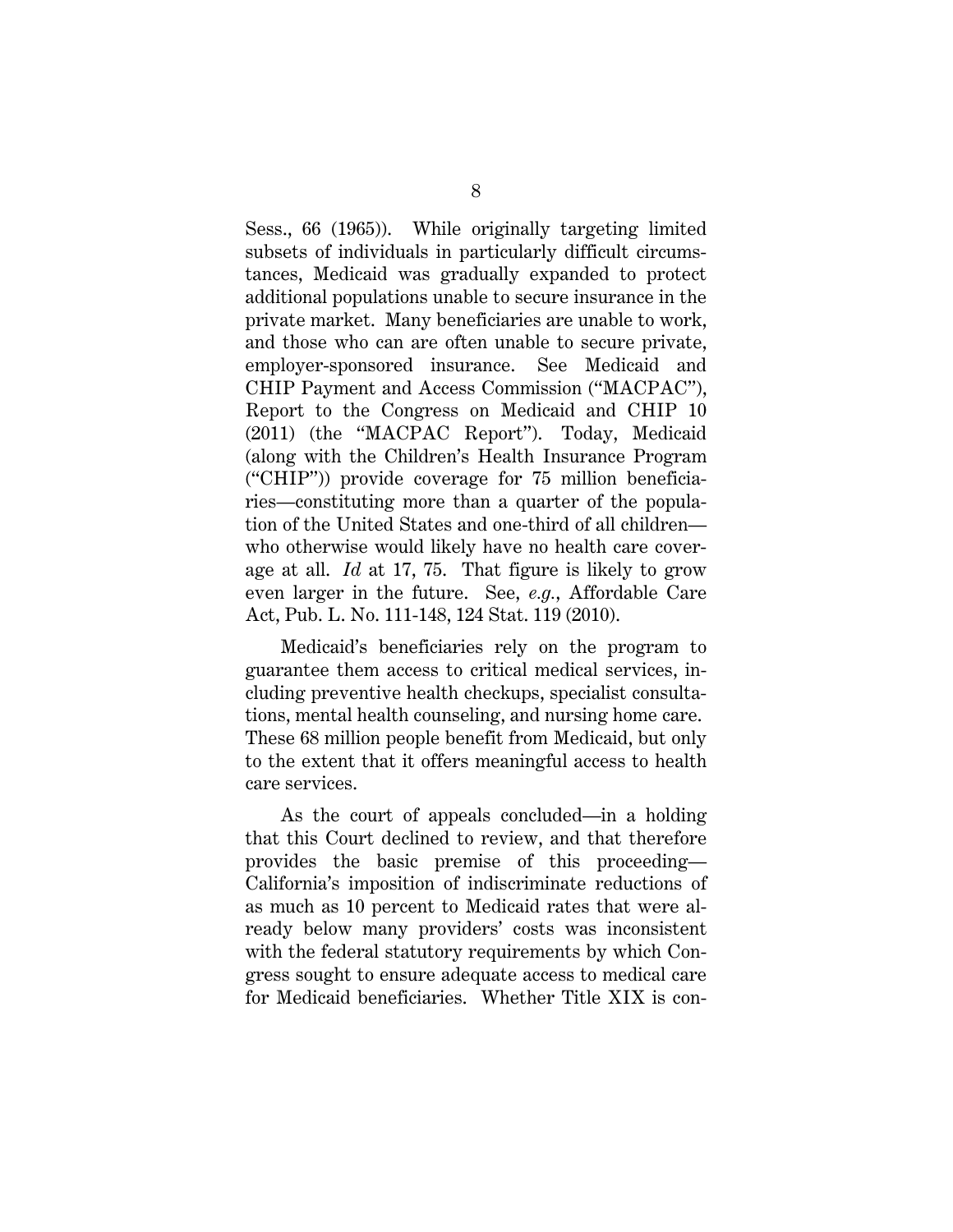strued as establishing procedural requirements or substantive ones, California's across-the-board cuts based purely on state budgetary considerations violated the federal statutory scheme. Indeed, although "the State's own Legislative Analyst warned that the ten percent rate reduction had 'the potential to negatively impact the operation of the Medi-Cal Program and the services provided to beneficiaries by limiting access to providers and services,'" no state official even *considered* what impact the cuts might have on accessibility. *Independent Living Center* v. *Maxwell-Jolly*, 572 F.3d 644, 656 (9th Cir. 2009). Predictably, the cuts did "force[] at least some providers to stop treating Medi-Cal beneficiaries." *Id.* at 657.

A decision in favor of petitioner would allow not only California, but all states, to defy federal law with virtual impunity. Indeed, in the absence of a Supremacy Clause challenge, states will be emboldened to enforce their invalid laws against individuals and businesses who are directly injured thereby. Those injured parties will have no avenue by which to vindicate the supremacy of federal law over inconsistent state policy. Where, as here, the state disregards the requirements of Medicaid, it is the Nation's most vulnerable citizens, including millions of seniors, children, pregnant women and people with disabilities, who will suffer most.

#### A. Congress Required States To Set Medicaid Payment Rates In A Manner That Would Ensure Adequate Access To Health Care For Medicaid Beneficiaries

While Congress gave states a choice whether to establish a Medicaid program, if a state chooses to do so and to accept the associated federal financial support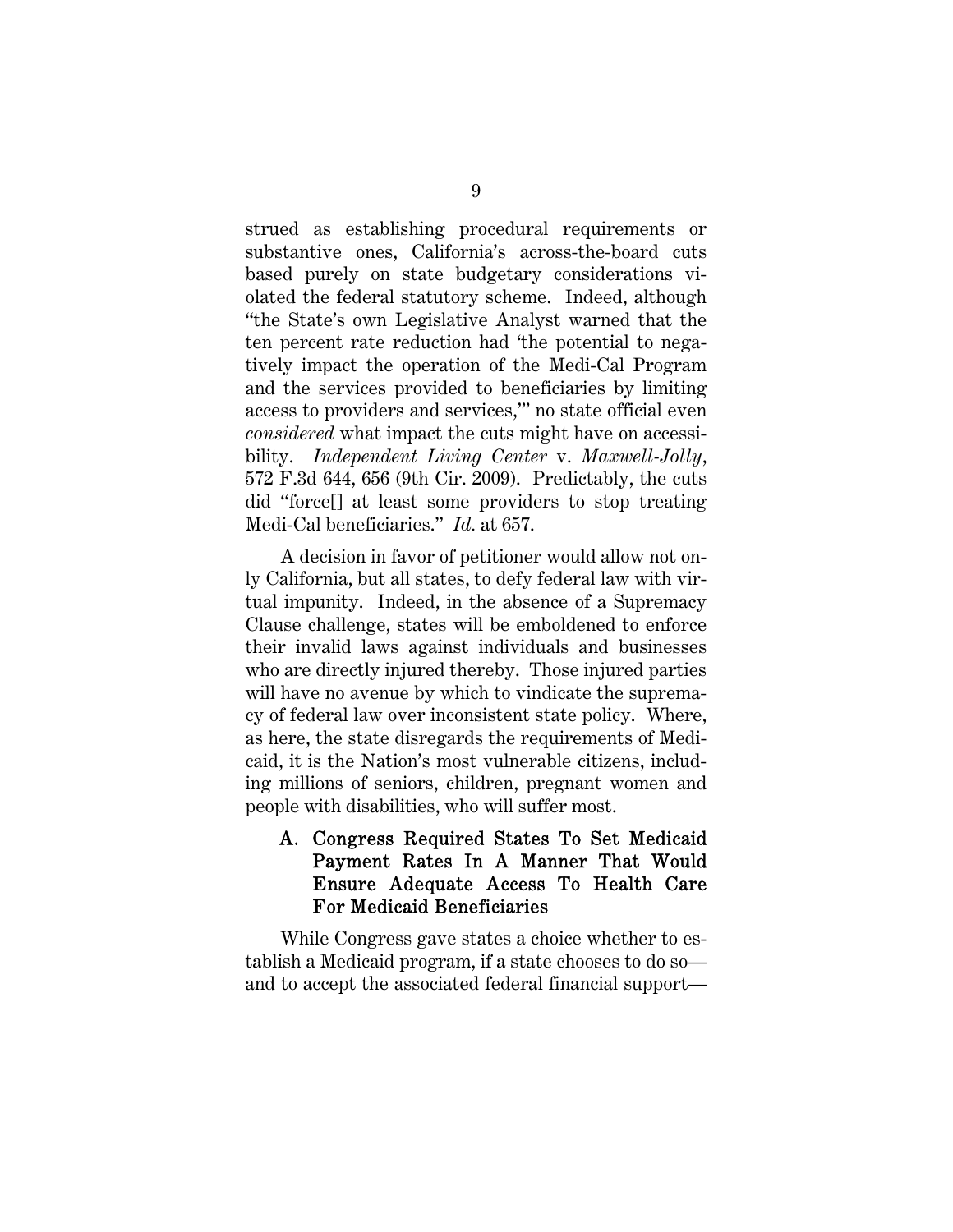it must comply with the federal requirements for the program set forth in Title XIX and implementing regulations. For those states that choose to participate in Medicaid, Congress specified those requirements that the state's "plan for medical assistance *must*" satisfy. 42 U.S.C. 1396a(a) (emphasis added).

A central requirement of Title XIX is that each state program offer meaningful medical benefits to its Medicaid beneficiaries. Title XIX lists specific services that any participating state Medicaid program "must" make available to beneficiaries, which include inpatient and outpatient hospital services, laboratory and x-ray services, nursing facility services to beneficiaries aged 21 or older, and physician services. 42 U.S.C. 1396a(a)(10), 1396d(a)(1)-(5), (17), (21). States are prohibited from limiting access to these services unless and until they receive explicit permission from HHS through a waiver. See 42 U.S.C. 1315(a), 1396n.

Congress recognized that meaningful access to these mandated services requires adequate access to health care providers. To assure such access, Congress further required that participating state programs

must \* \* \* provide such methods and procedures relating to the utilization of, and the payment for, care and services available under the plan \* \* \* to assure that payments are consistent with efficiency, economy, and quality of care and are sufficient to enlist enough providers so that care and services are available under the plan at least to the extent that such care and services are available to the general population in the geographic area.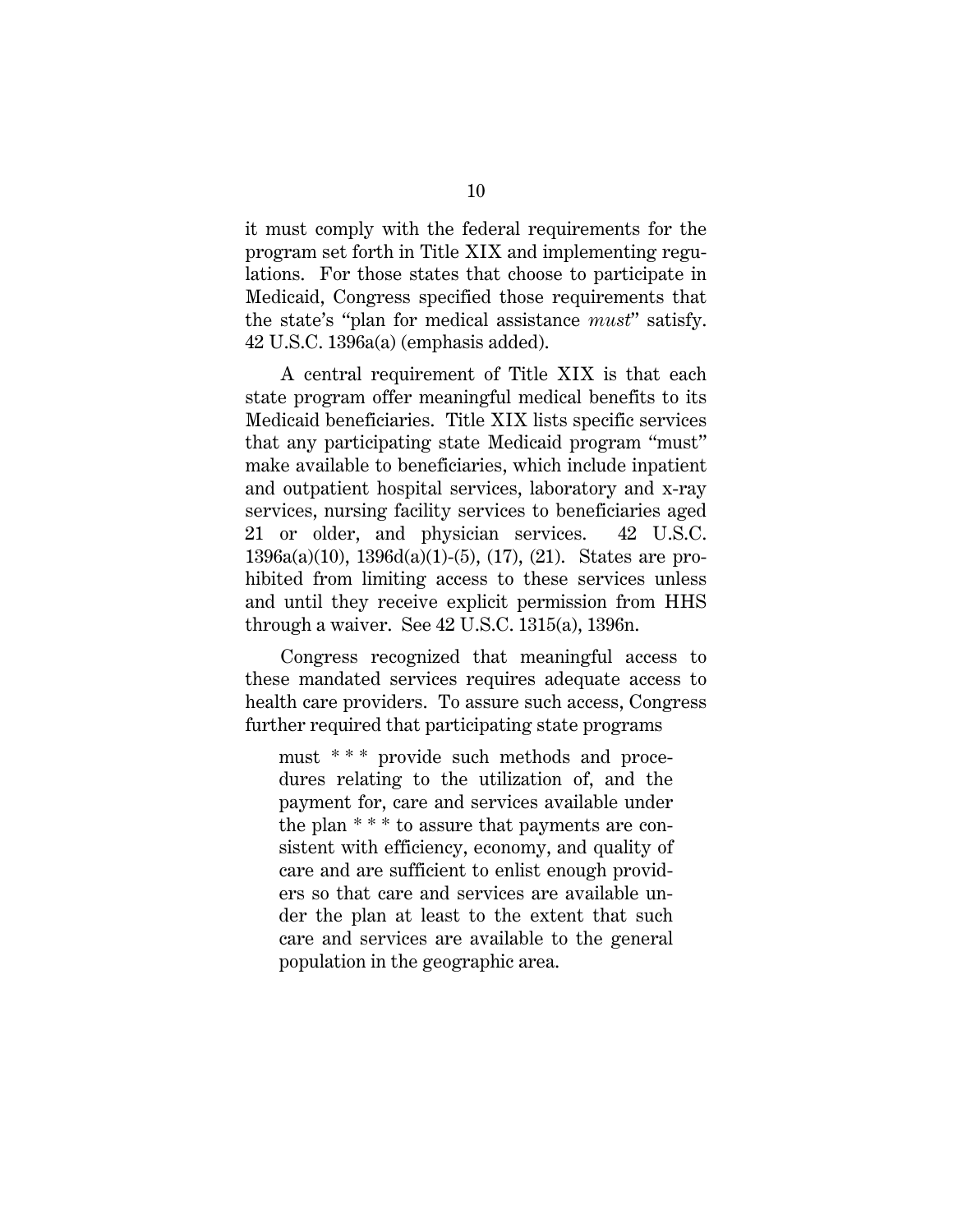42 U.S.C. 1396a(a)(30)(A). Section 30(A) reflects Congress's specific and expressed intent to "assure" that "care and services are available" to Medicaid beneficiaries "at least to the extent that such care and services are available to the general population." *Ibid.*

Moreover, Section 30(A) expressly links the statutory requirement of available services to the level of payments that state programs offer providers. Because state programs do not generally provide services directly, Congress required that the state's program ensure that "payments \*\*\* are sufficient to enlist enough providers" to make services available at a level equal to that of the general population. 42 U.S.C. 1396a(a)(30)(A). See also H.R. Rep. No. 101-247, at 2116 (1989) (noting that the expanded Section 30(A) codified a regulatory standard "requiring adequate payment levels" $\cdot$ <sup>3</sup>.

#### B. Reduced Payment Rates Threaten The Already Fragile System For Delivering The Level Of Services Mandated By Congress

A Medicaid program's ability to provide adequate access to services as required by Congress depends upon its paying rates that are adequate to attract providers. States generally do not provide Medicaid bene-

 $\overline{a}$ <sup>3</sup> Petitioners cite Congress's repeal of the "Boren Amendment" of Title XIX as evidence that Congress regards private suits challenging the adequacy of Medicaid payments as "antithetical" to States' flexibility in administering Medicaid. Pet. Br. 31. Petitioners are incorrect, as the repeal of the Boren Amendment in 1997 had no implications for suits to vindicate Section 30(A). See Br. of Intervenor Resp. in No. 09-958 and California Pharmacists Resp. in No. 09-1158, at 57-59.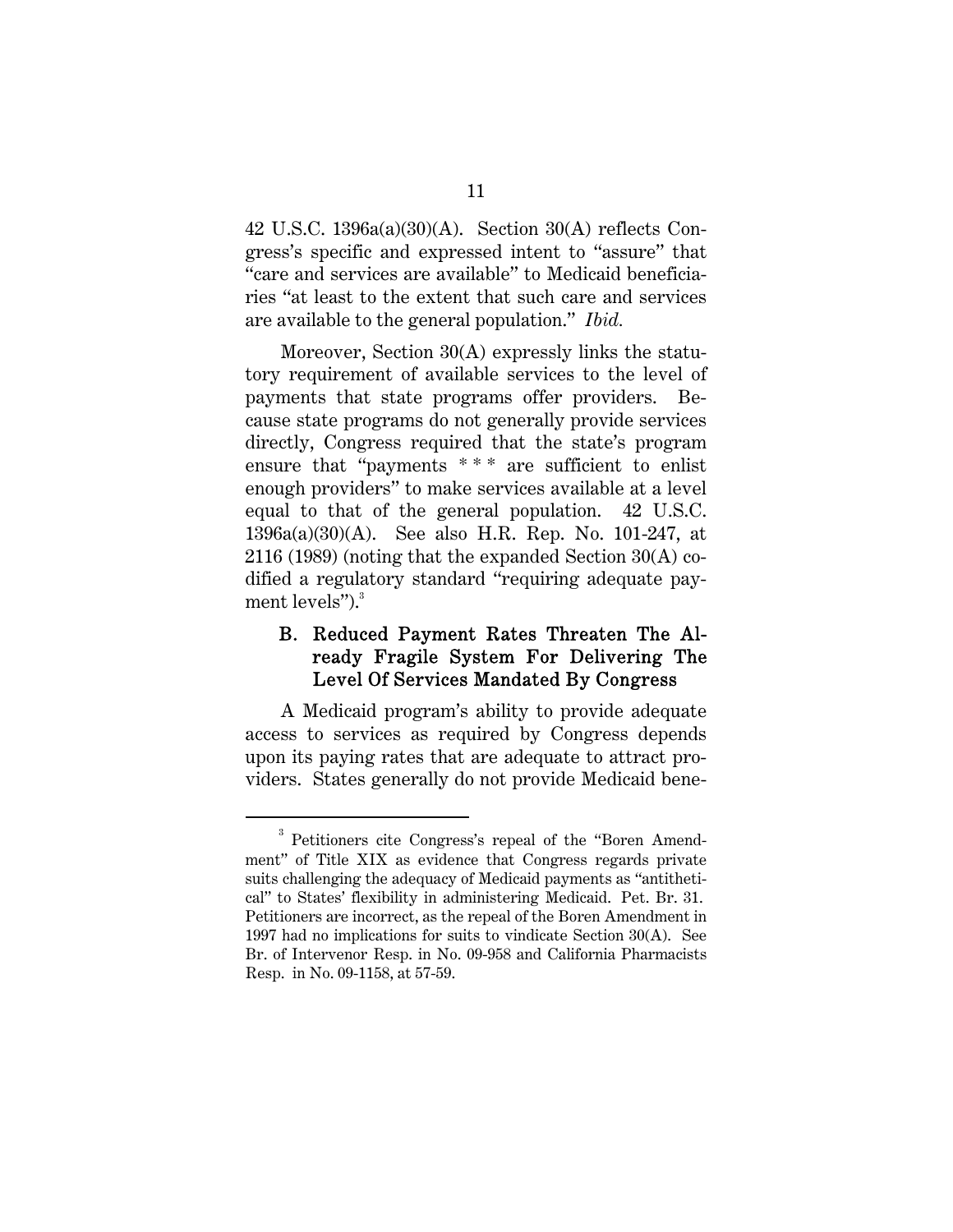fits directly to program beneficiaries. Instead, states contract with health care providers—physicians, dentists, hospitals, clinics, mental health centers, nursing homes, home health agencies and others—to provide them.

Medicaid payments, however, are often well below the levels needed to sustain an adequate provider network. Hospital and nursing home rates, for example, not only lag behind payments offered by Medicare and commercial payers for similar services, but also fall far short of provider costs. The hospital industry has found Medicaid margins to be on average almost *15 percent lower than hospital costs*. See Milliman, Hospital & Physician Cost Shift: Patient Level Comparison of Medicare, Medicaid, and Commercial Payers 6 (Dec. 2008). Children's hospitals experience an even greater shortfall, with Medicaid on average paying only 77 percent of their costs. National Association of Children's Hospitals and Related Institutions, FY 2009 Annual Survey on Utilization and Financial Indicators of Children's Hospitals (2009). Base payments to public hospitals on average are only 76 percent of hospital costs. And although public hospitals often have access to additional Medicaid payments to support their public missions, over 40 percent still report a loss on providing Medicaid care. National Association of Public Hospitals and Health Systems, America's Public Hospitals and Health Systems, 2009 Results of the Annual NAPH Hospital Characteristics Survey 13-14 (2010). The nursing home industry similarly has found that Medicaid pays only 91 percent of provider costs. See Eljay LLC, A Report on Shortfalls in Medicaid Funding for Nursing Home Care 2 (2010). The same study calculated that, on average, nursing homes lose \$17.33 per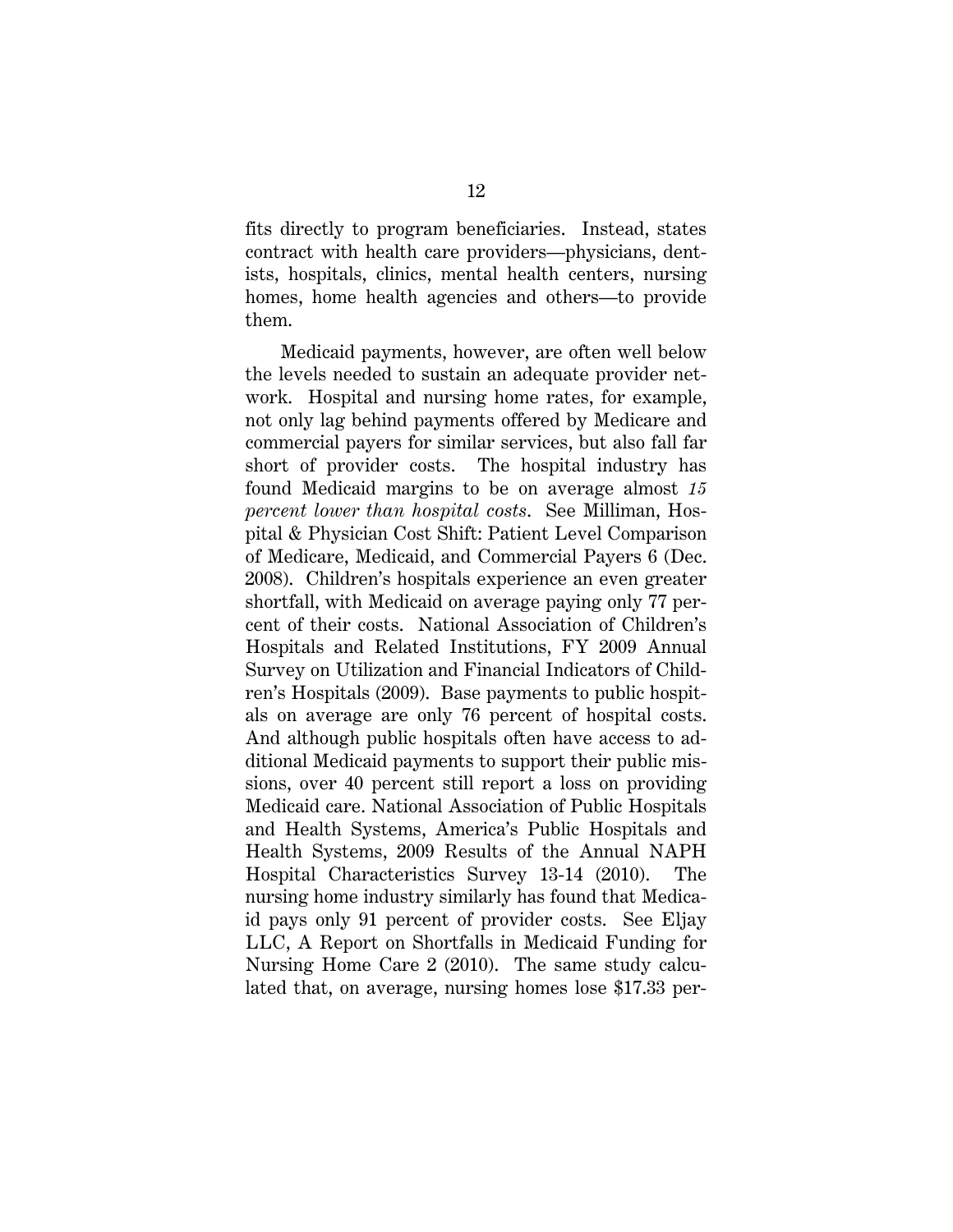Medicaid patient, per-day. See *ibid.* In other words, most providers lose money for each Medicaid beneficiary that they treat.

Unchecked, and increasingly common, reductions in Medicaid payment rates to institutional providers pose a direct threat to beneficiaries' access to medical services. Many initiatives that would improve beneficiary access to care have gone unimplemented, with hospitals concluding that high Medicaid volumes, coupled with below-cost reimbursement rates, would make these initiatives financially unsustainable. See The Lewin Group, Analysis of Medicaid Reimbursement in Oregon 44-45 (2003). Existing services have, in some cases, been discontinued for the same reason. In one highly publicized case, a hospital in Clare, Michigan, shuttered its obstetrical unit in direct response to the state's inadequate Medicaid payments. See Kevin Sack, *As Medicaid Payments Shrink, Patients are Abandoned*, N.Y. Times, March 15, 2010. The state program reimbursed only 65 percent of hospital costs. *Ibid.*

Lowering payment rates for physicians likewise presents a direct threat to Medicaid beneficiaries' access to such services. Ample evidence, including government reports, demonstrates that low reimbursement rates have led many physicians, and particularly specialists, to stop treating Medicaid patients. For example, while 79 percent of physicians participating in the Medicaid and CHIP accept all privatelyinsured children as new patients, less than half—only 47 percent—accept all new patients covered by Medicaid or CHIP. See U.S. Government Accountability Office, Medicaid and CHIP: Most Physicians Serve Covered Children but Have Difficulty Referring Them for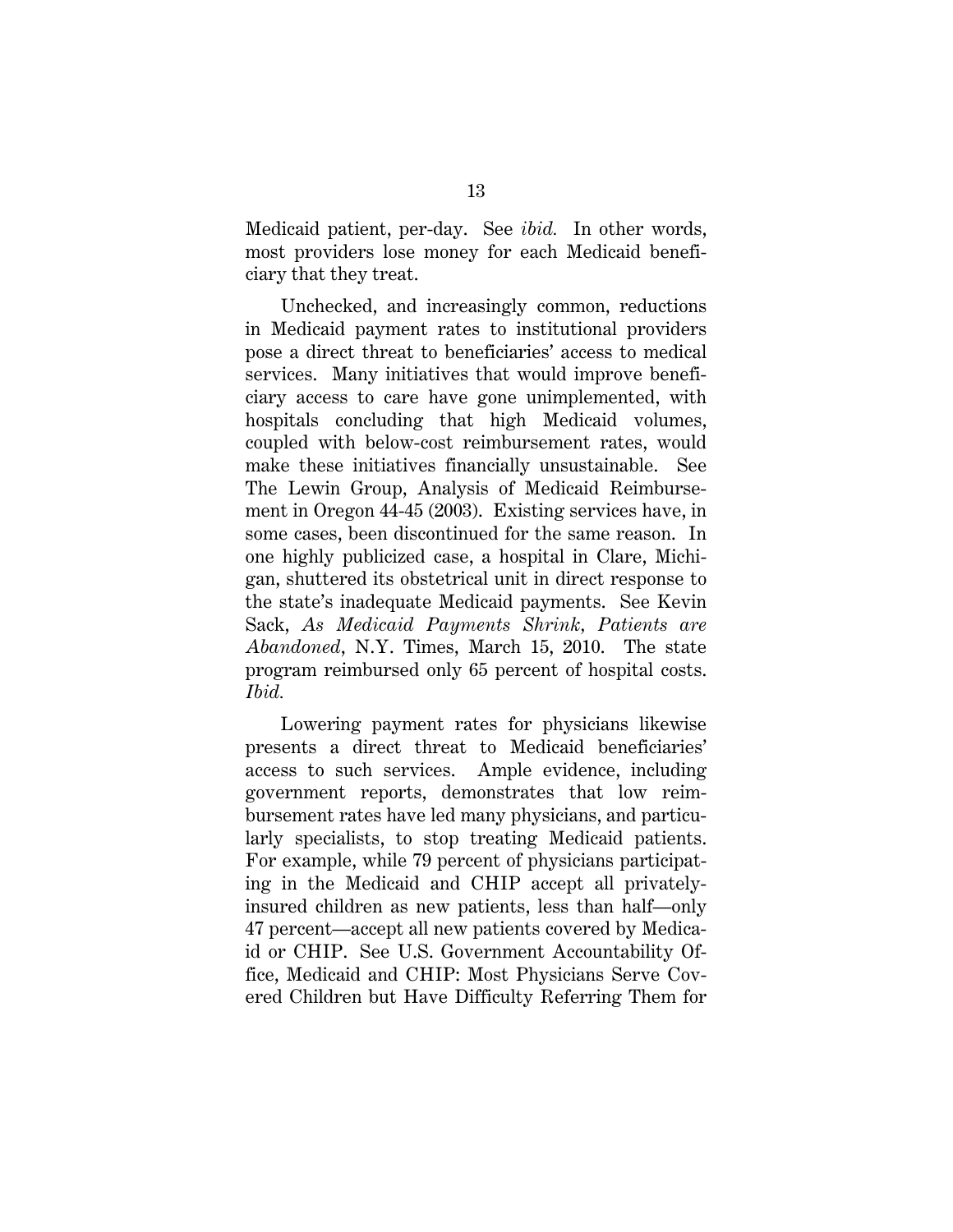Specialty Care, GAO-11-624, at 11 (2011) ("GAO Report"). Even more troubling, another survey found that almost half of office-based physicians had difficultly referring Medicaid patients for specialty consultations, more than three times the rate of difficulty experienced in referring privately insured patients for those same services. See MACPAC Report at 132.

Physicians already cite inadequate payment as the most common reason for not accepting Medicaid patients. MACPAC Report at 132. Among physicians who do not serve Medicaid/CHIP children, 95% cited low reimbursement rates as influencing their decision. See GAO Report at 18; see also Kaiser Commission on Medicaid and the Uninsured, Physician Willingness and Resources to Serve More Medicaid patients: Perspectives from Primary Care Physicians 3 (2011) (noting that almost 90 percent of primary care practitioners who accept no or only some new Medicaid patients cite inadequate reimbursement as a reason for their decision not to participate).

Beyond the direct impact on the availability of physician services, inadequate payment rates for doctors also have the indirect effect of shifting the cost of Medicaid services to hospitals, whose resources are already strained. With shrinking access to office-based specialty care, many Medicaid beneficiaries turn to hospital emergency departments for this care. California HealthCare Foundation, Issue Brief: Overuse of Emergency Departments Among Insured Californians (2006); Peter J. Cunningham & Len M. Nichols, *The Effects of Medicaid Reimbursement on the Access to Care of Medicaid Enrollees: A Community Perspective*, 62 Med. Care Research & Rev. 676, 691 (2005). Because providing services at hospital emergency rooms is more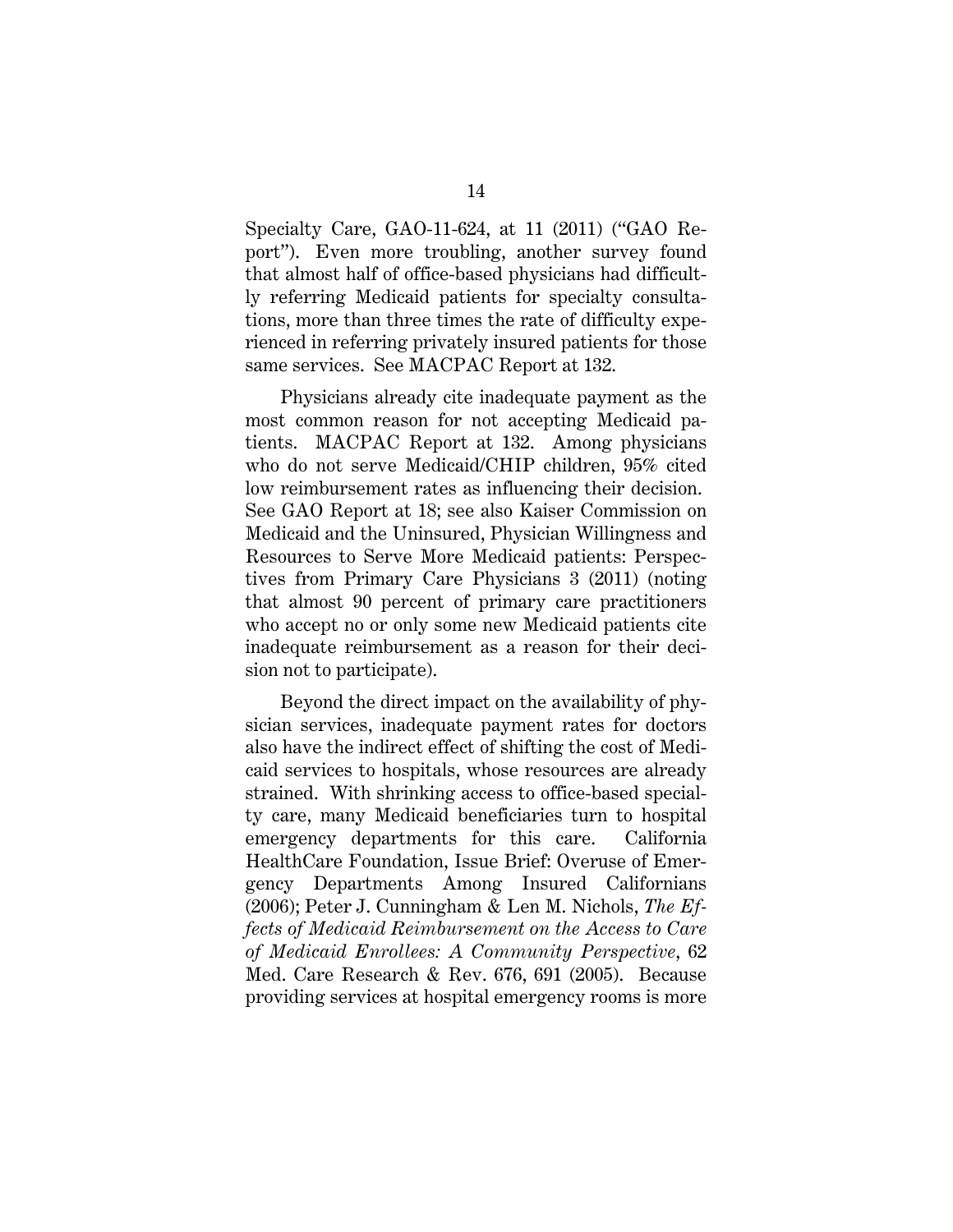costly than at doctors' offices,<sup>4</sup> indiscriminately reducing payments to doctors results in a net reduction in efficiency for the Medicaid program.

### C. State "Flexibility" In Administering The Medicaid Program Does Not Extend To Reducing Beneficiary Access In Response To Budgetary Shortfalls

Medicaid's federal-state partnership structure offers states significant flexibility in establishing delivery systems, developing payment methodologies, and setting payment rates. While this flexibility is intended to allow states to achieve the "best value" from their Medicaid programs, see 76 Fed. Reg. 26342, 26343 (May 6, 2011), states have instead repeatedly invoked this "flexibility" as an excuse to use Medicaid rate cuts to balance their budgets, resulting in undermining efficiency without improving quality, the two benchmarks by which "value" is generally assessed. See, *e.g.,* U.S. Government Accountability Office, Value in Health Care: Key Information for Policymakers to Assess Efforts to Improve Quality While Reducing Costs, GAO-11-445, at 2 (2011).

Multiple federal courts have found that Section 30(A) prohibits indiscriminate cuts to Medicaid payments in response to budgetary pressure. The Ninth Circuit found that California had failed to consider the potential impact of its 2008 and 2009 Medicaid rate cuts on efficiency, economy, quality, or access to care, and

 $\overline{a}$  See Linda C. Baker & Laurence S. Baker, *Excess Cost of Emergency Department Visits for Nonurgent Care,* 13 Health Affairs 162 (Nov. 1994).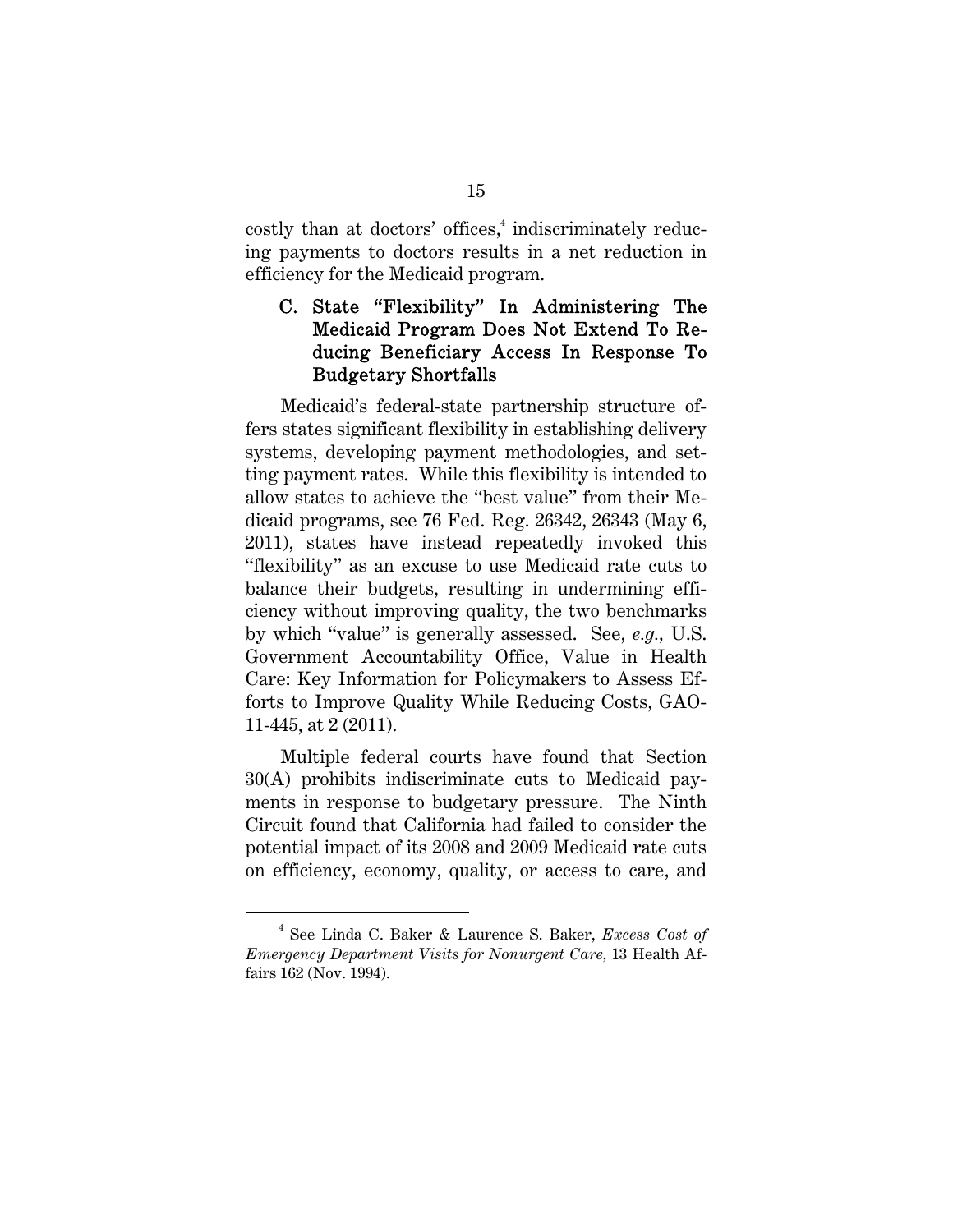the court therefore set aside the legislation as preempted by Section 30(A). See *Independent Living Center*, 572 F.3d at 652. Other courts have reached similar conclusions. The Eighth Circuit has likewise held that Section 30(A) "mandates consideration of the equal access factors of efficiency, economy, quality of care and access to services in the process of setting or changing payment rates," and that a state therefore cannot make indiscriminate payment cuts based on budgetary grounds alone. *Minn. Homecare Ass'n* v. *Gomez*, 108 F.3d 917, 918 (1997). See also *Amisub (PSL), Inc.* v. *Col. Dep't of Soc. Services*, 879 F.2d 789, 800 (10th Cir. 1989), cert. denied 496 U.S. 935 (1990) ("[B]udgetary constraints cannot excuse noncompliance with federal Medicaid law."); *Kan. Hosp. Ass'n* v. *Whiteman*, 835 F. Supp. 1556, 1570-1571 (D. Kan. 1993) (holding that, where "the significant increase in the copay requirement is proposed solely because of its budgetary impact in favor of the state, without considering the other factors listed in the statute, the amendment would appear to violate  $42 \text{ U.S.C.}$  §  $1396a(a)(30)(\text{A})$ ").

#### D. Absent Supremacy Clause Suits, States Will Continue Making Indiscriminate Rate Cuts, Thus Threatening Medicaid's Ability To Serve Its Congressional Purpose

Although it is well established that Congress prohibited states from simply slashing their rates in an indiscriminate fashion in order to close a budget gap, in the absence of Supremacy Clause challenges, states will remain largely free to do so. The system of federal administrative oversight is simply inadequate to protect the Medicaid Act from such state infringement. Although states must submit plans and any amendments to those plans for approval by the Centers for Medicare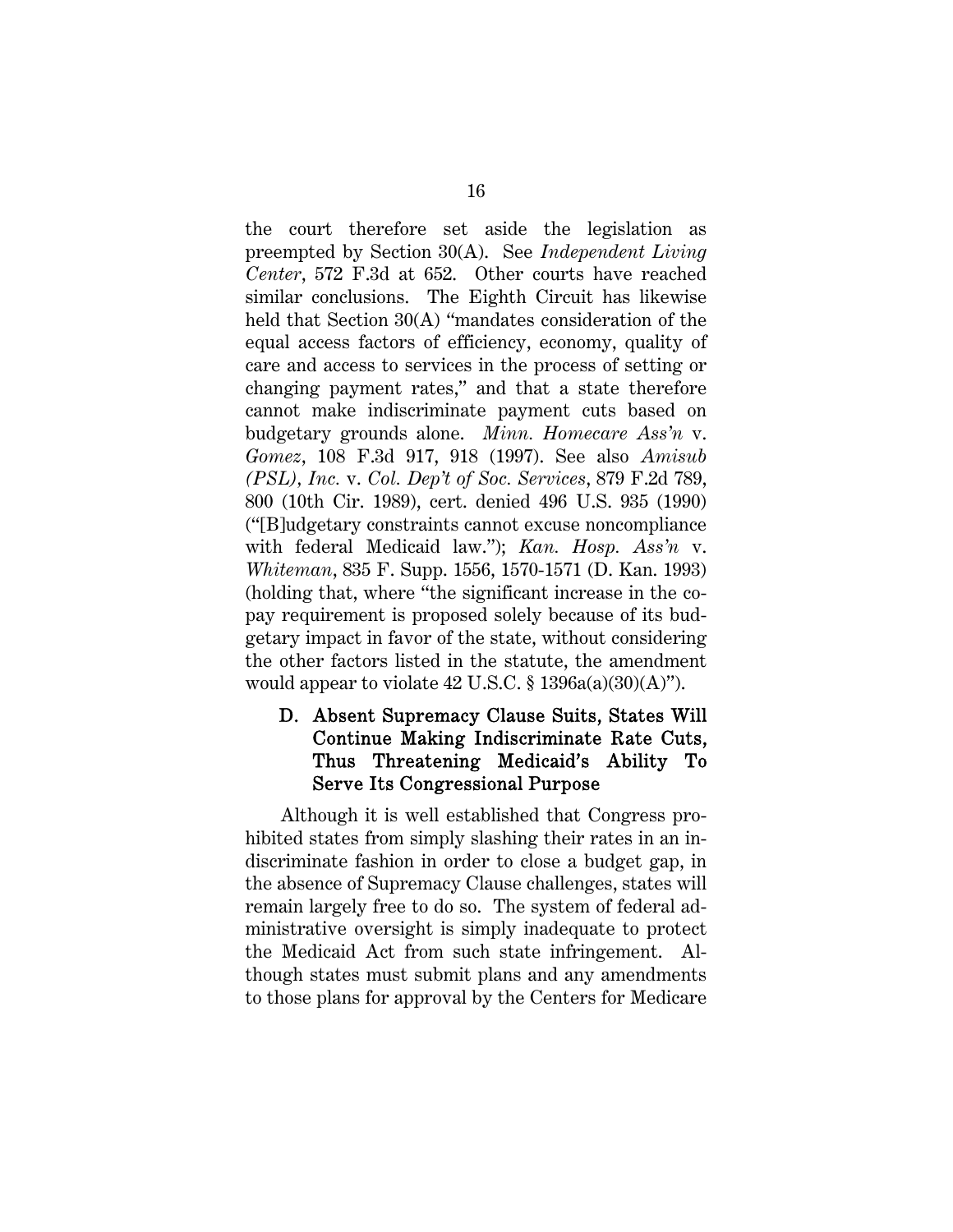and Medicaid Services ("CMS"), which administers the Medicaid program within HHS, CMS lacks the information necessary to assess the impacts of state plan amendments ("SPAs") on access to care. And the sole federal remedy once a violation is detected withholding federal funds—is so unpalatable that states can largely ignore the federal administrative process, as petitioners have done here. Supremacy Clause challenges provide an essential mechanism for ensuring that states are not implementing Medicaid policies that are contrary to superior federal law.

#### 1. CMS Lacks The Information That Would Be Necessary To Assess State Compliance With Section 30(A)

No formal processes currently exist by which CMS can assess the adequacy of beneficiary access to Medicaid services. To the extent CMS reviews access at all, it does so informally, in the process of reviewing an SPA. Any review in that context, however, must rely entirely on information submitted by the state, because the SPA approval process affords beneficiaries and providers no meaningful role or redress.

The administrative review process affords CMS little opportunity to gather any reliable information about the extent of beneficiaries' access to health services. While CMS requires that states provide public notice of proposed changes to payment methodologies, states need not solicit or incorporate public comments in response to this notice. 42 C.F.R. 447.205. Once an SPA is submitted, negotiations occur exclusively and privately between CMS and the state, and most disputes between CMS and the state are resolved during these negotiations. Providers have no express opportunity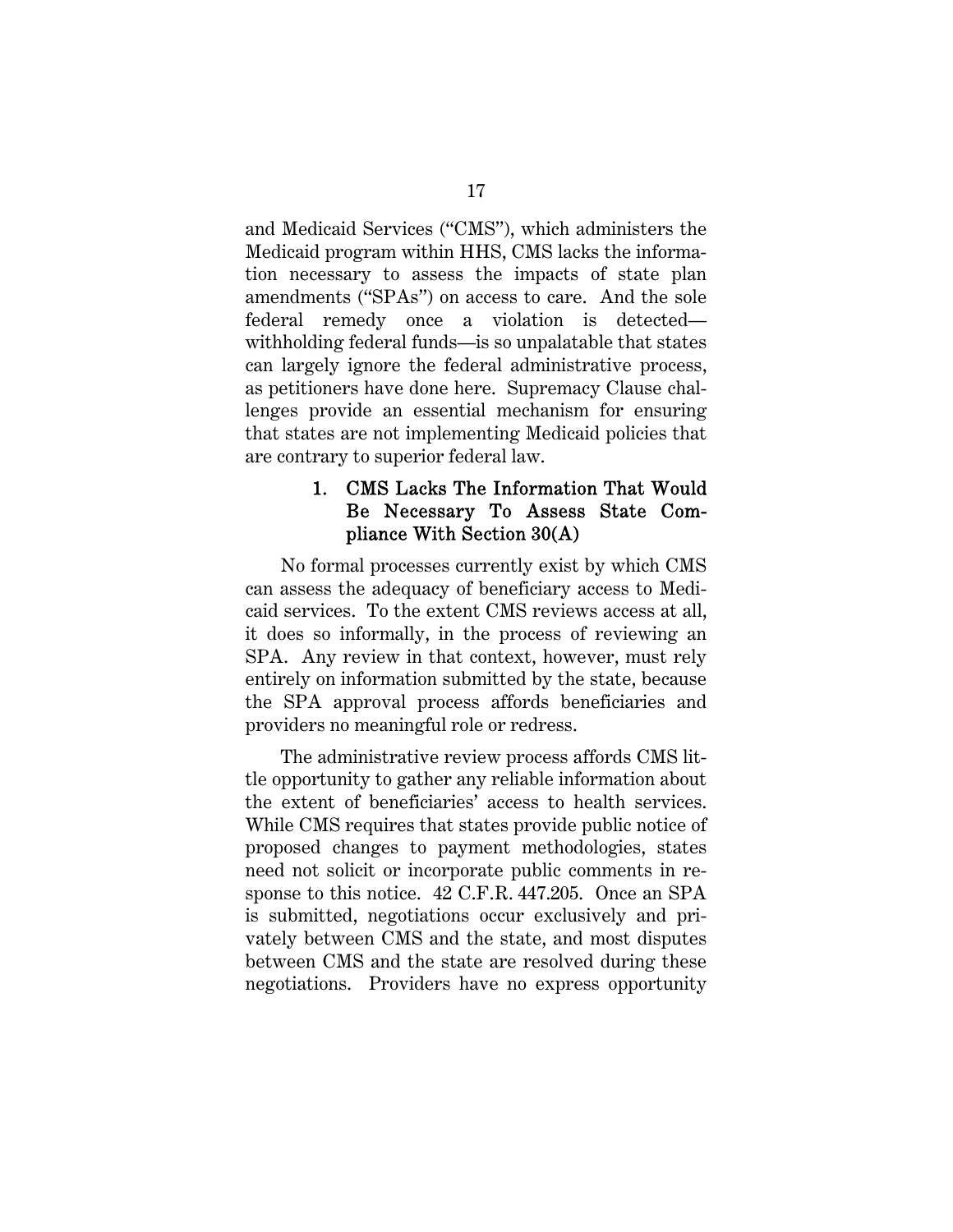for input unless CMS *denies* a SPA and the state appeals that denial to the Secretary of HHS. 42 C.F.R. 430.18. At that point, providers can seek to be recognized as parties to the hearing or to participate as amici, 42 C.F.R. 430.76, but the rarity of reconsideration requests renders provider participation virtually nonexistent.<sup>5</sup> Moreover, because SPA reviews relating to payment cuts arise only when a state seeks CMS permission for those cuts, the state lacks any incentive to provide transparent and objective information demonstrating the full impact of those cuts on beneficiaries' access to  $\mathrm{care.}^6$ 

 $rac{1}{5}$  $5$  Since June 1, 2009, CMS has approved 640 SPAs. Centers for Medicare & Medicaid Services, Medicaid State Plan Amendments, https://www.cms.gov/MedicaidGenInfo/StatePlan/list.asp (accessed July 11, 2011). During that same period, there have only been four requests for reconsideration. 74 Fed. Reg. 29703 (June 23, 2009); 75 Fed. Reg. 80058 (Dec. 21, 2010); 76 Fed. Reg. 34711 (June 14, 2011); 76 Fed. Reg. 44591 (July 26, 2011).

 $6$  After the Court granted certiorari in these cases, CMS issued proposed regulations to create a process by which states could demonstrate compliance with Section 30(A). 76 Fed. Reg. 26342 (May 6, 2011). These proposed regulations have been widely criticized as representing little improvement over the current SPA approval process. See Sara Rosenbaum, *Medicaid and Access to Health Care – A Proposal for Continued Inaction?,* 365 New Engl. J. Med. 102-104 (July 14, 2011). Regardless of their final form, the new regulations cannot obviate the need for a judicial remedy against state laws that violate the Medicaid Act. CMS cannot, through administrative rulemaking, give itself the power to enjoin state laws that conflict with the Medicaid Act. And, as described below, judicial injunctions against preempted state laws are the *only* effective means of vindicating the supremacy of the Medicaid Act.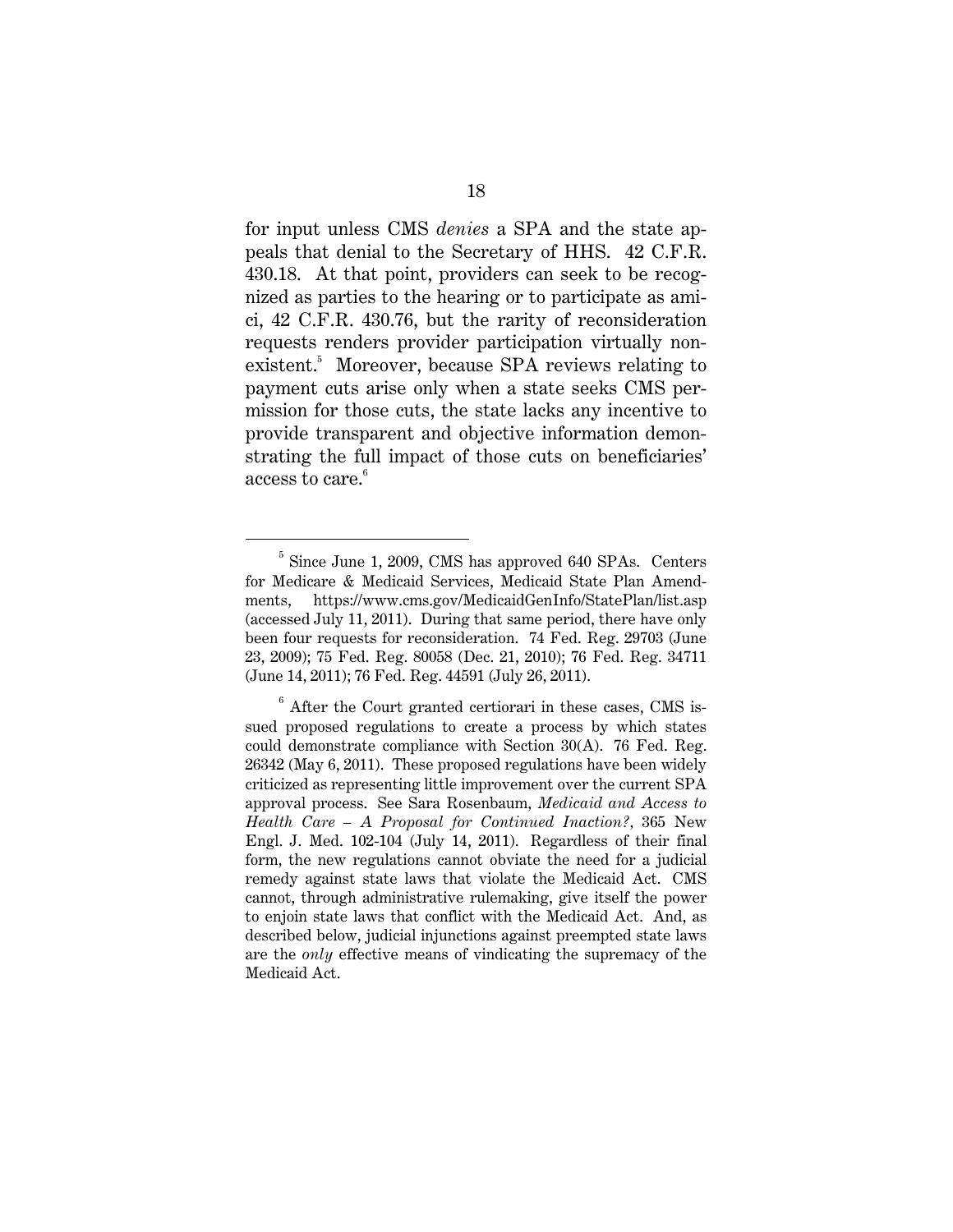#### 2. Federal Injunctive Relief Provides A Necessary Complement To HHS's Enforcement Powers

CMS's enforcement powers are structurally inadequate to ensure state compliance with Section 30(A). To the extent CMS identifies a violation, its sole remedy is the disallowance process. Under this authority, CMS may withhold or limit Medicaid support to that state until the agency is satisfied that the program is and will continue to be compliant. 42 U.S.C. 1396c; 42 C.F.R. 430.35. However, CMS's decision to withhold federal funds, either in part or in full, is fraught with potentially adverse consequences. Such action is counterproductive from a practical perspective; the lack of federal funds would likely leave states unable to pay providers, causing providers to stop treating Medicaid beneficiaries and further exacerbating the access problem. Moreover, CMS almost certainly would be subject to acute political pressure, both from the state itself and its Congressional delegation, should it even threaten to withhold funds. Withholding funds is an extraordinary remedy to be used only in the most extreme instances of non-compliance. It is inappropriate, and likely ineffective, for disputes of a lesser magnitude.

California's 2008 and 2009 payment cuts demonstrate the limitations of HHS's enforcement powers and the essential role played by federal courts in vindicating the requirements of Section 30(A). In September 2008, after these cuts were enacted, they were submitted for CMS approval through the SPA process. See Br. of Intervenor Resp. in No. 09-958 and California Pharmacists Resp. in No. 09-1158, at 6. Within 90 days, CMS informed California that CMS could not approve the cuts because the state had provided inade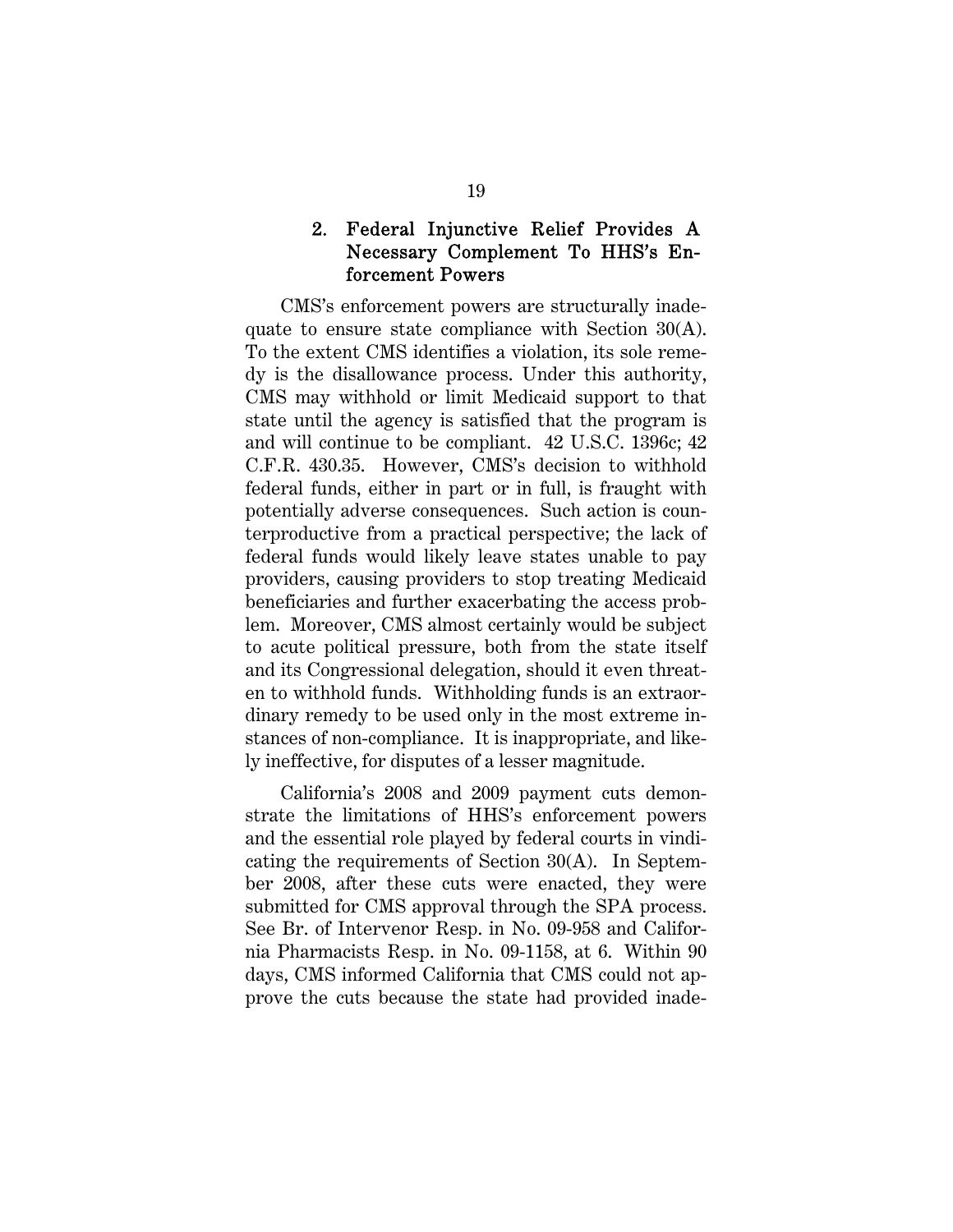quate information to demonstrate that the cuts would not violate federal Medicaid requirements. *Ibid*. California, however, simply ignored CMS's request for further information. Ibid. Finally, on November 18, 2010, over two years after California had implemented its rate cuts, CMS denied the SPAs for lack of adequate information. U.S. Cert. Amicus Br. 7. Throughout this period, while the state was simply ignoring CMS's administrative review, and even after CMS had denied approval of the SPAs, California *persisted* in paying providers at the reduced rate except where the reduced rate was specifically enjoined by the federal courts. Br. of Intervenor Resp. in No. 09-958 and California Pharmacists Resp. in No. 09-1158, at 5. The only cuts that California did not unilaterally implement were those that had been enjoined in actions brought under the Supremacy Clause.

A similar situation recently arose in Indiana, with the state once again ignoring CMS's disapproval of an SPA. The Indiana legislature had passed legislation prohibiting providers that furnish abortion services from participating in the Medicaid program. This provision went into effect on May 10, 2011. Implementing this provision immediately, Indiana then sought CMS approval through the SPA process. CMS disapproved the SPA on June 1, 2011, explaining that the Indiana law violated the Medicaid Act. Despite this disapproval, Indiana continued enforcing the legislation and CMS undertook no enforcement activities. The policy was not reversed until June 24, 2011, when the United States District Court for the Southern District of Indiana enjoined further enforcement. See Entry on Mot. For Prelim. Inj., No. 1:11-cv-630-TWP-TAB (S.D. Ind. June 24, 2011).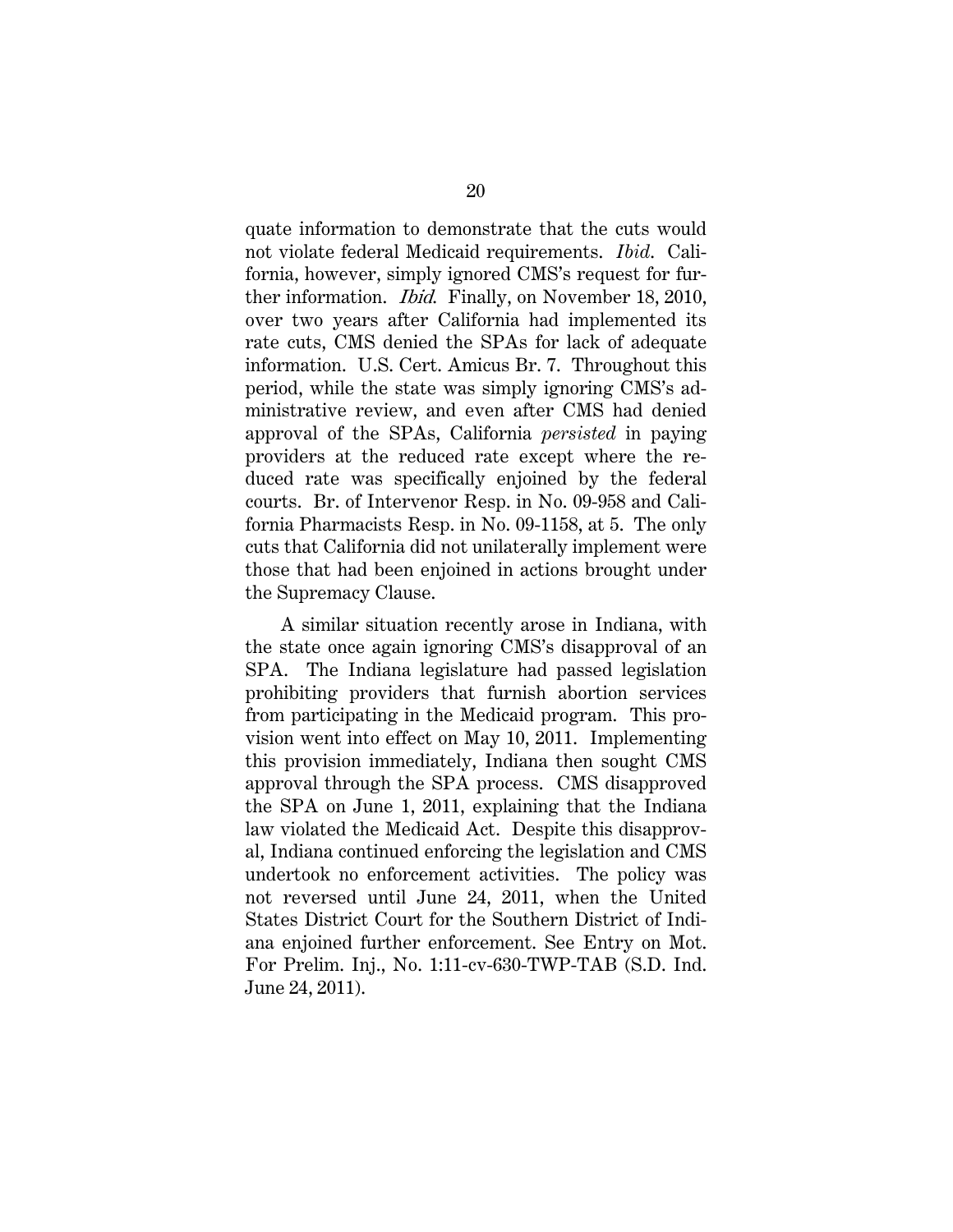As these examples demonstrate, without an available cause of action under the Supremacy Clause, states would be free to adopt and enforce against providers rate cuts that are precluded by federal law.

#### II. THERE IS NO BASIS TO CONCLUDE THAT A SU-PREMACY CLAUSE CHALLENGE IS PARTICULAR-LY INAPPROPRIATE IN THE MEDICAID CONTEXT

From its earliest cases, this Court has recognized that "plaintiffs may vindicate [statutory] preemption claims by seeking declaratory and equitable relief in the federal district courts through their powers under federal jurisdictional statutes." *Golden State Transit Corp.* v. *City of Los Angeles*, 493 U.S. 103, 119 (1989) (Kennedy, J., dissenting); *id.* at 113-114 (collecting cases so holding). And, as the Solicitor General recognizes, the Court has "decided dozens of preemption claims against state officials on the merits," U.S. Br. 17, on the premise that "[a] plaintiff who seeks injunctive relief from state regulation, on the ground that such regulation is pre-empted by a federal statute which, by virtue of the Supremacy Clause of the Constitution, must prevail, \* \* \* presents a federal question which the federal courts have jurisdiction under 28 U.S.C. § 1331 to resolve." *Shaw* v. *Delta Air Lines, Inc.*, 463 U.S. 85, 96 n.14 (1983). Implicitly acknowledging the strength of that precedent, much of petitioners' brief, like that of the Solicitor General, assumes the availability of a cause of action under the Supremacy Clause in most circumstances, and instead argues that such a cause of action should not be recognized in the specific context of a suit to set aside a state law that is invalid because it conflicts with Section 30(A).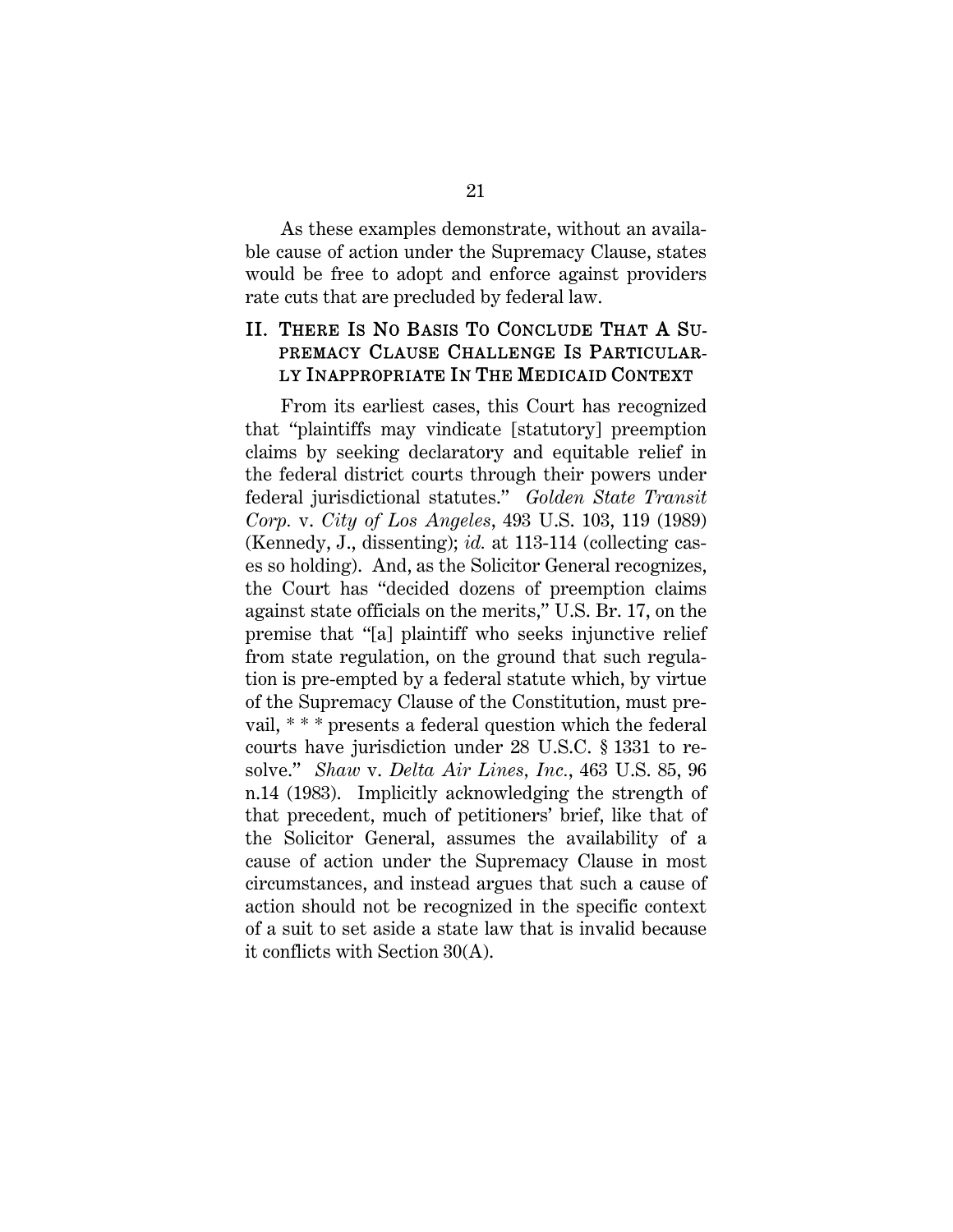There is no basis, however, for petitioners' contention that a Supremacy Clause challenge is particularly inappropriate in the Medicaid context generally, or the Section 30(A) context specifically. Petitioners' argument that Congress did not create a statutory cause of action to enforce Medicaid is inapposite. Unlike a statutory cause of action or one under Section 1983, a cause of action under the Supremacy Clause does not allow a plaintiff to seek retrospective or affirmative relief, such as damages or an injunction directing the defendant to take some affirmative action. Rather, relief is limited to a declaration that the state law is invalid and an injunction against its enforcement. Moreover, the Supremacy Clause renders invalid state statutes that conflict with federal law even in circumstances where Congress would not be expected to have created a cause of action against the state. For example, state laws can be preempted even in the absence of any federal statute, or where the federal legislation, if there is any, is directed at private parties, or even federal officials, rather than at the state.

Nor do petitioners' other arguments justify refusing to recognize a Supremacy Clause cause of action in this case. This Courts' cases do not support petitioners' contention that the Supremacy Clause can only be vindicated by parties who are "regulated" by the invalid state statute. Pet. Br. 43. But, if being regulated is a necessary prerequisite, Medicaid providers are easily as regulated as other businesses that have successfully brought Supremacy Clause challenges before this Court. Nor does the fact that Medicaid was enacted under Congress's Spending Clause power diminish its preemptive effect. And, finally, contrary to petitioners' suggestion, the administrative review process for state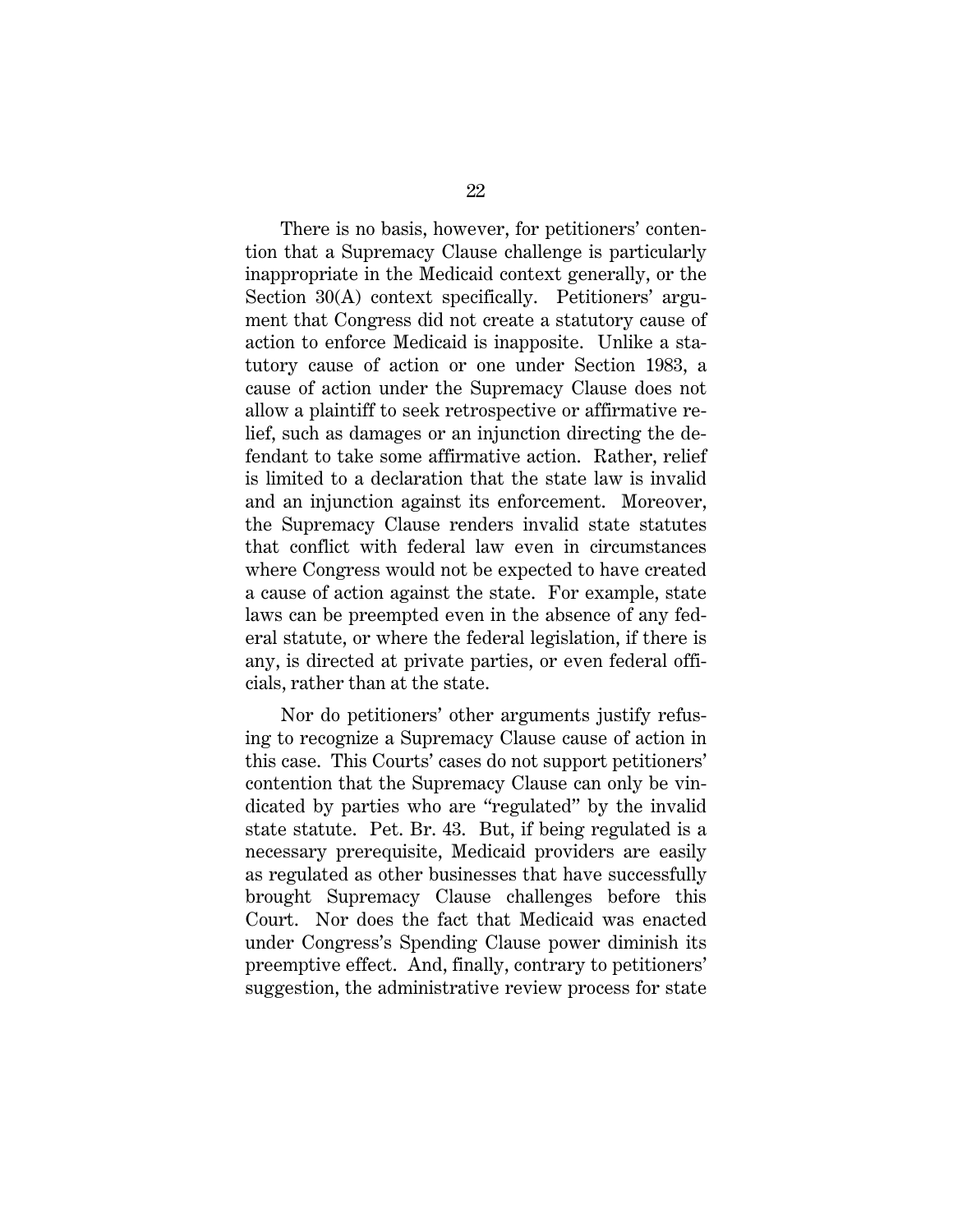plans does not reflect a congressional intent to preclude other remedies against state laws that violate Section 30(A).

#### A. The Availability Of A Supremacy Clause Challenge Does Not Depend On Whether The Medicaid Act Creates A Cause Of Action Or An Individually Enforceable Right

While petitioners expend numerous pages seeking to prove that Congress did not provide for a statutory cause of action in the Medicaid Act itself (Pet. Br. 20- 26), that question is beside the point. This Court has consistently held that "the existence of conflict cognizable under the Supremacy Clause does not depend on express congressional recognition that federal and state law may conflict." *Crosby* v. *Nat'l Foreign Trade Council*, 530 U.S. 363, 388 (2000). No statutory cause of action is necessary because the foundational decision in *Ex parte Young,* 209 U.S. 123 (1908), established the authority of federal courts to "vindicate federal rights and hold state officials responsible to 'the supreme authority of the United States.' " *Pennhurst State School & Hosp.* v. *Halderman*, 465 U.S. 89, 105 (1984). See *Alden* v. *Maine*, 527 U.S. 706, 755, 757 (1999).

In *Shaw*, for example, the Court upheld the federal courts' authority to grant the plaintiff relief in a Supremacy Clause challenge, despite the absence of a cause of action derived from the preemptive federal statute. The Court noted that it "frequently has resolved pre-emption disputes in a similar jurisdictional posture." 463 U.S. at 96 n.14. More recently, in *Verizon Maryland, Inc.* v. *Pub. Serv. Comm'n of Maryland*, 535 U.S. 635 (2002), the Court rejected the assertion that a district court could not reach the merits of a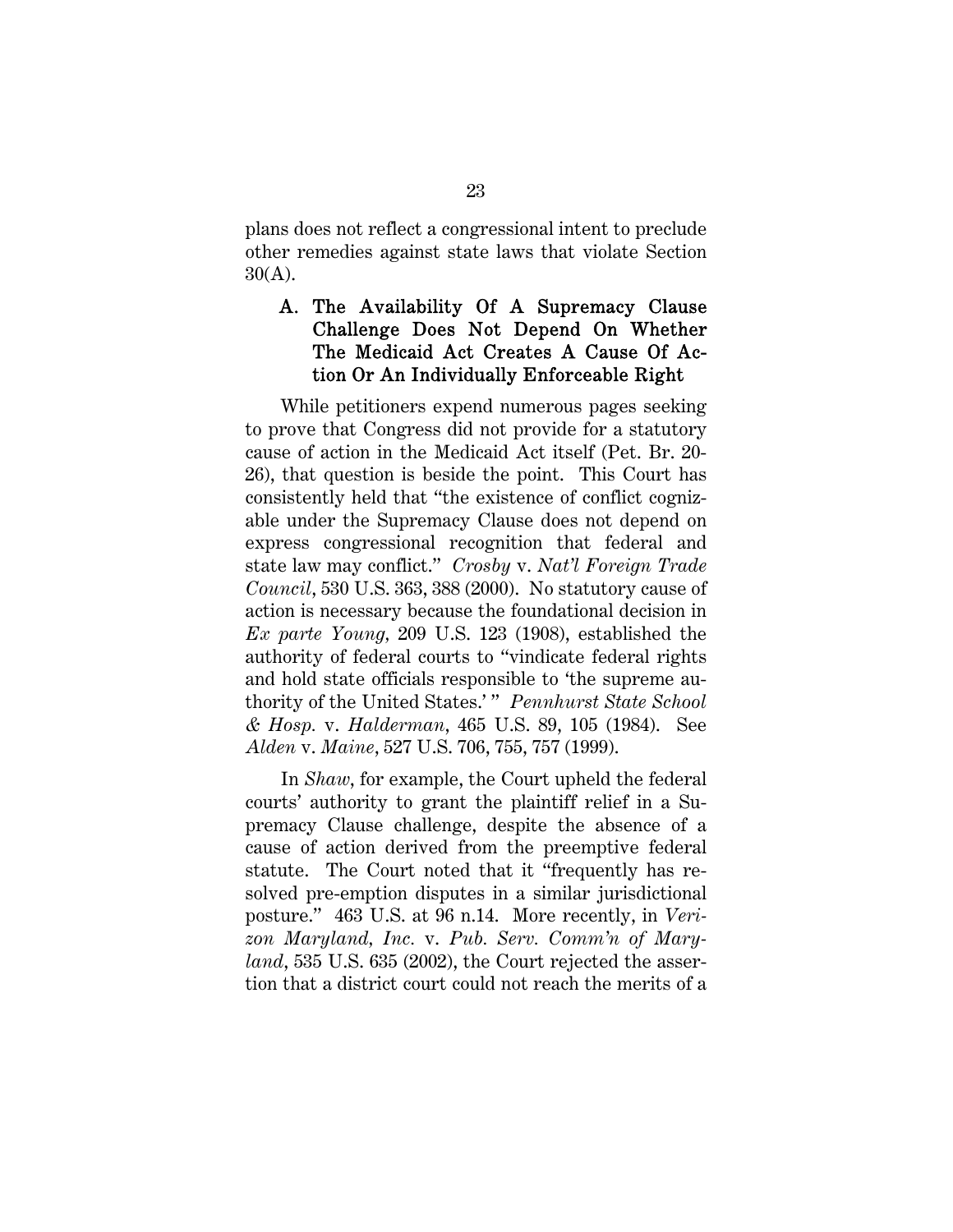preemption claim unless the plaintiff had demonstrated a statutory cause of action.

Petitioners' suggestion (Pet. Br. 33) that recognition of a Supremacy Clause cause of action would permit an "end-run" around *Alexander* v. *Sandoval*, 532 U.S. 275 (2001), and *Cort* v. *Ash*, 422 U.S. 66 (1975), is mistaken. Petitioners' arguments ignore the critical distinctions between a cause of action for affirmative relief to enforce a federal right, and a suit challenging a state statute under the Supremacy Clause, which merely asks the court to set aside and enjoin enforcement of the invalid state law. "[T]he availability of prospective relief of the sort awarded in *Ex parte Young* gives life to the Supremacy Clause. Remedies designed to end a continuing violation of federal law are necessary to vindicate the federal interest in assuring the supremacy of that law." *Green* v. *Mansour*, 474 U.S. 64, 68 (1985). Indeed, in several decisions in which the Court has held a damages remedy unavailable against a state, the Court has stressed that denying a damages remedy "strikes the proper balance between the supremacy of federal law and the separate sovereignty of the States" precisely because *Ex parte Young* and similar "[e]stablished rules provide ample means to correct ongoing violations of law and to vindicate the interests which animate the Supremacy Clause." *Alden*, 527 U.S. at 757. Here, by contrast, if respondents are denied a cause of action under the Supremacy Clause, there will be no effective "means to vindicate" the primacy of federal law over a conflicting state statute.

Petitioners' focus on the purported absence of a statutory "right" under Medicaid enforceable under Section 1983 is similarly misplaced. "[Section] 1983 does not provide the exclusive relief that the federal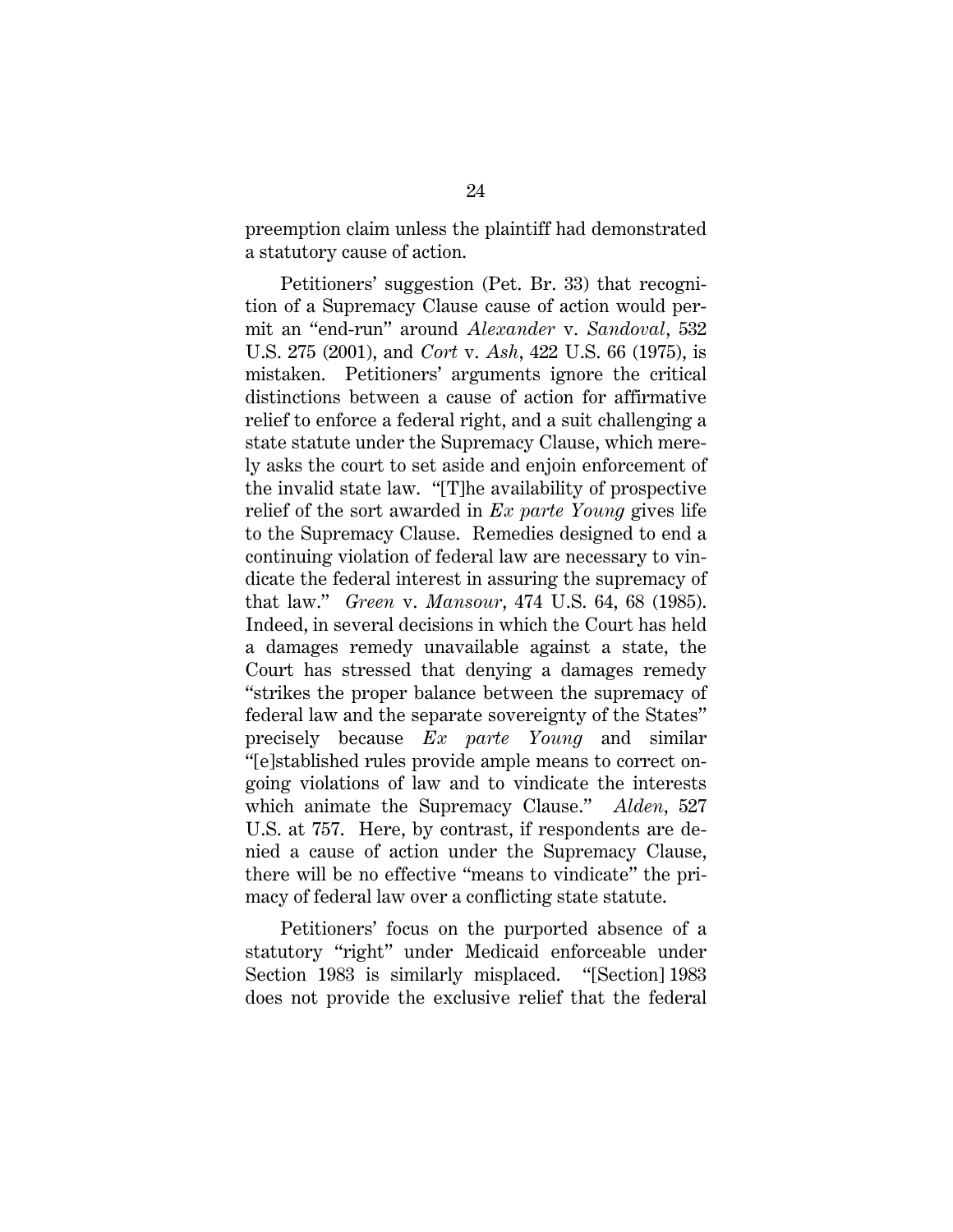courts have to offer." *Golden State Transit Corp.*, 493 U.S. at 119 (Kennedy, J., dissenting). Indeed, this Court has consistently upheld Supremacy Clause challenges without relying on either Section 1983, or the preemptive federal statute to establish a cause of action. See, *e.g.*, *Crosby*, 530 U.S. at 363; *United States* v. *Locke*, 529 U.S. 89 (2000); *Gade* v. *Nat'l Solid Waste mgmt. Ass'n*, 505 U.S. 88 (1992); *Lawrence County* v. *Lead-Deadwood Sch. Dist.*, 469 U.S. 256 (1985); *Capital Cities* v. *Crisp*, 467 U.S. 691 (1984).<sup>7</sup>

In the Medicaid context itself, the Court has addressed preemption claims in numerous cases in which there was no individually enforceable right or statutory cause of action. In *Pharm. Research & Mfrs. of Am.* v. *Walsh*, for example, an association of drug manufacturers challenged the constitutionality of Maine's prescription drug rebate program. 538 U.S. 644, 650 (2003). All seven Justices agreed that the Supremacy Clause provided a preemption claim to challenge a state law as

 $\frac{1}{7}$  $7$  The Solicitor General's brief discusses two cases that it claims demonstrate that "the Court clearly viewed Section 1983 as the sole source of a private right of action to enforce statutory provisions governing joint federal-state programs under the SSA.'' U.S. Br. 29-30 (discussing *Maine* v. *Thiboutot*, 448 U.S. 1 (1980) and *Suter* v. *Artist M.*, 503 U.S. 347 (1992)). In each of those cases, however, the plaintiffs sought affirmative relief that could not have been provided by a cause of action under the Supremacy Clause alone. See *Suter*, 503 U.S. at 353 (noting district court's ''injunction requiring petitioners to assign a caseworker to each child placed in DCFS custody within three working days of the time the case is first heard in Juvenile Court''); *Thiboutot*, 448 U.S. at 3 (noting that the Superior Court had ''ordered [petitioners] to adopt new regulations \* \* \* and to pay the correct amounts retroactively to respondents'').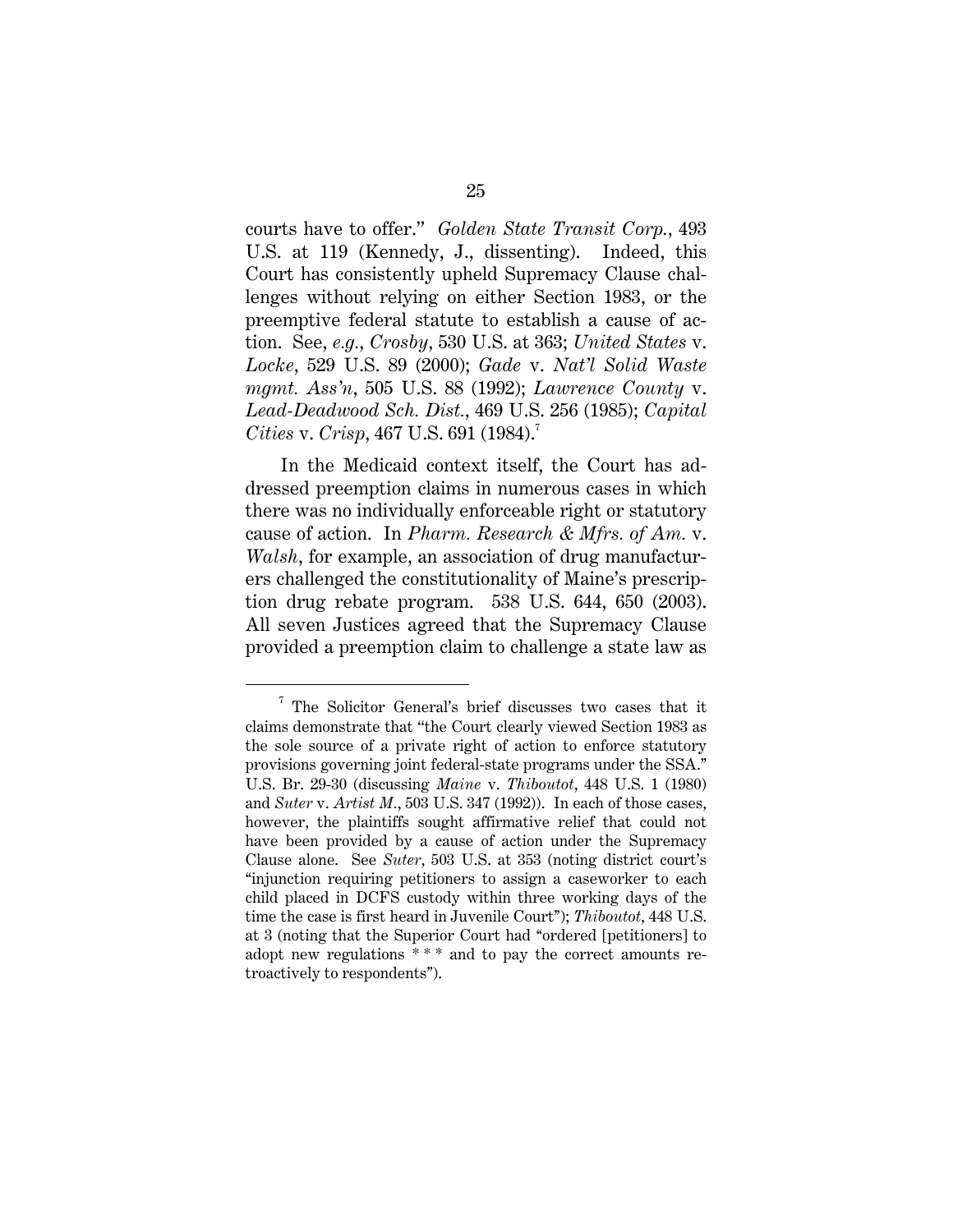invalid under the Medicaid Act. *Id.* at 667-668. See also *Ark. Dep't. of Health & Human Servs.* v. *Ahlborn*, 547 U.S. 268, 274, 292 (2006) (Medicaid Act preempted ADHS' assertion of a claim against proceeds that a beneficiary received from a personal injury settlement).

Petitioners' argument that a Supremacy Clause challenge is unavailable whenever Congress has failed to provide a statutory cause of action or "right" is particularly misplaced in light of the fact that state law can be preempted under the Supremacy Clause even in the absence of federal legislation. In *American Insurance Ass'n* v. *Garamendi*, for example, the Court upheld a Supremacy Clause challenge based on conflict between a state law and federal foreign policy reflected in Executive Agreements. 539 U.S. 396, 419-420 (2003). See also *Zschernig* v. *Miller*, 389 U.S. 431, 441 (1968) (holding that "[w]here [state] laws conflict with a treaty, they must bow to the superior federal policy. Yet, even in the absence of a treaty, a State's policy may disturb foreign relations."). Because federal "law" that is not enacted by Congress can preempt inconsistent state policy, it would be incongruous to require a congressionally enacted private right of action in order to vindicate that preemptive federal policy.

Even where Congress has itself enacted the preemptive law in question, it may have had no occasion to consider whether to create a cause of action to challenge a conflicting state law. In *Crosby*, for example, the preemptive statute at issue authorized the President to impose sanctions on the Burmese regime. 530 U.S. at 366. The statute disavowed creation of any individual rights, and it did not provide a cause of action against anyone, much less against a state in the unexpected event that one might adopt its own conflict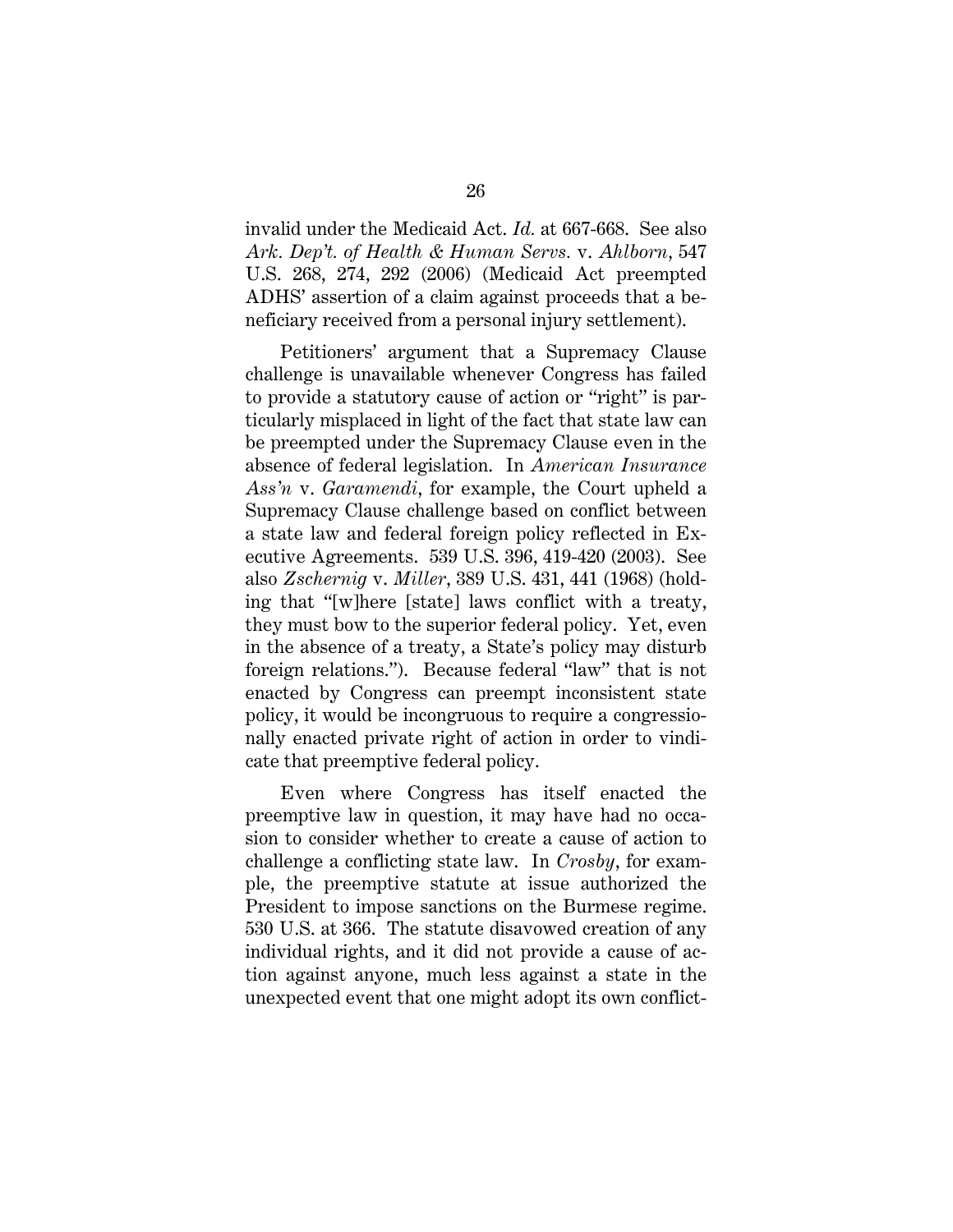ing Burma sanctions policy. See Omnibus Consolidated Appropriations Act, Pub. L. No. 104-208, § 570, 110 Stat. 3009 (1996); Exec. Order No. 13,047, § 7, 62 Fed. Reg. 28,301 (May 20, 1997) ("Nothing contained in this order shall create any right or benefit, substantive or procedural, enforceable by any party against the United States \* \* \* or any other person."); 31 C.F.R. pt. 537 (2003). This Court granted prospective injunctive relief notwithstanding the absence of a statutory right or cause of action. Congress undoubtedly intends that state government officers may not systematically violate federal statutes, even ones that do not directly regulate states. By recognizing an implied cause of action under the Supremacy Clause in *Crosby*, the Court gave effect to that congressional intent, and vindicated the structural federalism that is fundamental to constitutional design. See *Bond v. United States*, 131 S. Ct. 2355, 2364 (2011) ("An individual has a direct interest in objecting to laws that upset the constitutional balance between the National Government and the States when enforcement of those laws causes injury that is concrete, particular, and redressable.").

Significantly, pursuant to the Supremacy Clause, federal legislation may constrain a state in ways that private actors are not. In *Crosby*, for example, the federal Burma sanctions act did not preclude a private individual or corporation from engaging in a secondary boycott of companies that did business with Burma. But, under the Supremacy Clause, *a state* was foreclosed from adopting such a sanctions policy because it undermined the President's capacity for diplomacy, which was central to the federal sanctions legislation. Conversely, a federal statute that regulates automobile manufacturers may have no direct application to states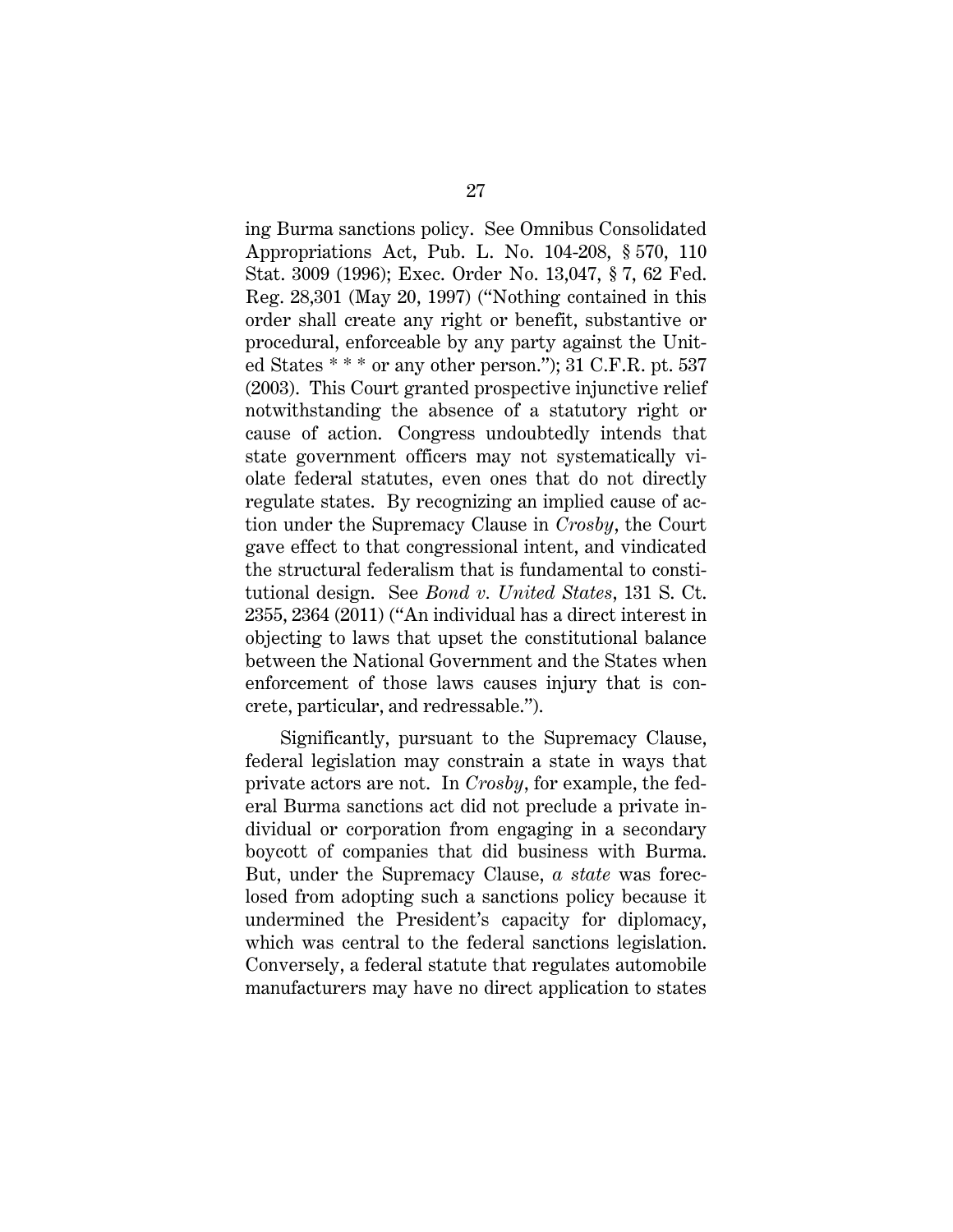at all, but nonetheless constrains a state from adopting legislation that conflicts with the federal standard. Thus, asking whether the statute provides a statutory cause of action to enforce its mandate tells one little, if anything, about whether Congress intended that a cause of action be available to set aside a state law that conflicts with the federal policy. In short, a statutory cause of action to enforce the statute's requirements through affirmative relief is distinct from a cause of action under the Supremacy Clause to set aside an inconsistent state law. The availability, or absence, of the former type of action is inapposite to the availability of the latter.

#### B. A Supremacy Clause Cause Of Action Is Not Limited To Parties Who Are "Regulated" By The Invalid State Statute, But If It Were, Medicaid Providers Would Qualify

Apparently recognizing that they cannot explain this Court's Supremacy Clause precedent by reference to statutes that provided statutory rights or causes of action, petitioners urge that the remaining cases merely represent instances in which a regulated party that might otherwise have raised preemption as a defense to an enforcement action was permitted to bring an anticipatory claim for declaratory relief. Pet. Br. 43. That explanation also fails to account for the full breadth of the Court's preemption precedent. But, to the extent petitioners' definition of "regulated" parties is broad enough to encompass the remaining precedent, Medicaid providers would easily so qualify.

Notably, petitioners appear to recognize that their framework cannot explain the Court's decision in *Crosby*, and so petitioners ignore the case. The Solicitor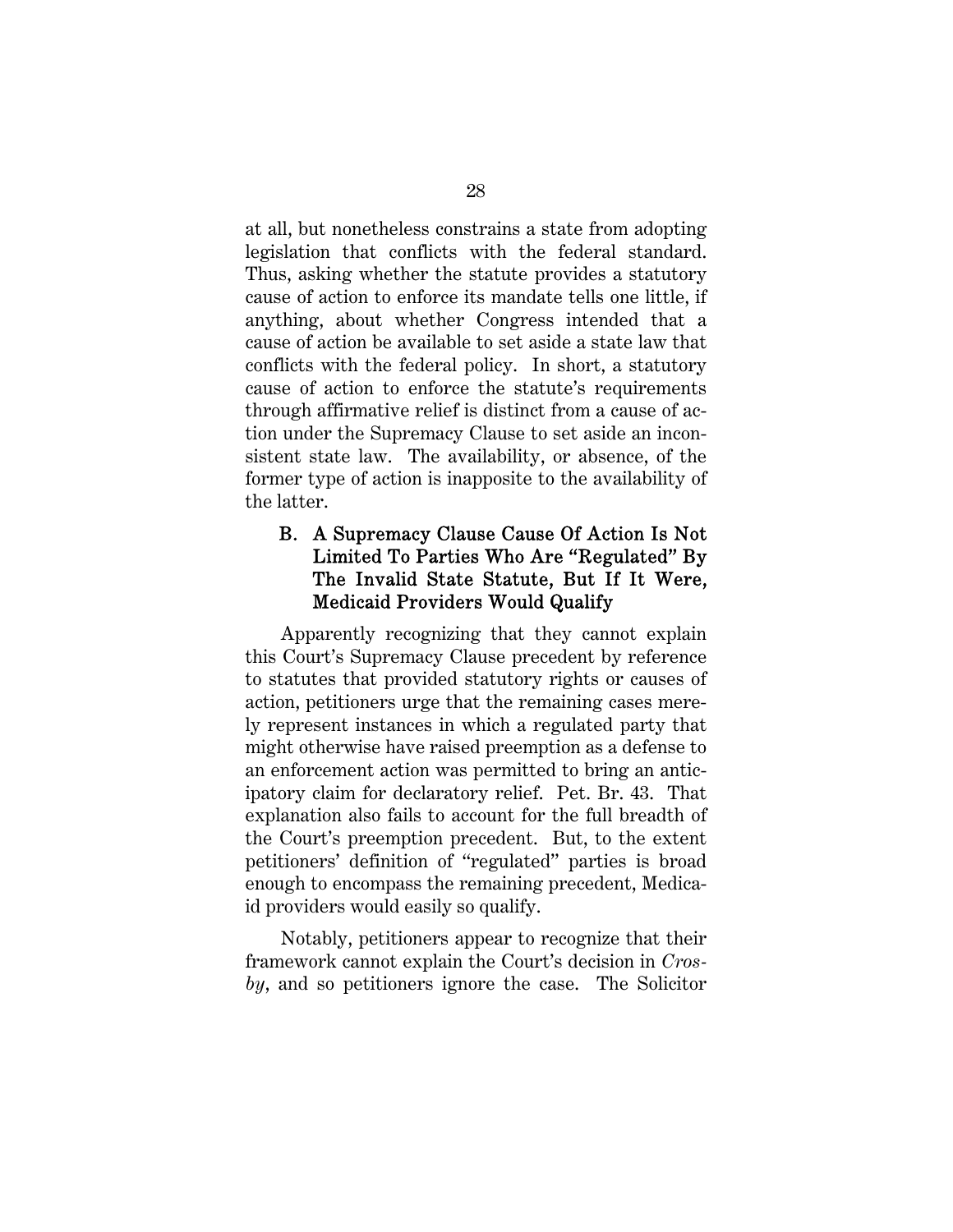General readily acknowledges that *Crosby* does not "readily" fit petitioners' artificially constructed category. U.S. Br. 23 n.8. The government contends, however, that *Crosby* is sufficiently analogous to the anticipatory assertion of a defense against enforcement because "the state law was an affirmative (and independent) exercise of the State's authority to impose and enforce what were essentially state regulatory standards." Ibid. But that is not accurate. In *Crosby*, Massachusetts had adopted a law prohibiting state contracting officers from purchasing goods from companies that did business with Burma. 530 U.S. at 367-370. There were no "enforcement" proceedings that could be brought against such companies; they were simply ineligible for government contracts.<sup>8</sup>

Even assuming that it is necessary to be a "regulated" entity in order to maintain a Supremacy Clause challenge, Medicaid providers are easily as "regulated" by a State's Medicaid payment rates as were the business plaintiffs in *Crosby*. Medicaid providers are paid directly by Medicaid for the services they provide to eligible beneficiaries, and, significantly, these payments must be accepted as payments in full. See Cal. Welf. & Inst. Code § 14019.4(a) & (c); see also 42 U.S.C. 1320a-7b(d); 42 C.F.R. 447.15; *Rehab. Ass'n of Va.* v. *Kozlowski*, 42 F.3d 1444, 1447 (4th Cir. 1994), cert. denied 516 U.S. 811 (1995). Moreover, although providers, like

 <sup>8</sup> <sup>8</sup> Ironically, the Solicitor General's position here would defeat its ongoing challenge to Arizona's immigration law, SB 1070. *United States* v. *Arizona*, 641 F.3d 339 (9th Cir. 2011). The federal government is not subject to enforcement under the law, and, moreover, portions of Arizona's immigration statute directly regulate only state officials. See, *e.g.*, A.R.S. § 11-1051.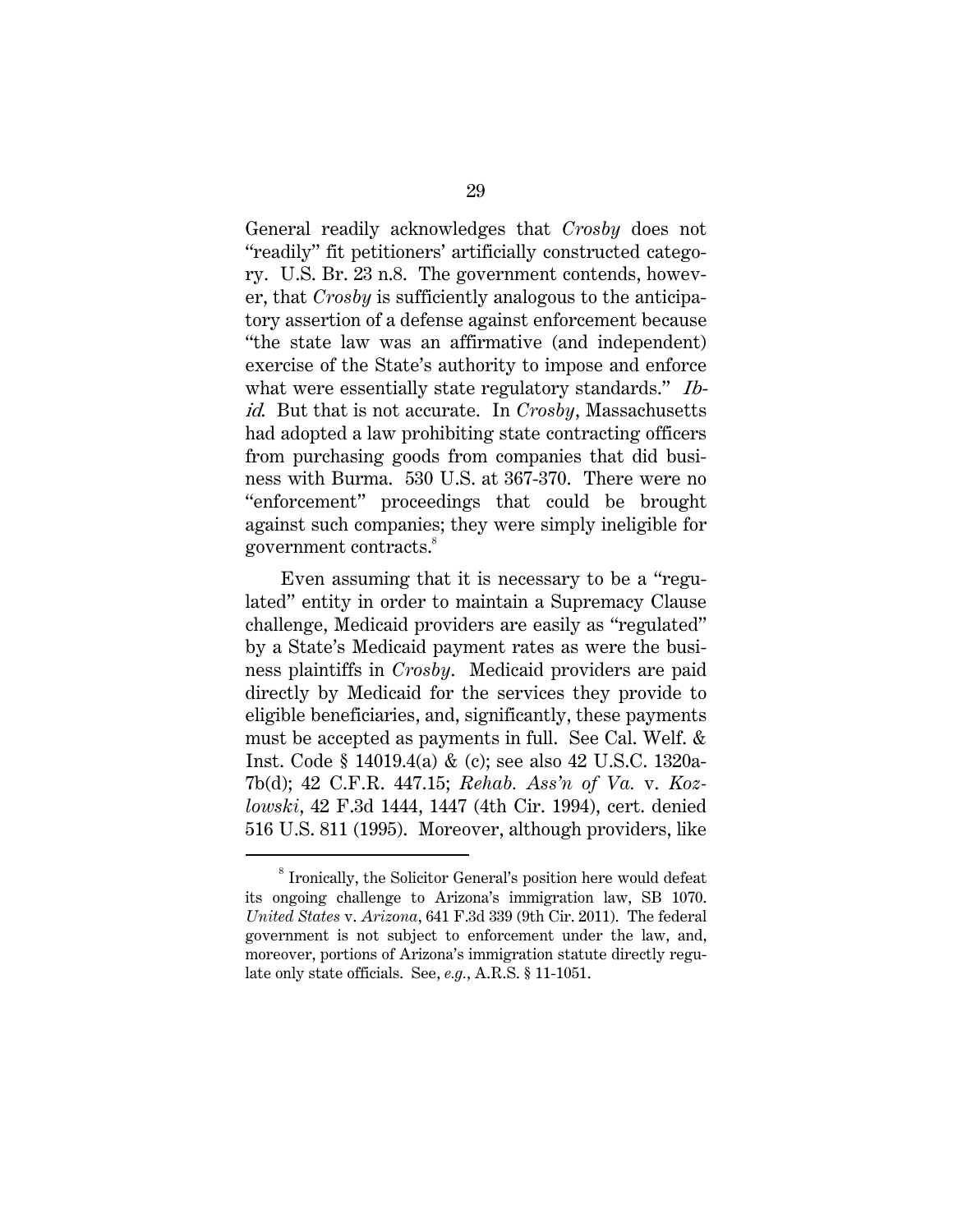states, "opt in" to Medicaid, non-participation is virtually impossible as a matter of practical necessity. Providers who choose not to participate in Medicaid face significant potential consequences. For instance, the Emergency Medical Treatment and Active Labor Act ("EMTALA"), 42 U.S.C. 1395dd *et seq*., requires hospitals with emergency departments to treat Medicaid beneficiaries who present themselves to those emergency departments. Violations of EMTALA carry significant civil penalties; see also Bradley J. Sayles, *Preemption or Bust: A Review of Recent Trends in Medicaid Preemption Actions*, 27 J. Contemp. Health L. & Pol'y 120, 123-124 (2011). Medicaid providers are, thus, at least as directly affected by a state's acrossthe-board cut in payment rates as were the businesses in *Crosby*, which simply wanted to be able to bid for more work from Massachusetts. To the extent that Supremacy Clause challenges are limited to "regulated" entities, respondents certainly qualify under the criteria applied in *Crosby*.

The "regulated party" test, as construed by the Solicitor General, really amounts to a proxy for the kind of direct injury that would give a party standing. See *Bond*, 131 S. Ct. at 2363-2365 (holding that individuals with concrete injury have "standing to object to a violation of a constitutional principle that allocates power within government"). Here, there is no doubt that respondents and the patients they treat would be directly injured if California were permitted to implement its illegal rate cuts, and their Supremacy Clause challenge is therefore proper.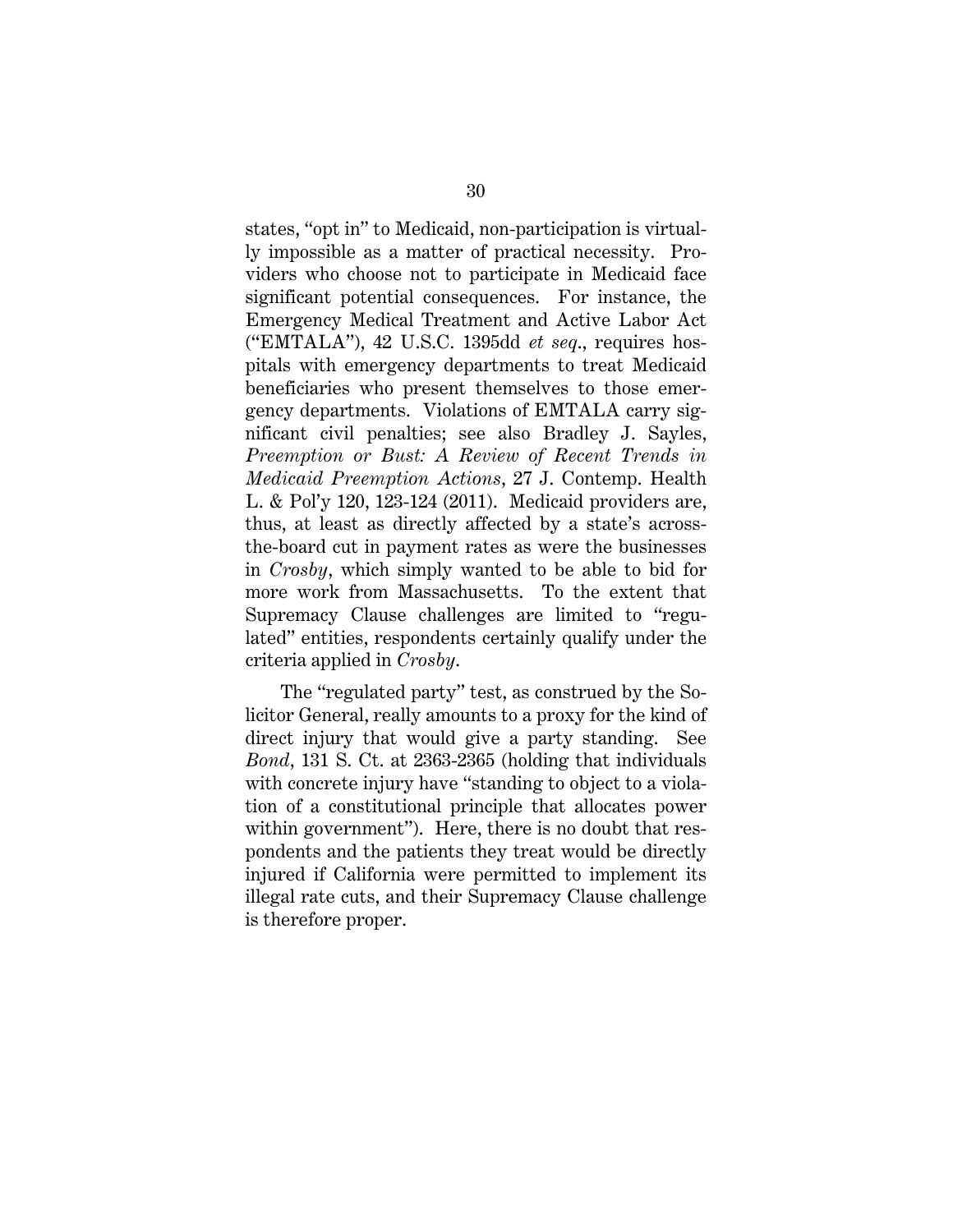#### C. There Is No Basis For According Spending Clause Legislation Less Effect Under The Supremacy Clause

Nothing in the text of the Constitution limits the preemptive effect of a law depending upon the constitutional power Congress was exercising in adopting the statute. The preemptive effect under the Supremacy Clause of statutes enacted under the Spending Clause is the same as for laws enacted under any other constitutional power. Like all statutes, laws enacted under the Spending Clause are "supreme" over inconsistent state law.

Thus, this Court has repeatedly recognized the preemptive power of Spending Clause legislation, including Medicaid in particular, over conflicting state statutes. See, *e.g.*, *Dalton* v. *Little Rock Family Planning Servs*., 516 U.S. 474, 476-478 (1996) (per curiam) (leaving in place district court injunction enjoining application of state law prohibiting expenditure of state funds for abortions in the case of incest or rape to the extent it "imposed obligations inconsistent with" the Hyde Amendment to the Medicaid Act, a spending bill); *Blum* v. *Bacon*, 457 U.S. 132, 145-146 (1982) (state program discriminating against AFDC beneficiaries preempted by federal regulation); *Carleson* v. *Remillard*, 406 U.S. 598, 604 (1972) (state rule denying assistance to children of military members preempted by AFDC); *cf. Pennsylvania Prot. & Advocacy, Inc.* v. *Houstoun*, 228 F.3d 423, 428 (3d Cir. 2000) (Alito, J.). Similarly, in *Townsend* v. *Swank*, 404 U.S. 282, 285 (1971), this Court held that an Illinois statute was "invalid under the Supremacy Clause" because it conflicted with the Aid to Families with Dependent Children program, a provision of the Social Security Act that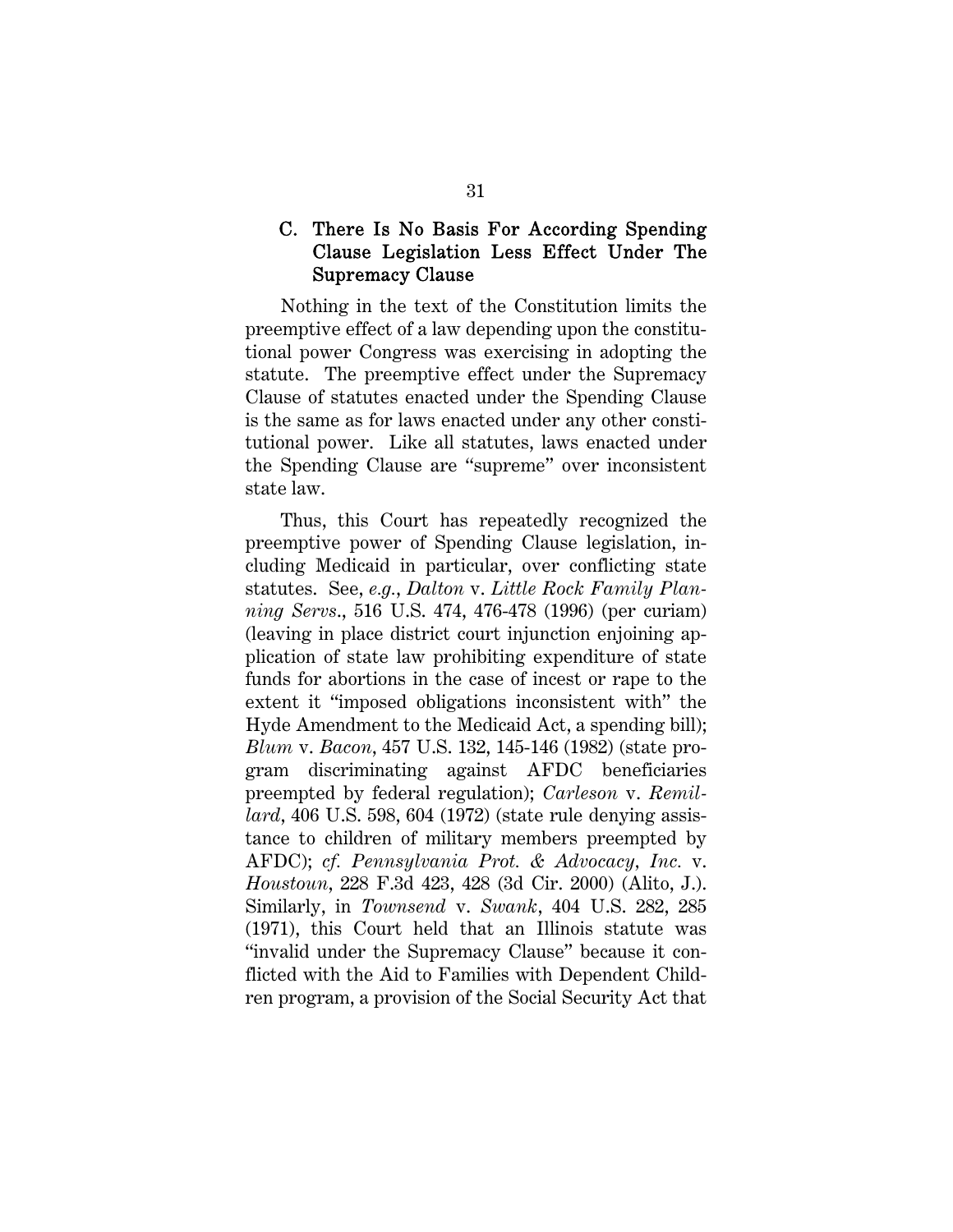was adopted as Spending Clause legislation. See also *Ark. Dep't of Health & Human Servs.*, 547 U.S. at 268.

#### D. Congress Did Not Adopt An Exclusive Administrative System To Enforce Section 30(A) That Would Preclude Challenges Under The Supremacy Clause

Petitioners contend that permitting a cause of action under the Supremacy Clause is incompatible with "Congress's decision to centralize enforcement authority in HHS." Pet. Br. 26. There is nothing in Medicaid's administrative scheme, however, to suggest that Congress viewed private suits to set aside preempted state statutes as inconsistent with that scheme. Indeed, the Solicitor General disavows any suggestion that "Congress has displayed an intent" to preclude Supremacy Clause challenges. *See* U.S. Br. 32 n.12 (internal quotation omitted). The most the Solicitor General can say is that Section 30(A) would not be "a 'dead letter'" if Supremacy Clause challenges were not permitted. *Ibid.* But that is insufficient to support petitioners' argument for administrative exclusivity.

Petitioners cite this Court's decision in *Astra USA, Inc.* v. *Santa Clara County*, 131 S. Ct. 1342 (2011), in support of their argument, but that case is readily distinguishable. See Br. of Intervenor Resp. in No. 09- 958 and California Pharmacists Resp. in No. 09-1158, at 41-42. In particular, the 340B program stands in stark contrast to Section 30(A). In *Astra*, participating pharmaceutical manufacturers each signed a *standardform* Pharmaceutical Pricing Agreement ("PPA") with HHS. 42 U.S.C. 256b(a). The PPA specifies the maximum price at which manufacturers may sell their drugs to eligible providers, with this price being determined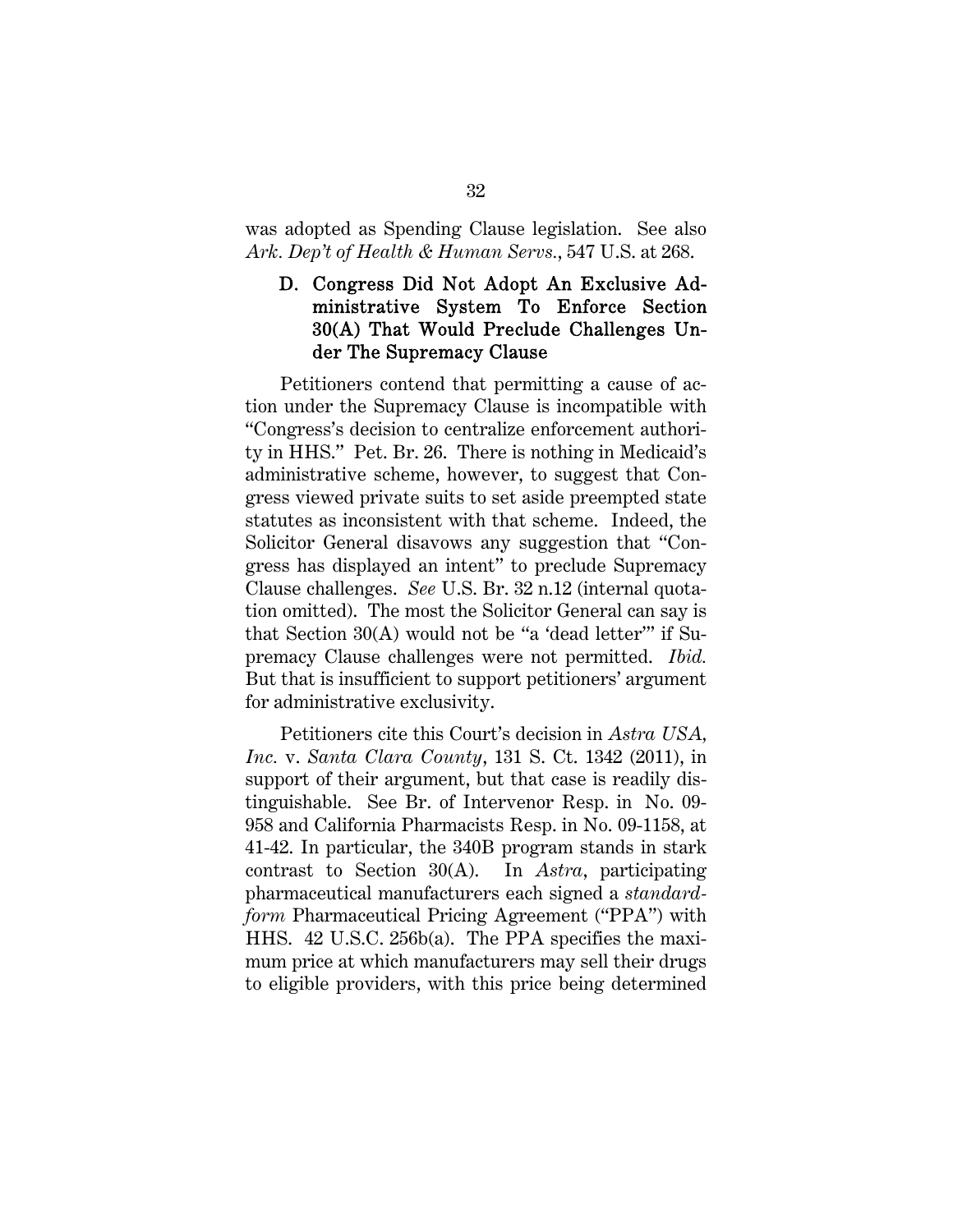using a uniform statutory formula. The Medicaid Act, by contrast, is almost unique in its lack of uniformity across the Nation. State Medicaid programs differ significantly from one another. The Medicaid Act permits states to develop unique benefit structures, delivery systems, and payment methodologies. Such a structure does not allow for enforcement under a single nationwide standard.

As previously discussed, *see supra*, 16-21, the administrative system for monitoring compliance with Section 30(A) is particularly lacking. The agency relies on the submission of state plan amendments as the only opportunity to assess rate cuts, and, even then, the agency is entirely dependent on the information submitted by the state. Even when the state ignores the administrative process, it is free to move ahead with its rate cuts with seeming impunity. That is hardly the type of "centraliz[ed] enforcement authority" that would preclude other available means of preventing states from enforcing laws that were contrary to Medicaid's mandates.

#### **CONCLUSION**

The Court should affirm the holding of the court of appeals.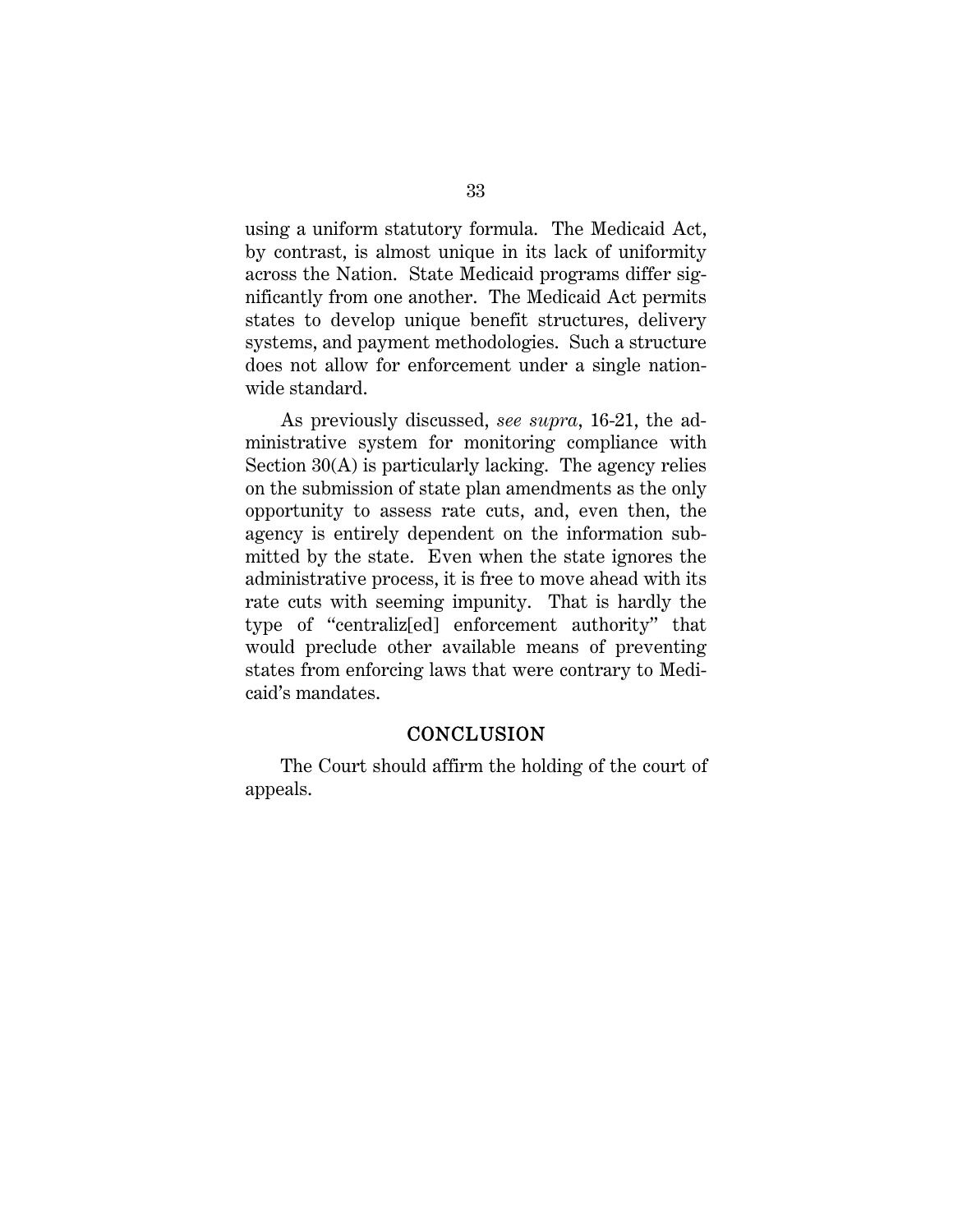Respectfully submitted.

DOUGLAS HALLWARD-DRIEMEIER *Counsel of Record* LARRY S. GAGE BARBARA D. EYMAN CHARLES A. LUBAND DAVID Z. GROSS MATTHEW B. ARNOULD ROPES & GRAY LLP

AUGUST 2011

34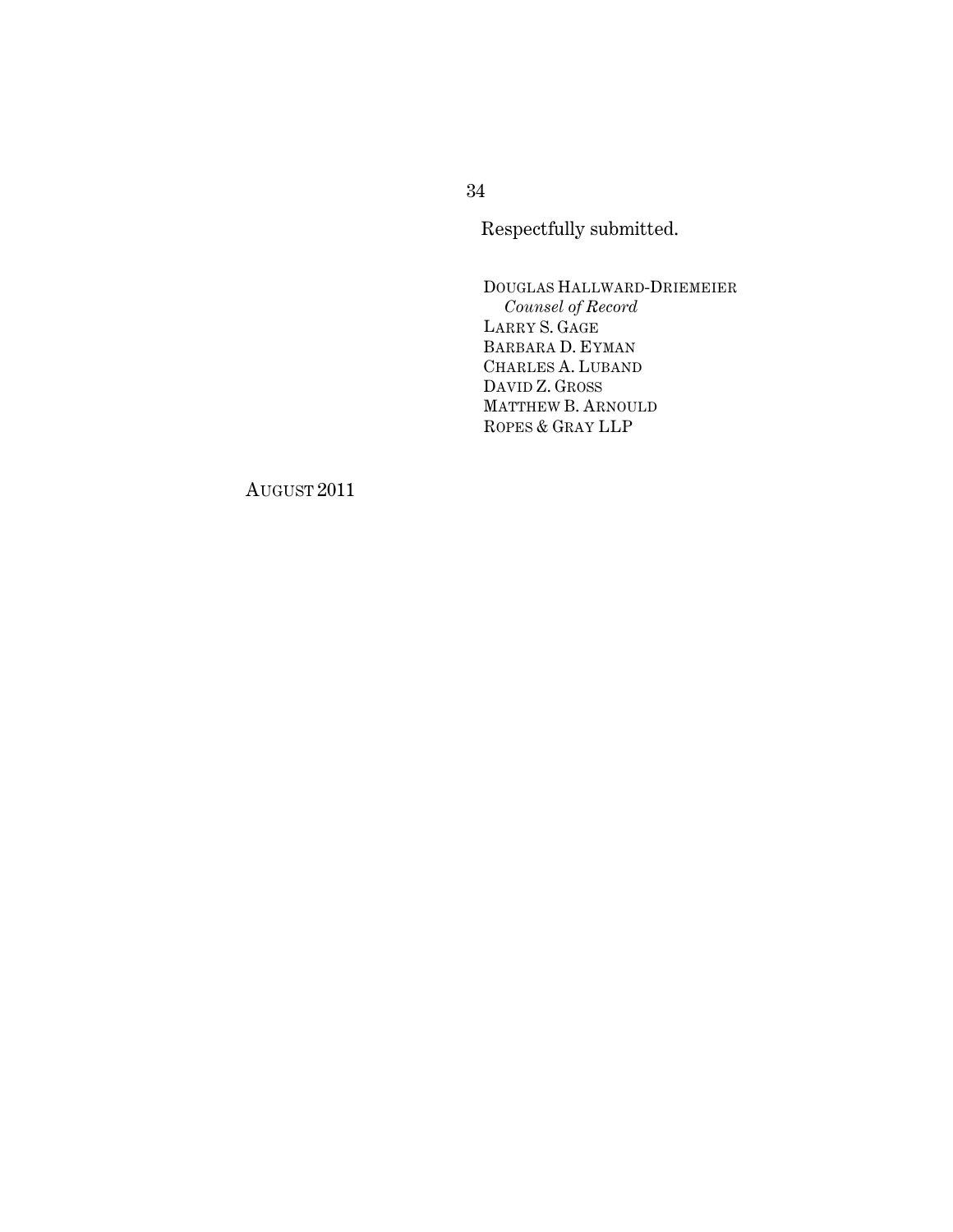#### APPENDIX DESCRIPTION OF AMICI CURIAE

The American Health Care Association ("AHCA") is the national representative of nearly 11,000 nonprofit and proprietary facilities dedicated to improving the delivery of professional and compassionate care to more than 1.5 million citizens who live in skilled nursing facilities, subacute centers and homes for persons with developmental disabilities. In addition, AHCA's National Center for Assisted Living is a federation of state affiliates representing more than 2,700 non-profit and for-profit assisted living and residential care communities nationwide.

The American Hospital Association ("AHA") represents nearly 5,000 hospitals, health care systems, and other health care organizations, as well as 42,000 individual members. AHA members are committed to improving the health of the communities they serve including the more than 68 million children, poor, disabled and elderly individuals who rely on the Medicaid program for their health care.

The Association of American Medical Colleges ("AAMC") is a not-for-profit association representing all 135 accredited U.S. medical schools and nearly 300 major teaching hospitals and health systems. The AAMC represents 128,000 faculty members, 75,000 medical students, and 110,000 resident physicians. While the country's 273 major teaching hospitals represent just 6 percent of all hospitals and 23 percent of all hospital admissions, they account for one-quarter of all Medicaid discharges and over 40 percent of all hospital charity care. Additionally, Medicaid patients account for nearly one-sixth (17 percent) of healthcare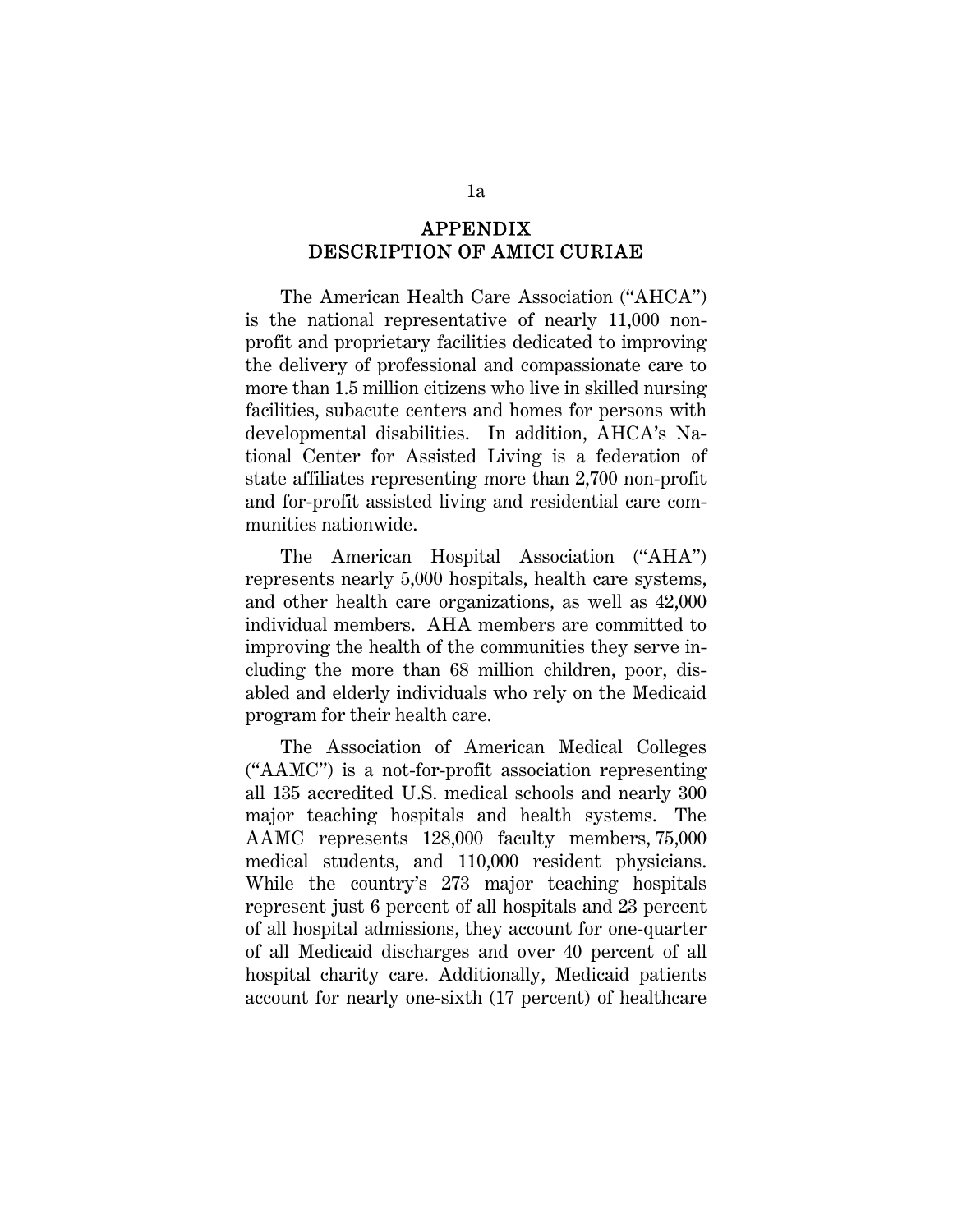services provided by physician faculty practice groups. This rate is over 50 percent higher than the average for community-based multi-specialty groups.

The Catholic Health Association of the United States ("CHA") is the national leadership organization for the Catholic health ministry. CHA's more than 2,000 members operate in all 50 states and offer a full continuum of care, from primary care to assisted living. CHA works to advance the ministry's commitment to a just, compassionate health care system that protects life.

The Federation of American Hospitals ("FAH") is the national representative of investor-owned or managed community hospitals and health systems. FAH has nearly 1,000 member hospitals in 46 states and the District of Columbia. These members include rural and urban teaching and non-teaching hospitals and provide a wide range of acute, post-acute, and ambulatory services. Our hospitals have long been a critical part of the safety net serving vulnerable patients in urban and rural communities.

The National Association of Children's Hospitals ("N.A.C.H.") supports its 221 hospital members in addressing public policy issues. N.A.C.H.'s mission is to promote the health and well-being of children and their families through support of children's hospitals and health systems. Medicaid is the single largest insurer of children and the single largest payer for children's hospitals. On average, 50 percent of the patients at children's hospitals are enrolled in Medicaid.

The National Association of Community Health Centers is the national membership organization for federally-supported and federally-qualified health cen